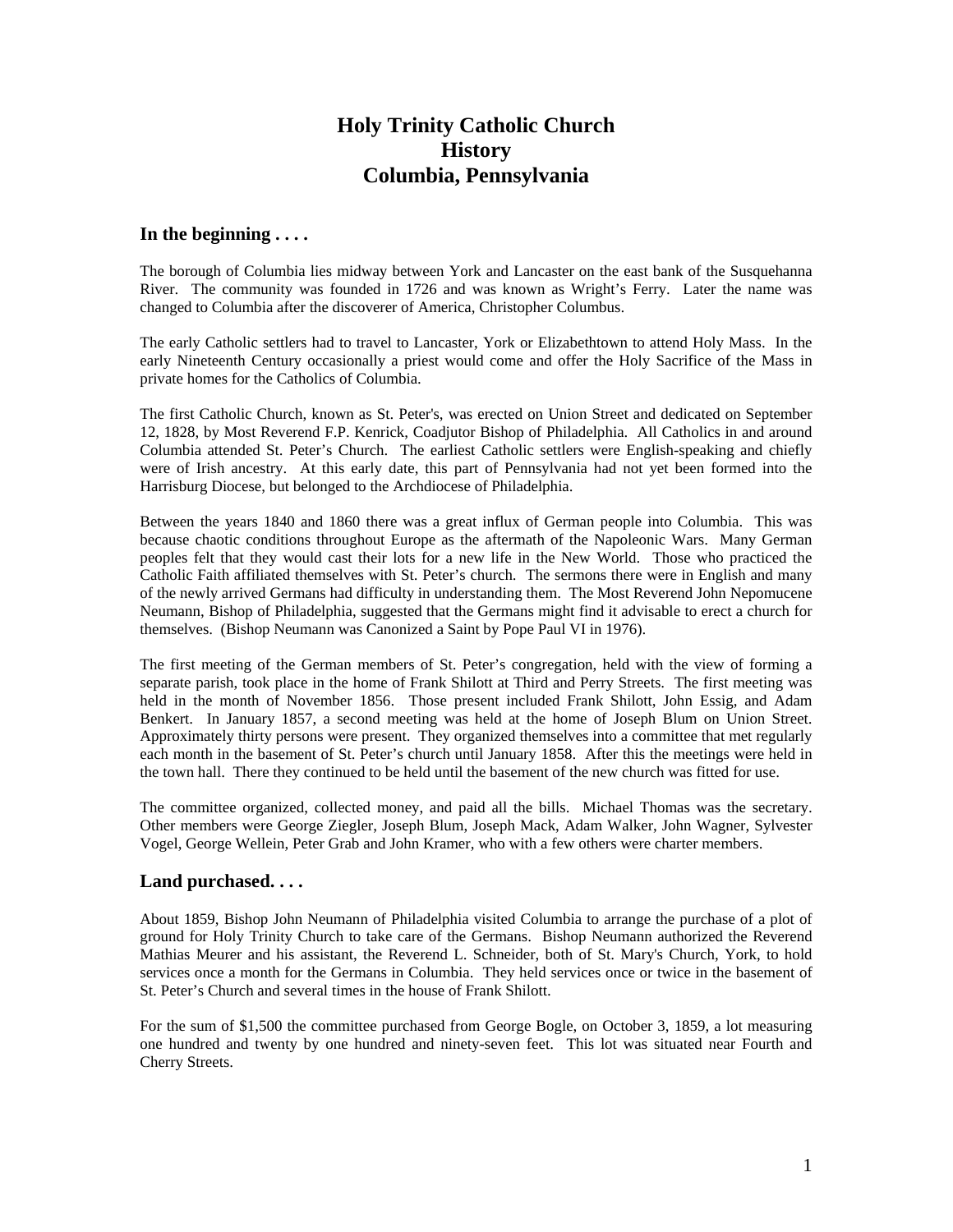Shortly after the ground had been purchased, Michael Thomas, one of the committee members, dug the ground for the basement of the new church. Adam Maxton built the stonewalls. Shuman and Upp were given the contract to enclose and prepare the basement for services. The stone for the foundation and walls was purchased from a Mr. Myers and Henry Wisler furnished the brick. Holy Mass was offered in the basement of the new church by Fathers Meurer and Schneider of York and later by the Reverend Anthony Schwartz of Lancaster.

### **First pastor named. . . . .**

Early in 1860 Holy Trinity Parish was formally established. During the summer of 1860 the Most Reverend James F. Wood, Bishop of Philadelphia, laid the cornerstone of the new building. On September 1, 1861, the Reverend Charles Schafroth was appointed the first resident pastor of Holy Trinity Church. Besides being pastor of Holy Trinity, Father Schafroth was also pastor of St. Lawrence Church in Harrisburg.

Services were held in each church on alternate Sundays. At first the new pastor made his residence with one of the parishioners, reputed to be Andrew Grab at 136 South Third Street in Columbia. He then purchased a home on South Fourth Street near Union Street. Here the succeeding pastor also resided until a rectory was built.

The parish did not have sufficient funds to complete the church and the new pastor said Mass in the basement room. In 1862 the church was finally completed. It was a brick building, sixty feet by fifty feet, with forty-eight pews.

The first baptism was Anna Muller, daughter of Ferdinand and Antonia Muller. Father Meurer performed it on April 1, 1860. The sponsors were William and Anna Greilich. The first wedding was Andrew Hermann and Anna Barbara Schackert. The witnesses were Frederick Grab and Brigid Nealen. Father Meurer performed the wedding ceremony on October 23, 1860. The first funeral was that of Catherine and Marie Kaufolt. They were the twin daughters of Mr. and Mrs. Joseph Kaufolt. Father Schafroth buried them on January 8, 1862.

# **Father William C. Pieper comes to Columbia. .** . . .

In November, of 1863, the Reverend William C. Pieper was appointed to succeed Father Schafroth as rector of Holy Trinity and St. Lawrence Church in Harrisburg. He alternated in caring for the parishes on Sunday, offering Mass one Sunday in Columbia and the following Sunday in Harrisburg. This arrangement continued until 1868, when St. Lawrence Parish in Harrisburg was separated from Holy Trinity Parish.

When the new pastor arrived in Columbia, he found a small congregation of about fifty or sixty families. The church debt at that time was approximately \$4,000. Since there was no rectory, he roomed in the same house on South Fourth Street in which Father Schafroth had lived. The first rectory wasn't built until 1866. It was a two-story brick house that cost approximately \$4,000 and served the parish for one hundred and twelve years.

In 1865, Father Pieper purchased three acres of ground from Fred Bletz on Barber Street for use as a cemetery. Until this time all Catholics were buried in St. Peter's Cemetery in Klinesville, just north of Columbia. Father Pieper saw the need for a parochial school. In the summer of 1865, he hired Miss Elizabeth Stolz, of Philadelphia, to serve as a teacher. The school opened on September 1, 1865, in the basement of the church building. The initial enrollment was about sixty children.

### **Franciscan Sisters arrive. . . .**

Three years later, the Sisters of St. Francis - Philadelphia to take charge of the school. Mother Agnes, Superior General, sent three sisters and a postulant. They included Sr. M. Aloysia, superior; Sr. M.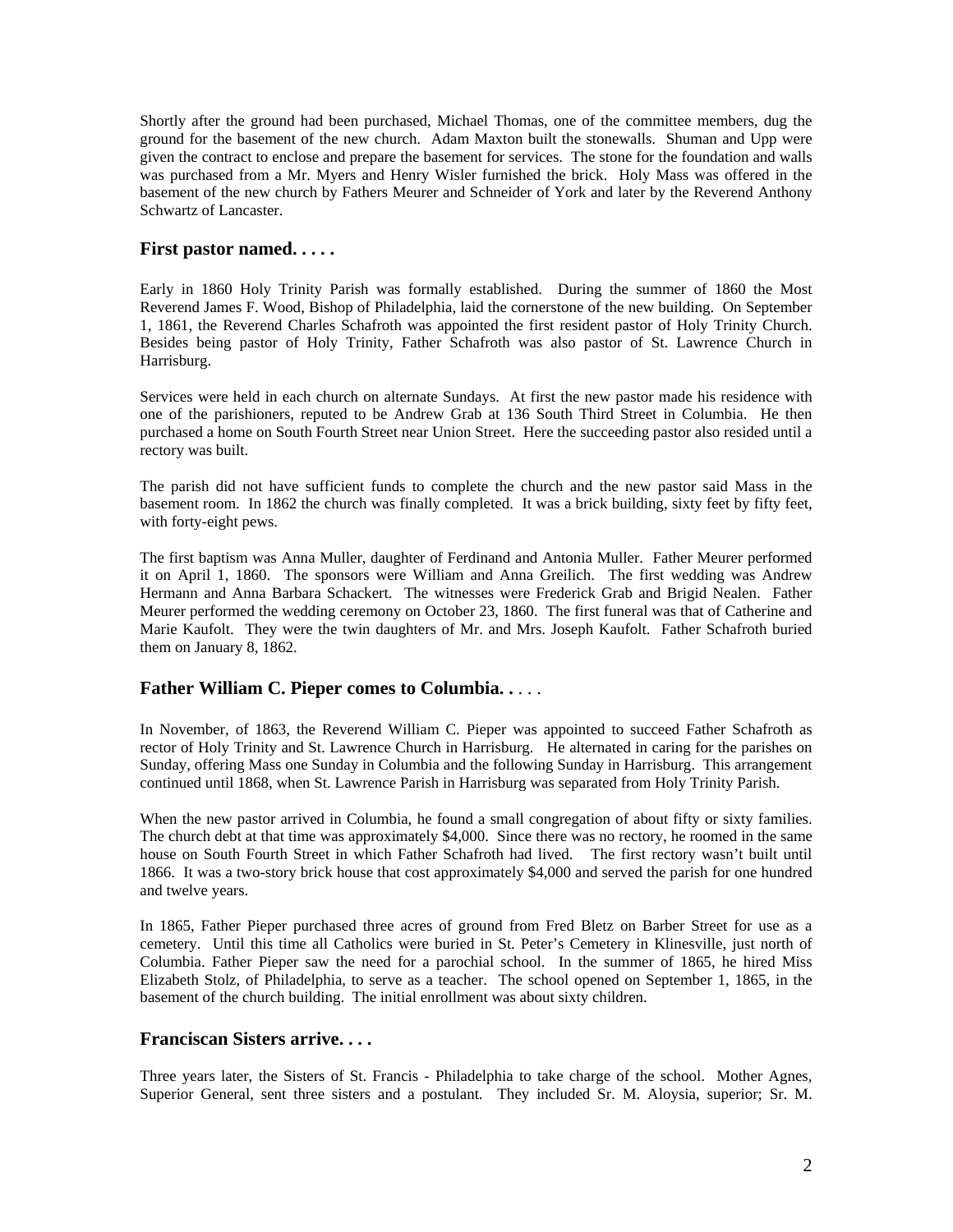Augusta, Sr. M. Alphonse, a novice and Margaret Haecker, a postulant. Ms. Haecker later became Sr. M. Adelheid in May of 1873. They departed the motherhouse at seven o'clock in the morning on September 4, 1869, with a sum of five dollars to start their new mission. After a fourteen-hour journey they finally arrived in Columbia at nine o'clock at night with only nine cents in their pockets.

Father Pieper welcomed the sisters and showed them to their new home. It was a two-story building erected in the rear of the church. Two days later they opened their school and greeted two hundred pupils. The first days were trying. Their home was poorly furnished. The parish had no money to pay the sisters so they relied on the generosity of the people.

During the spring of 1870 ground was broken for a new school building. Father Pieper with the help of some of the older schoolboys built the school adjacent to the Sisters' Convent. It was dedicated on November 1, 1870. The school had one large room on the first floor and two rooms on the second floor. The Reverend Mother sent another sister, Sr. M. Bonifacia. This made possible a division of the school into three classes.

To accommodate the steady increase in membership of the parish an addition was built onto the church. In 1873, the extension was added and the number of pews grew from forty-eight to one hundred and thirty-six. It seated conveniently seven hundred persons. Within the next few years the entire church was renovated. Three beautiful marble altars were purchased. The married women of the parish donated the altar and statue of the Blessed Virgin Mary. The men of the parish donated the altar and statue of St. Joseph. Stained glass windows replaced the original ones of plain glass. The walls were beautifully frescoed. On the walls of the sanctuary were paintings of the Annunciation, the Nativity, Our Lord distributing Holy Communion, the Crucifixion, and the Resurrection.

Also, during 1873 the sisters were finally able to arrange the classes into grades. Sr. M. Beda taught the first grade; Sr. M Adelheid taught the second grade; Sr. M. Ildephonsa taught the third and fourth grades while Sr. M. Aloysia taught the fifth and sixth grades. It should be noted that in July 1891 Sr. M Aloysia, after twenty-two years at Holy Trinity, was appointed mistress of novices at the motherhouse, Glen Riddle. Then in 1906 she became Superior General of the whole community. Succeeding Sr. M. Aloysia as superior at Holy Trinity was Sr. M. Adelheid. She held this office until 1909. Forty of her forty-three years in the religious life were spent at Holy Trinity.

There was a minor fire in the church on Easter Monday morning, 1875. The Sisters were going about their regular duties connected with the altar and sweeping the sacristy. When they left everything seemed to be in perfect order. While eating dinner they became aware that there was a fire nearby. You can imagine their excitement when they learned there was a fire in the sacristy. The fire was quickly extinguished. The main loss consisted of damage to vestments and altar boy cassocks from smoke and water.

# **Largest Parish in Columbia. . . .**

During the years, 1875-1885, there was another great immigration of German people into Columbia. At this time Holy Trinity became the largest parish in the community. The school building became inadequate to accommodate all of the children. In 1884, a third story was added to the Convent and another story was added to the school.

The year 1888 marked the twenty-fifth anniversary of Father Pieper as pastor of Holy Trinity. The *Columbia News,* November 22, 1888 edition, paid him the following tribute: *"he has been kind to the poor, the sick and the suffering, but his becoming modesty has kept many of his deeds from being known to the world. Many of the working men of Columbia who own their homes are in a manner indebted to this worthy gentleman, for he was the originator of building associations in our town and it has been nearly twenty-three years since he started the St. Joseph's Building Association which has been in successful operation ever since."*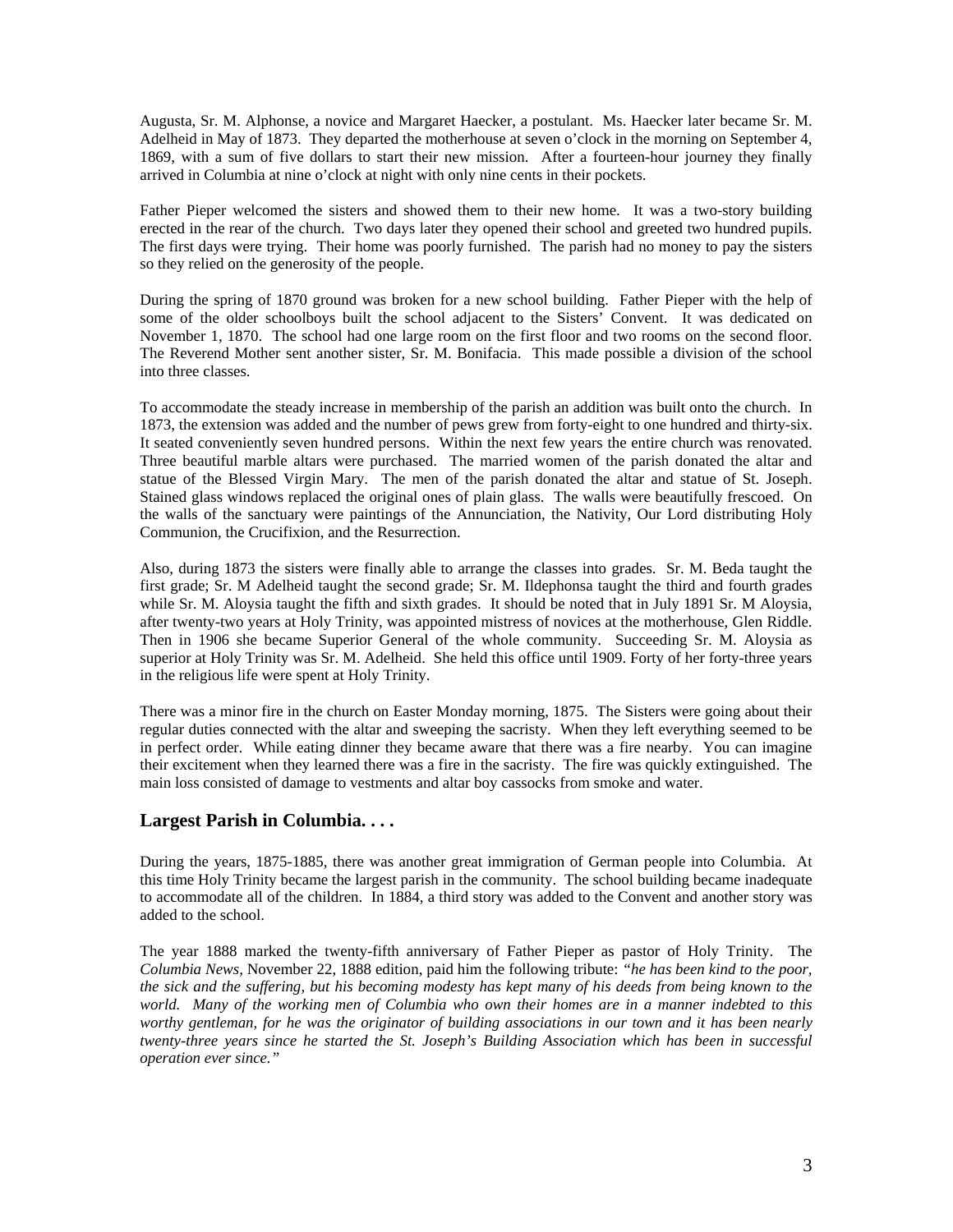During his anniversary year, Father Pieper donated a lot measuring twenty by one hundred and ninetyseven feet, to the cemetery. Then in 1894, he purchased another parcel of ground, one and three-quarters of an acre, from Peter Hebel for the cemetery. The same year he announced from the pulpit that he would build a stone chapel in the cemetery at his own expense. The chapel was built at a cost of \$5,000, paid by the rector with the exception of \$1,623, which was money donated by many of the parishioners and as the old document says, "without a collection." In appreciation of the fine cooperation given by the people to this project, Father Pieper at his own expense had several stone statues sent from Germany which he donated to the parish. Several were placed in the chapel and the others were for the church.

# **Start of the 20th Century. . . .**

On December 18, 1901, a great honor was bestowed upon Father Pieper when Pope Leo XII made him a domestic prelate with the title, Right Reverend Monsignor. The Most Rev. J.W. Shanahan, Bishop of Harrisburg, delivered the message personally at the rectory. Then on January 21, 1902, Bishop Shanahan invested Monsignor Pieper in the robes of his office.

A few months after this honor was conferred, the rector, advanced in years, petitioned the bishop for an assistant. Bishop Shanahan appointed the Reverend Peter Gustave Brueggemann as an assistant on August 1, 1902.

Because of failing health Monsignor Pieper resigned as pastor of Holy Trinity on August 13, 1911. From this time until the day he died, August 26, 1912, he resided at 128 North Fifth Street in Columbia. Monsignor told a *Columbia Daily News* reporter, "when the end comes I want to be buried amongst my own German people." He served as pastor of the parish for an unprecedented forty-eight years.

### **Father Brueggemann named to succeed Msgr. Pieper. . . . .**

On August 10, 1911, Father Peter Gustave Brueggemann was appointed to become the third pastor of the parish. He had served earlier as the assistant for nearly four years. He returned to Holy Trinity from St. Andrew's Church in Waynesboro, PA. Bishop Shanahan made the appointment.

Immediately he saw the need for a new school building. He purchased four houses on Cherry Street and two on South Fourth Street. Then through the generosity of a parishioner, Joseph Knapp, Father Brueggemann was able to secure a large enough site to begin construction of a modern school. He wanted to accommodate the increased demand for better facilities and more room for between three and four hundred pupils.

According to a published report in the *Harrisburg Telegraph* newspaper, May 2, 1914 edition, Joseph Knapp, vice president of Central National Bank and an auditor in the parish, deeded property he owned to the church. His property included Knapp's Grocery Store on the corner. The combined parcels of land were cleared for construction of the school.

The D.S. Warfel Company of Lancaster built the structure at an approximate cost of \$100,000. The exterior of the building is of rough gray brick with a roof of Vermont green slate. The new school contained eight classrooms on the first and second floors. In the basement there were two classrooms, a library, a large meeting room, an office, a large hall and a kitchen. The auditorium features a stage and balcony and is sued for athletic events. The building was completed in the fall of 1915.

### **New school building opens. . . . .**

On Sunday, October 24, 1915, the school and auditorium were dedicated with elaborate ceremonies. A parade with almost 3,000 people, including the priests, civic dignitaries and members of the parish, preceded the blessing of the building. Monsignor P. Masson of Allentown, a lifelong friend of Fr. Brueggemann, performed the dedication ceremony. One year after the school was dedicated, in 1916, a ninth grade was added. Nine years later in 1925, a tenth grade was added with an enrollment of fourteen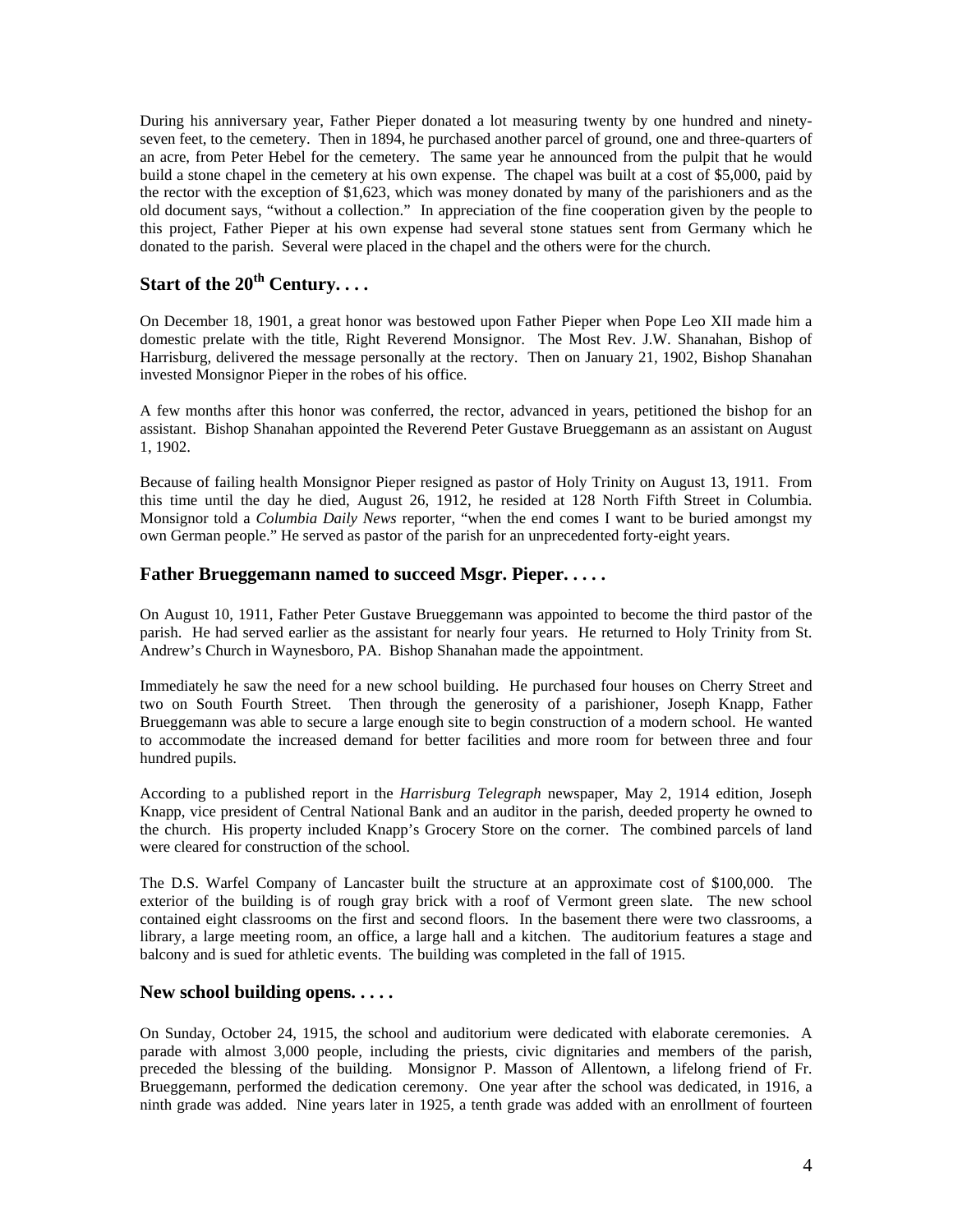students. Many students would complete their high school education either by attending Columbia High School or traveling to Lancaster Catholic High School for the final two years.

A group of young men from the parish approached the priests to form a young men's club known as The Lyceum. They were given permission early in 1913. Initially they used a room in the basement of the church to meet. Later they moved to larger quarters in the Bittner Building. After the new school was built they relocated to the basement.

World War I interrupted the activities of The Lyceum, but shortly after the war the club was revived in the auditorium at the school. Results of this brought about entrance of basketball teams into the Lancaster County Church League, under the director of Father Joseph Schmidt. Father William Boyle was responsible for several years of Holy Trinity Club baseball activity. Another very important activity of this period was a legitimate stage production under the guidance of Father P. M. Stief. Then in 1929 a new club, called the Boy's Club, succeeded the original youth organization. This group continued with activities until the outbreak of World War II. The war prompted thirty-six members to join the armed forces. With so many members away, the club was forced to suspend its work.

The Hollinger home at 343 Cherry Street was purchased in 1924 for the Sisters of St. Francis. They moved from 419 Cherry Street into their new facilities during the summer of that year. When they vacated their old home contractors began razing the old school and convent.

#### **Sisters Adorers of the Blood of Christ welcomed. . . . . .**

During a voyage to Europe Father Brueggemann met Father Joseph Meckel, from Alton, Illinois. Upon learning he was from Holy Trinity in Columbia Father Meckel warmly recommended the community, Sisters Adorers of the Blood of Christ. They were moving from Alton and would be settling soon on the Quay Farm east of Columbia, along the Lincoln Highway, to establish a Motherhouse.

The first group of four sisters arrived in Columbia on March 26, 1925. They included Sisters Fridoline, Anselma, Veronica and Elizabeth. One of the pleasant memories they retained was the cordial welcome extended to them by Father Brueggemann and the Franciscan Sisters of Holy Trinity. Their first night was spent in the Holy Trinity Convent.

Following Mass the next morning Father Brueggemann arranged for William Lutz to take the sisters out to the Quay Farm. The farm later became known as Gethsemane at the suggestion of Bishop Philip R. McDevitt. During the renovation of the farmhouse the sisters had no chapel. To attend daily Mass they used the trolley to travel to Holy Trinity church. On mornings when they missed the trolley they walked for a half-hour to Columbia.

The house chapel at Gethsemane wasn't completed until April 19. The very next day Bishop McDevitt accompanied by Father Roy Keffer, the assistant pastor at Holy Trinity, visited the sisters to bless and dedicate their new chapel. It was during this visit that Bishop McDevitt promised to provide a temporary chaplain until a permanent one could be appointed. Father Keffer came out from Columbia and distributed Holy Communion to the sisters each morning. Later two assistant priests at St. Joseph's Parish in Lancaster attended to the daily spiritual needs of the sisters.

As the community grew in numbers there were several of the sisters who fell ill with tuberculosis. The illness was prevalent in the early 19-hundreds. During a 16 year period seven sisters died from the disease. Many sisters along with some residents of St. Anne's Home were hospitalized in the Rossmere Sanatorium in Lancaster.

It was during this time the community decided they needed a separate facility to serve as an infirmary for their sisters. They received approval from the bishop to purchase the "Cloverton" portion of the Dr. Houston Mifflin property. This was situated just outside Columbia on the Ironville Pike. Papers were signed on July 8, 1936 and they paid \$10,000 for the property and it was renamed St. Elizabeth's Home.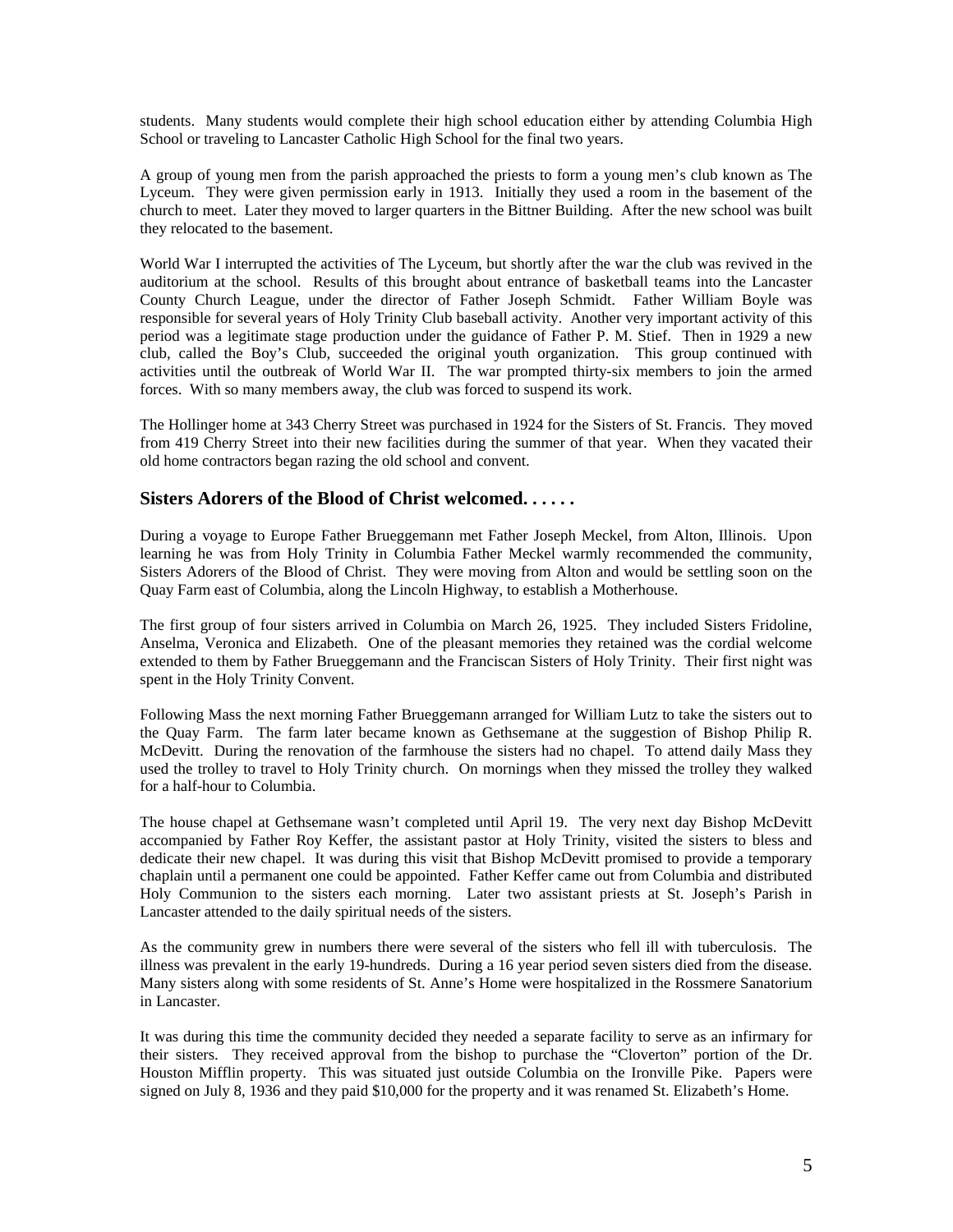Father Brueggemann and his assistant drew up plans for a small chapel and by the end of summer the house was ready to accommodate sisters and lay guests suffering from tuberculosis. The house was renamed in honor of Mrs. Elizabeth "Mother" Keim. For more than twenty-five years bread from Keim's Bakery, in Columbia, was delivered to Gethsemane without charge. Cornelius Keim, Sr. asked only the sisters in return to pray for his family. Although the farm and garden provided most of the meat and vegetables, "Mother Keim" provided the bread that was the community's mainstay. It was delivered every day from the bakery.

Another of the sisters' benefactors from Holy Trinity was Clara Kaufhold who owned a grocery store on South Fourth Street. Whenever the sisters needed a special errand or a means of conveyance, they turned to Miss Kaufhold and they were never disappointed. Another benefactor from Holy Trinity was Peter Gable of Ironville, who did all of the butchering at the St. Anne's Farm for the sisters,

As St. Anne's Home continued to grow and with a new addition dedicated on September 30, 1956 it was decided to close St. Elizabeth's infirmary and sell the property. The buyer was H. C. Frey of Wrightsville who paid \$18,000 in 1959.

### **Plans announced for a new church building. . . . .**

With an eye towards the future Father Brueggemann's next objective was a new church for his parish he announced that the old church itself would be demolished. In an effort to help raise money to build the new church the Altar Rosary Society, in 1924, held their first Fastnacht Bake. The first bake was held at the beginning of the Lenten Season. Traditionally, the Germans used Shrove Tuesday to use the stored animal fat and lard before Lent. This fund raising project has evolved and grown into a major fundraiser for the parish.

For many years the Altar Rosary Society staffed the fastnacht bake. During the decades it has become a total parish project and includes almost an equal number of men and women totaling nearly 115. Some of the early leaders of the bake included Margaret Krodel, Lena Dinkel, Gertrude Heltshe, Mary Haberstroh, Sophie Haberstroh, Mary Smith, Caroline Droege, Patience Musser and Ruth Albright. For a number of years school cafeteria manager Gertrude Golden and chief cook Clara Smith supervised the annual bakes. In recent years Anita Grab has been the main coordinator with able assistance from Fred and Mary Elslager and Phil Haberstroh.

Fastnachts are baked on Monday, Shrove Tuesday and Ash Wednesday. After that, there are four weeks of bakes, during Lent, on Mondays and Wednesdays only. Nearly seven thousand dozens fastnachts are produced each season.

The fastnacht bake received national attention on January 25, 1989 when TODAY Show weatherman, Willard Scott, broadcast his weather segments "live" from Holy Trinity Parish Center. The event was televised nationally by WGAL-TV for the NBC Television Network. Willard chatted with many of the volunteers and during one segment joked, "you eat three of these (fastnachts) and you can't get off your chair."

On Sunday, June 18, 1926 the last services were held in the old church. Until the new church was built services were held in the school auditorium. Work on the new building actually began in the fall of 1926 and advanced rapidly. On May 1, 1927 the cornerstone was laid. Bishop Philip R. McDevitt presided at the ceremony. A copper box containing valuable documents of the church was placed in the cornerstone. The name of every parishioner in his/her own handwriting also was deposited in the stone.

The church is built of beautiful hand-cut granite. There are six different kinds of stone found in the structure. The beautiful gray granite used in the walls came from quarries in South Carolina. Ten carloads of buff limestone from Indiana and Green River were used in the exterior trimmings. Thirty carloads of decorative stone from Connecticut were used on the interior. The granite steps at the main entrance came from the Deer Island quarries of New Hampshire. Thirty carloads of ordinary limestone were used in the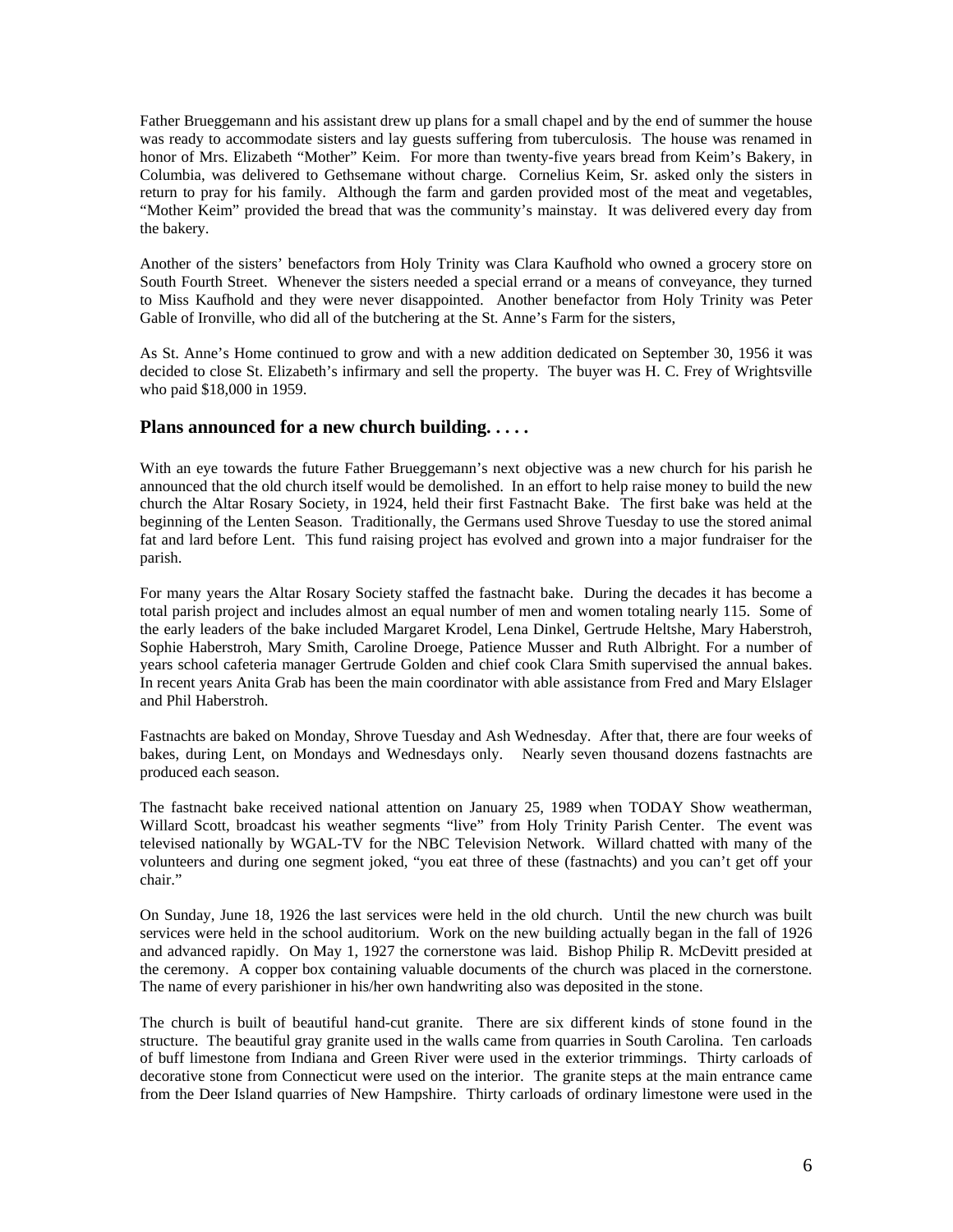foundations. The stone care here in the rough and each piece was hand-addressed by American and Italian stone-cutters.

In every detail the architectural design is English Gothic of the Elizabethan period. This design prevails within the edifice as well as without. The church is one hundred and fifty feet long and sixty -five feet wide, and is in the form of a Latin cross. The height of the building, including the forty-foot tower, is one hundred and five feet. The roof is constructed of a vary-colored slate. The same material covers the floor of the aisles. The slate came from quarries in Vermont. On either side of the main body of the church are seven massive composition stone pillars. The pews, which provide seating for nine hundred, are in keeping with the severely simple, yet attractive, lines of the entire structure. The lighting system also harmonizes with the thirteenth century design, the lantern effect predominating. The ceiling beams are poly-chromed woods.

The sanctuary is entirely of marble, quarried and imported from Italy. The Stations of the Cross, the altar, the altar rails, the pulpit and the baptismal font are made of marble. All of the marble used in the sanctuary had undergone a special treatment giving it an antique ivory finish. The Carrara marble work of the sanctuary is a gift from Mrs. John (Bertha) Erdrich of Philadelphia. Imports from Germany include the carved wood depiction of the Good Shepherd in the stone niche on the right side of the altar. The Blessed Mother in the stone niche on the left side is carved of wood, as is the Crucifixion scene above the main altar.

#### **New church is blessed. . . . .**

Father Brueggemann's dream became a reality when the new church was completed in October 1929. Bishop McDevitt returned to Columbia on October 6 to bless and open the new church. The officers of the Solemn Pontifical High Mass, offered on this occasion, were Bishop McDevitt as celebrant; Rev. P.M. Stief, deacon and Rev. Roy Keffer, sub deacon.

The church was constructed at an approximate cost of \$390,000. The Holy Name Society presented the pews; the organ was a gift of the Altar-Rosary Society and the Blessed Virgin Mary Sodality donated the lighting fixtures.

The first funeral in the new church was Margaret Schlegelmilch. Father Brueggemann buried her on October 7, 1929. George R. Lilley, a convert at the age of sixty-three, was the first person baptized. Father Hartnett performed the sacrament and George C. Gress was his sponsor. It took place on October 12, 1929. Paul Weisser and Anna Foehlinger were the first couple married in the new church by Father Brueggemann. The wedding was held on October 21, 1929 and John Weisser and Catherine Foehlinger were the witnesses.

### **Janson Foundation formed. . . . . .**

Through the will of Joseph Janson, Feb 21, 1925, the Frank, Valentine and Joseph Janson Foundation was formulated to provide assistance to the needy of Holy Trinity, St. Peter's Parish and Columbia residents. The Janson brother's were successful businessmen and members of Holy Trinity Parish. The family patriarch Joseph decreed that membership of the Foundation would include the pastor and eight laymen from the parish. As trustees they distribute funds in support of Catholic charities, support seminarians and maintain a track of land known as Janson Park. The park is located at Sixth and Cherry Streets and is for the enjoyment and benefit of the community. The philanthropic work of the Foundation is conducted anonymously.

A year before his death, Father Brueggemann celebrated his twenty-fifth anniversary as pastor of Holy Trinity. To mark the occasion he was presented with a set of Gothic vestments from the congregation on Sunday evening, July 10, 1927. Three days later a Solemn High Mass was celebrated with the choir of school children singing. Most Reverend George L. Leech, Bishop of Harrisburg, along with fifty priests paid tribute to him. Shortly after this occasion his health failed very rapidly and he was confined to bed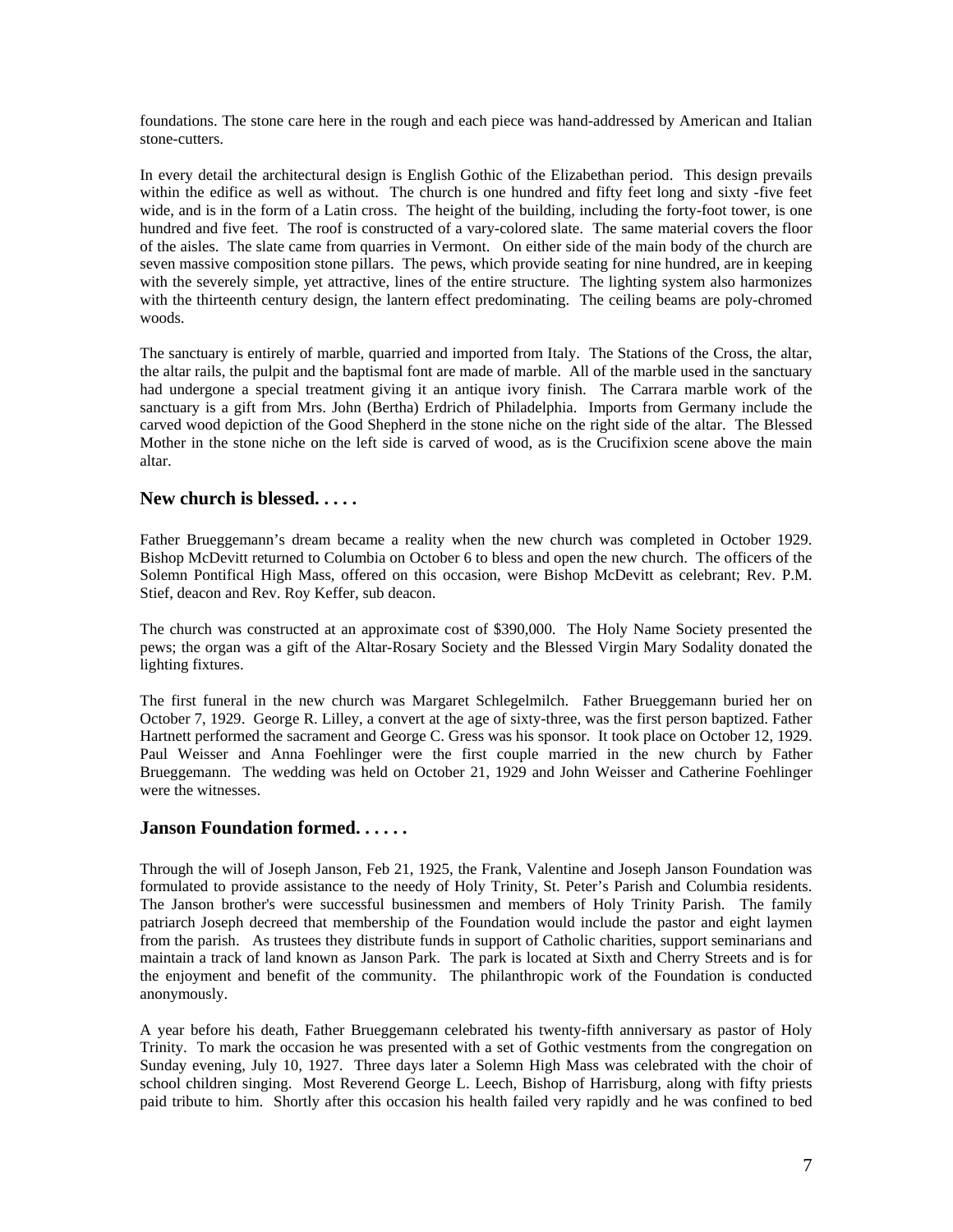most of the time. He passed away on July 16, 1937. Father Brueggemann was a synodal judge in the diocese and active in the priests' choir. For years he served as a director of the Columbia Hospital and actively participated in many civic affairs.

### **Father Stump named to succeed Father Brueggemann. . . .**

On July 30, 1937, Reverend Leopold J. Stump, then pastor at St. Gertrude's Church in Lebanon, was appointed pastor of Holy Trinity. Bishop Leech made the appointment. Father Stump was no stranger to the parish. While a seminarian he spent many summers here with Monsignor Pieper. In fact, he offered his First Solemn High Mass at Holy Trinity on May 28, 1911. While he was pastor at St. Gertrude's he built a new church and rectory and began construction of a new school. The main marble altar was obtained from the old Holy Trinity Church.

In the early years of his tenure as pastor Father Stump made extensive improvements to the parish properties. The lighting system in the church was made more efficient; a new heating system was installed in all the buildings; the school and rectory were renovated. He started a parish bulletin. The Mother's Club, the Boy Scouts, the National Council of Catholic Women and the Dramatic Club were introduced into the parish.

A special celebration took place in October 1944 marking the fifteenth anniversary of the new church, the clearance of the parish debt, and the seventy-fifth anniversary of the arrival of the Sisters of the Third Order of St. Francis. The parish published a one hundred and seven pages Souvenir Booklet containing history and photographs. Assistant pastor Father Raymond A. McColligan was the editor and Edmund A. Wickenheiser the managing editor. The Booklet Committee consisted of twenty-nine parishioners.

It was in 1944 that Father Stump developed a program to ensure the future of possible expansion in the parish. He purchased a home on South Fourth Street and in later years purchased another on Cherry Street. At the urging of Father Stump a cafeteria was started in 1947 for the students at Holy Trinity School. Mrs. Gertrude Golden was the first manager and supervised the operation for many years. The first cook hired was Mrs. Clara Smith.

She started out using an old U.S. Army Recipe Book containing 500 recipes. Clara would simply modify the ingredients to accommodate the large number of students fed every day. The very first day she prepared vegetable soup. That same day someone informed her there would be fifteen students from St. Peter's School coming for lunch. She raced home grabbed some food from her own pantry and stretched the soup to feed the additional students.

Additionally, Clara cooked for three pastors including Father Stump and kept house and cooked for Monsignor Francis Heltshe. She later cooked for Monsignor Rudolph Fuhr and among his favorites was her brown flour potato soup. Father Stephen Rolko enjoyed her cooking and was a fan of her chocolate cake.

She cooked for Holy Name Society dinners and was very involved in the annual fastnacht bakes. Clara was Holy Trinity's Chief Cook for fifty years retiring from the kitchen in 1997 at the young age of 92. In later years she resided at St. Anne's Home until her death on March 3, 2003 at the age of 97. Clara was the mother of five children: Charles, Jr. (who was killed during World War II), Paul J. (deceased), Fred, Sara Goodhart (deceased) and Mary Lou Jones.

Early in April 1950 Father Stump began seeking bids on rebuilding or purchasing a new organ for the church. Two companies responded and he finally selected the proposal from Mudler-Hunter Company of Philadelphia. They first began building church organs in 1875.

He then engaged the services of Bruno C. Hensen to review the proposals and advise him accordingly. Mr. Hensen, from Hagerstown, Maryland, is the proprietor of his own pipe organ service in Northern Maryland.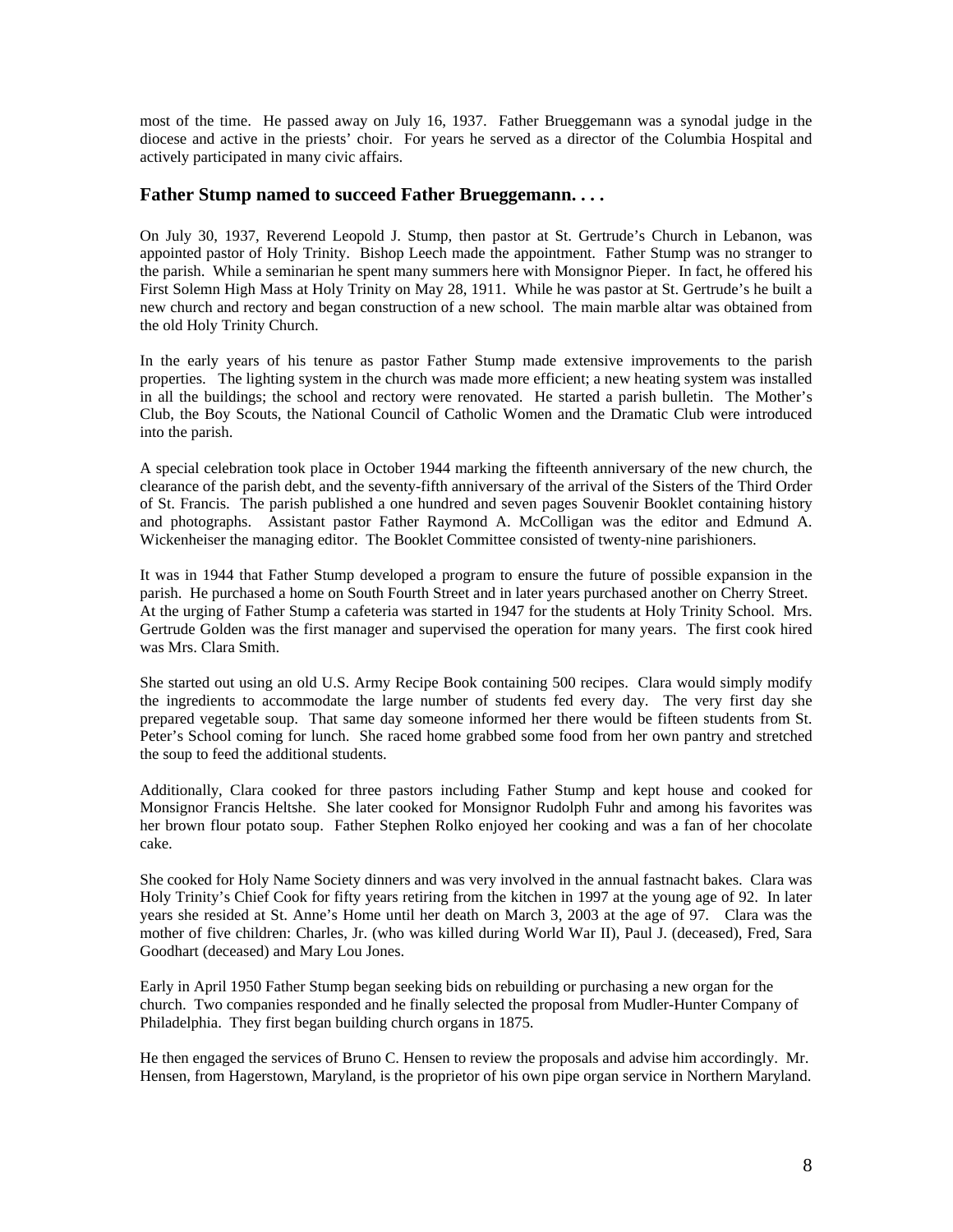Work began in the spring of 1950 with most parts for the organ being hand made in Philadelphia. The only exception was the metal parts. Periodically during the installation Mr. Jensen reviewed the work of the installers. Installation was finally completed on May 18, 1951. Mr. Hensen reported that the Mudler-Hunter Company met all of the specifications, their workmanship and material is first class. The entire project cost the parish \$11,400.

Part of Father Stump's expansion plans included enlarging the school yard in 1951 by razing three old buildings adjacent to the school. In April of 1951, he erected a parish garage,

June 11, 1950 marked the closing exercises for the sophomore class. They were guests of the Holy Name Society at a breakfast following the seven o'clock mass. Three years later, June 1953, the final freshman class graduated ending nearly thirty-five years of secondary education at Holy Trinity School. In September approximately seventy-five students began commuting, in two buses, to Lancaster Catholic High School.

During 1954, Father Stump not only beautified the new cemetery but had a road paved giving a better entrance on Ninth Street. An additional plot of ground was opened to accommodate more grave sites. This land borders on Tenth Street. The statue group depicting the death of St. Joseph was removed from the cemetery chapel and made into the centerpiece that now faces Central Avenue. The work was performed under the supervision of Rev. Joseph Smith, assistant pastor. John Geltz, president of the Holy Name Society and William Nikolaus were chairman and cochairman of the workers. The men who assisted were Louis Bittner, Francis Draude, Leroy Cramer, Ronald, Arthur and Vincent Fischer, John Jr. and Peter Geltz, Paul Stein, Philip Haberstroh, Paul Weisser and Frank Sahd. Work started in September 1956 and was completed with the opening of the chapel on All Souls Day, November 2, 1956.

In 1957 a new gateway was constructed at the Tenth Street entrance to the cemetery. The final touch to beautify the cemetery was supplied by the men of the parish who re-painted the interior as well as repaired the exterior of the cemetery chapel.

The parish purchased the abandoned Cherry Street Public School in August 1958. Attorney Wilson Bucher, representing the parish, presented a sealed bid offer of \$12,000 to the Columbia School Board. The school building was damaged twice by fire during the year. Father Stump was hoping to turn the facility into a social and recreational center for the parish. When advised the project would be too costly he had the land cleared and paved for a very welcomed parking area. One of Father Stump's remarks of this new addition of land was: "The Holy Trinity of Tomorrow may need every inch of that ground."

On April 10, 1959, Father Stump died in St. Joseph Hospital, Lancaster and was interred in Holy Trinity Cemetery. His Excellency, Bishop George L. Leech presided at the Funeral Mass. The Most Reverend Lawrence Schott, Auxiliary Bishop of Harrisburg, conducted the final prayers. Father Stump served as pastor for nearly twenty-two years.

#### **One of our own named to succeed Father Stump. . . . .**

A native son, Reverend Francis J. Heltshe, was appointed pastor to replace Father Stump. His parents were A. Frank and Gertrude M. Heltshe, members of the parish. Father Heltshe attended Holy Trinity School, graduated from Columbia High School and attended St. Vincent College and Seminary. He was ordained to the priesthood on February 21, 1931 at St. Patrick's Cathedral and celebrated his first Solemn Mass in Holy Trinity the next day.

Upon his appointment as our fifth pastor Father Heltshe was welcomed "home" with a challenge for further progress. One of the first tasks he undertook was construction of a two story enclosed fire tower and stairway at the school. The tower project provided necessary exits from school corridors, auditorium and the cafeteria. This project began in July 1960. Additionally, a modern fire alarm system was installed as well as fireproof doors in the hallways.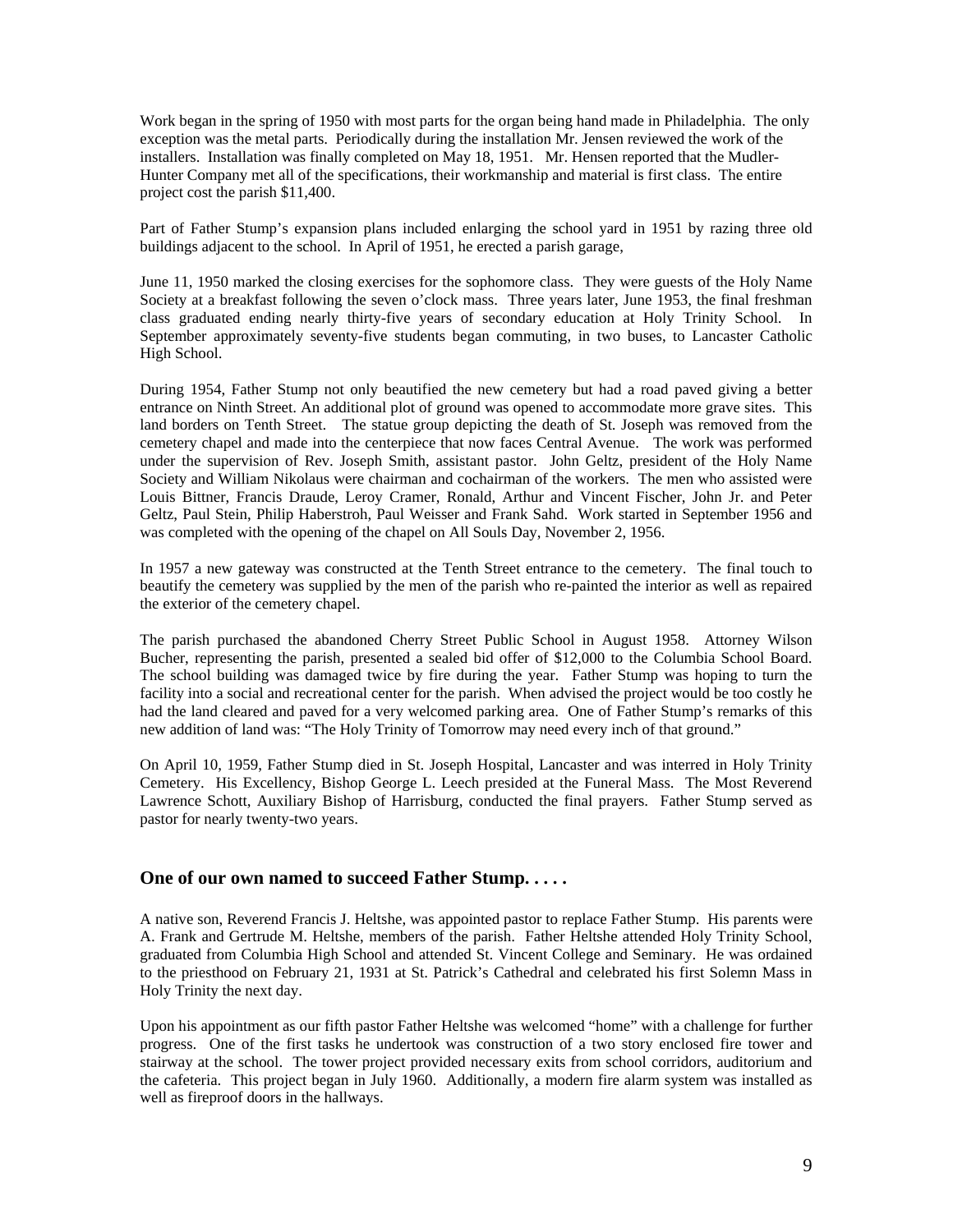During Father Heltshe's time the Holy Trinity Boys Choir performed at special functions. Sister M. Claracita formed the thirty-member group in the fall of 1960. Their initial appearance was on the Feast of the Immaculate Conception, December  $8<sup>th</sup>$ . They appeared in cassocks and surpluses and sang the Proper of the Mass and the Offertory Hymn. During the next decade they performed throughout the area and at special liturgical functions and even sang on the radio. On November 29, 1962 they tape-recorded a special program in the studios of WGAL-TV. This program of Christmas music was broadcast on Sunday, December  $2<sup>nd</sup>$ .

In 1964 Father Heltshe purchased two properties for future expansion. One was located at 433 Cherry Street and was purchased for \$5,000. The other property was located at 25 South Fourth Street and cost the parish \$13,000.

Father Heltshe was elevated to the rank of Monsignor on May 24, 1965 in St. Patrick's Cathedral by Bishop George L. Leech. Nearly two years later he passed away on January 24, 1967 and is buried in Holy Trinity Cemetery. Monsignor Heltshe served as pastor for almost eight years.

# **Celebrating 100th Anniversary. . . . . .**

The parish commemorated its 100th Anniversary on October 19, 1960 with a special program that was written and directed by Rosemary Horn. The co-chairpersons were Gertrude Wright and Philip Haberstroh. The program consisted of five segments or acts depicting the history of the parish. Part one was the First Baptism featuring sponsors portrayed by Bernard Wickenheiser and Constance Stetter. Wayne Dellet played Father Meurer our first pastor. The Guardian Angel solo was sung by Bernadette Smaling and members of the Senior Girl Scout Troop #31 sang the lullaby *White Coral Bells*. Part two focused on the early days at Holy Trinity School. Sylvia Smith portrayed a Franciscan Sister. Representing school children were Michael Bransby, Joseph Horn, Mildred and Marjorie Lutz. Edmund A. Wickenheiser, Sr. was dressed as Saint Nikolaus.

The next portion of the program commemorated the sons of Holy Trinity who served in five wars. Joseph Horn was dressed as a Union Soldier. The Spanish American Soldier was Gerald Nikolaus while John Zercher was featured as a Dough Boy from World War I. Honoring those who served in World War II and the Korean War were Airmen Richard Bransby, Marine Edmund A. Wickenheiser, Jr. and Cornelius Keim was a sailor.

The final two acts centered a-round weddings between 1860 and 1960. Portraying a couple from the 1860's were Carol Derstler and Robert Seibert, Jr. The wedding party of 1960 included Margaret, Rose and Lucretia Schinzing along with Dolores Weisser. Rosemary Donnelly sang a beautiful rendition of the Ave Maria. There was a special tribute honoring the priests and sisters in the finale and vocalist Edward A. Hermesky sang *Mother At Thy Feet is Kneeling*.

Music director Katharine Swingler coordinated the chorus who included Thomas Roeser, John Quinn, Bernard and Michael Wickenheiser. Robert Martin provided the piano accompaniment. Philip Haberstroh painted all of the scenery. The cast played before a record number of parishioners who filled the auditorium and balcony at the school. Sylvester Welsh was the program commentator.

### **Father Fuhr comes to Holy Trinity. . . .**

In 1967 following the death of Monsignor Heltshe, Bishop Joseph T. Daley appointed Reverend Rudolph Fuhr as the sixth pastor of Holy Trinity

On August 19, 1969 the newly organized Holy Trinity School Board met for the first time. Charter members included Philip H. Glatfelter, II, president; Edmund A. Wickenheiser, Jr., secretary; Joseph Robinson, Gerald Fischer, Donald Nikolaus, Paul Nikolaus, Father Fuhr, pastor and Sr. Adelinda, principal.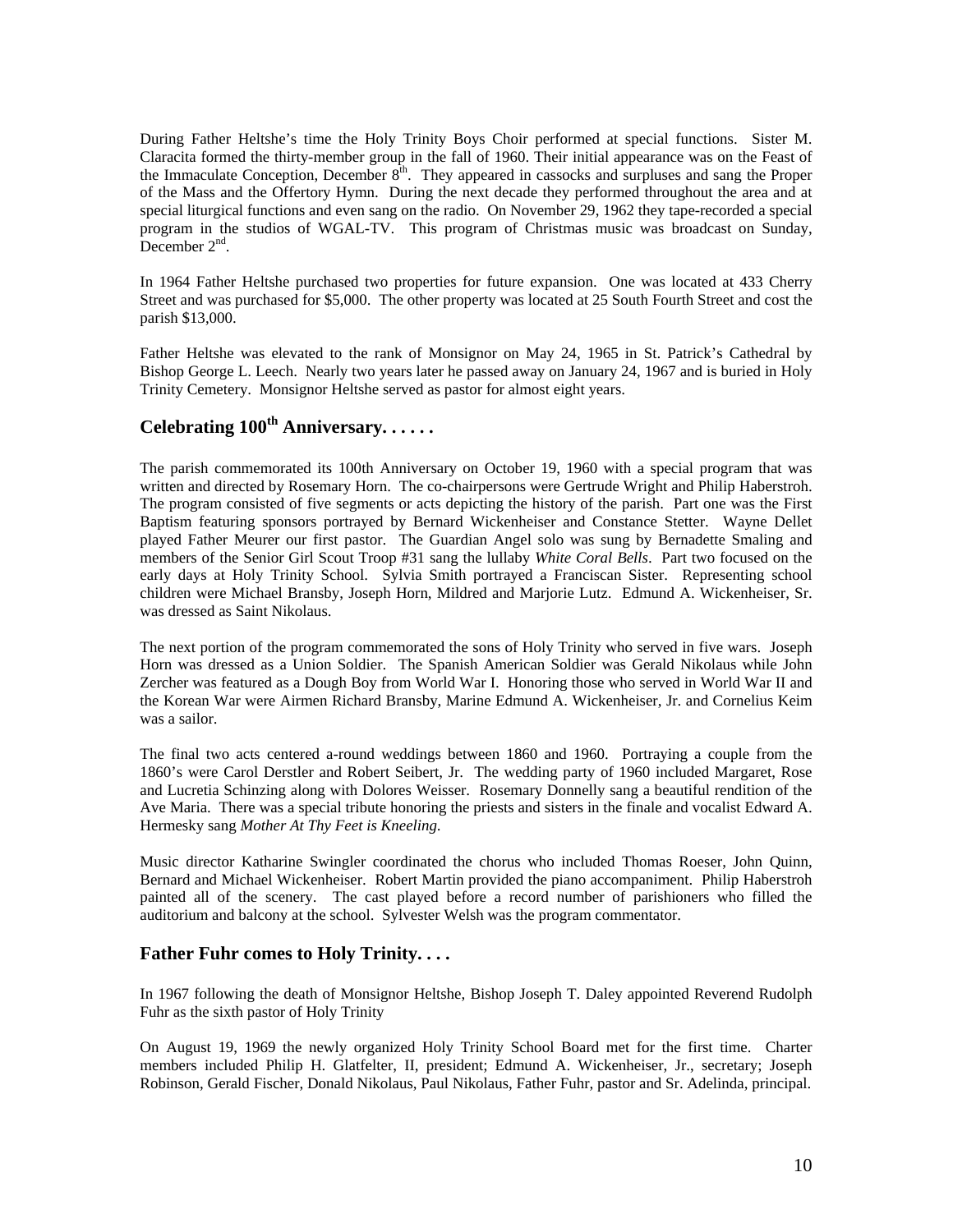During 1970 Father Fuhr was named an Honorary Prelate (Monsignor) by Bishop Daley.

A VISTA volunteer working in Columbia, Howard Kissinger shared a survey with Msgr. Fuhr in 1971. It suggested that the elderly needed comfortable and economical housing. Shortly afterward Msgr. Fuhr formed the Columbia Catholic Housing for the Elderly, Inc. This non-profit corporation consisted of hand picked members of Holy Trinity and St. Peter's Parish. Each would bring expertise to the board. Banker Philip H. Galtfelter, II was named vice president, insurance specialist C. Stanley Albright was treasurer, Donald H. Nikolaus, Esquire served as the corporation attorney. Borough councilman William D. Elliot was the connection to government and Monsignor needed someone to provide a homey touch and named Mrs. Mary Loreto as secretary. Mr. Elliot and Mrs. Loreto are members of St. Peter's Parish.

It took the corporation two years to get approval for low interest loans from the Federal Housing Administration. The project was the first of its kind supported by the Housing Development Corporation of Lancaster County. Ground was broken on November 7, 1973 at the former Herbert Estate property, Fourth and Mill Streets, for the 2.5-million dollar facility. The Herbert's were former members of Holy Trinity. The nine story high rise contains one hundred and thirty-five units and was named Trinity House. At the ground breaking Msgr. Fuhr was quoted as saying, "this is the crystallization of a dream. This will be a place where there will be happiness and dignity for our senior citizens." Trinity House was dedicated on Sunday, June 1, 1975.

Gerald Nikolaus was the first member of Holy Trinity Parish appointed to serve on the Diocesan Cemetery Committee. Bishop Joseph Daley made the appointment official in 1973. Mr. Nikolaus's name was submitted by Monsignor Fuhr to fill a vacancy on the Diocesan Committee. He served faithfully for 18 years and was chairman of this committee for 13 years. Additionally, he served as one of the pallbearers for both Bishops George L. Leech and Joseph T. Daley.

In 1974 St. Peter's School discontinued their seventh and eight grades. Because of this change Holy Trinity's principal, Sister Joseph Marguerite, received permission from the Sisters of St. Francis, the Bishop, and the Vicar General of the diocese to serve as principal for both schools. At the same time Holy Trinity cafeteria began preparing hot lunches for the students at St. Peter's School.

After eight years as pastor and having reached retirement age, as prescribed by the Diocesan policy for priests, Monsignor Fuhr retired as Pastor in 1975. He was named pastor emeritus upon his retirement. The lay leadership of the parish produced a magnificent tribute to honor Monsignor Fuhr. The retirement recognition night was held on May 11, 1975 in the school auditorium. It was standing room only.

Sylvester J. Welsh served as master of ceremonies. The Most Rev. George L. Leech, Bishop of Harrisburg, delivered remarks. All parish organizations and societies were represented and presentations were made by Thomas Martin, Ty Brown, Rose Kloidt, Eugene Smith, Jean Gainer, Betty Jo Stephenson, Susan Wickenheiser, Joseph H. Nikolaus, Bertha Yeaglin, Patricia Martin and Ed Wickenheiser, Jr. A resume on the life of Msgr. Fuhr was written and delivered by Donald H. Nikolaus.

The highlight of the evening was a special musical presentation by the Adult and Children's Choir. It featured musical memories in the life of the Monsignor from his birth on Christmas Day 1905 with the singing of *Stille Nacht* to the closing selection *Aufwiederseh'n.* Gerald Nikolaus was the narrator; the choirs were under the direction of Sr. M. Georgina, O.S.F. and Patricia Martin. Bernard Wickenheiser provided the accompaniment. Michael Helwig performed a special solo. Following the tribute parishioners had an opportunity to mingle with Monsignor at a reception in the school cafeteria.

### **Seventh Pastor announced by the Bishop. . . . .**

Upon his retirement Msgr. Fuhr was named pastor emeritus of Holy Trinity and then served, until the time of his death, as rector of Villa Vinanney, Lebanon. The Bishop immediately appointed Reverend Stephen M. Rolko to succeed Msgr. Fuhr in May 1975 as the seventh pastor at Holy Trinity.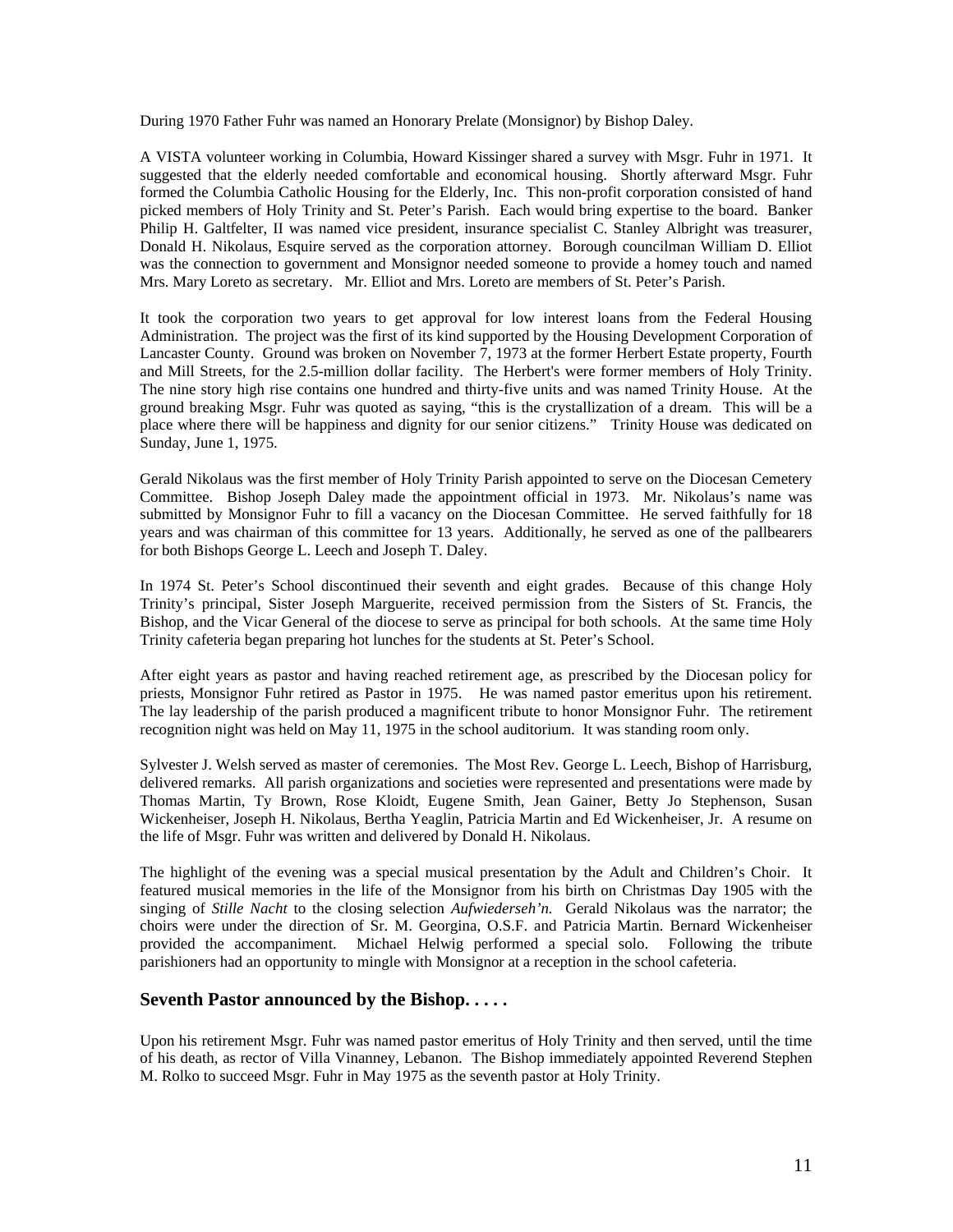A number of changes were made while Father Rolko served as pastor. One of the first things he proposed was the inauguration of the "300 Club". The Pastor's Advisory Board approved the plan in September 1976. This is an on-going project designed to generate extra income to supplement the ordinary parish contributions. Funds are primarily used for renovations and repairs to parish property. Several retired men of the parish volunteered to handle the formation of the Club and serve as the initial sellers. The group included: Elmer and Leo Derstler, John Geltz, Edmund Kasel, James Kaufhold, Sr., Samuel Maurer, Joseph Pirraglia, Carl Roeser, Sr., Richard Schickling and Frank Wickenheiser. The very first drawing was November  $11^{th}$ .

One of the first major projects receiving approval was a plan for the construction of a new stone rectory and parish office. Father immediately formed finance and building committees to undertake this new challenge. Bishop Daley gave his approval in 1977.

In May of 1977 William Kloidt, Sr. was named general chairman for the project. The building committee chairperson was Joseph Broich assisted by Robert "Hammer" Grab, Elmer Derstler, Larry Smith, Samuel Maurer, Paul Stein, Stephen "Bo" Rheel, John "Tink" Lutz, Dick Donnelly, Eugene Menko, Jean Bourne. and Patrick O'Donnell. The finance committee chairperson was Philip H. Galtfelter, II with assistance from Sylvester Welsh, Richard Horn, Joseph Schauren, Gertrude Wright, Dorothy Sheehy, Rose Kloidt, Cyril Smith, Myrtle Meisenbach and Ronald Sahd. Father Rolko and James Dailey, president of the Parish Advisory Board served as ex-officio of both committees. Anna Mohler served as public relations chairperson with help from Miriam Benedict and Claressa Hartman. Legal advisor was Donald H. Nikolaus, Esq. Betty Horn served as general committee secretary.

Another first for the parish occurred on October 9, 1977. A statue of the Blessed Mother was carried, in procession, around the streets of Columbia. Members of the parish, including the youth, recited the rosary for the spiritual welfare of the United States.

### **Rectory and office complex built. . . . . .**

The new rectory wasn't completed until the fall of 1978. The priests moved into their new residence on November 4 and the special blessing and open house took place on November 19, 1978. The construction costs totaled nearly \$190,000. It was a welcomed addition and the stone edifice compliments the English Gothic stone structure of the church. Some of the stones were pre-cut and used from a mansion in Media, Pennsylvania which were carefully dismantled, thus giving the parish a rectory made of the exact granite material as was utilized in the church itself - from the same quarries of South Carolina. Thanks to the Nikolaus Family who donated the electrical construction work for the new rectory complex. The gift was in the memory of George Ignatius and Paul Jacob Nikolaus.

During the summer of 1976 Sr. Anna Cosgrave arrived at Holy Trinity to become Superior at the convent and teach in the school. After six years as Superior her Order transferred her. It would be one year before she returned on August 9, 1983. Sister has been described as a person who "lives and loves for others." During the decades she serves as a pastoral assistant and is coordinator of the Confraternity of Christian Doctrine program. In addition she works with seniors, tutors mentally challenged children, cleans, paints and helps those unable to perform such chores. She is an invaluable asset to the pastor and members of the parish. A humble and pious individual who goes about her work in a very quiet manner. On February 28, 1993, Sister Anna was named a recipient of the prestigious Jefferson Award. She was one of six individuals from the Susquehanna Valley to receive the honor at during ceremonies at the Hershey Convention Center. Sister was recognized for outstanding service to the parish and the community of Columbia. The special national honor was bestowed by WGAL-TV.

With fewer members of the Sisters of St. Francis teaching at Holy Trinity School it was decided to sell the convent at 343 Cherry Street. During 1979 the "old convent" was sold for \$40,000. A smaller home, to serve as a convent, was purchased for \$38,000 at 548 Cherry Street. The Amos and Elizabeth Kauffman family lived there for three generations.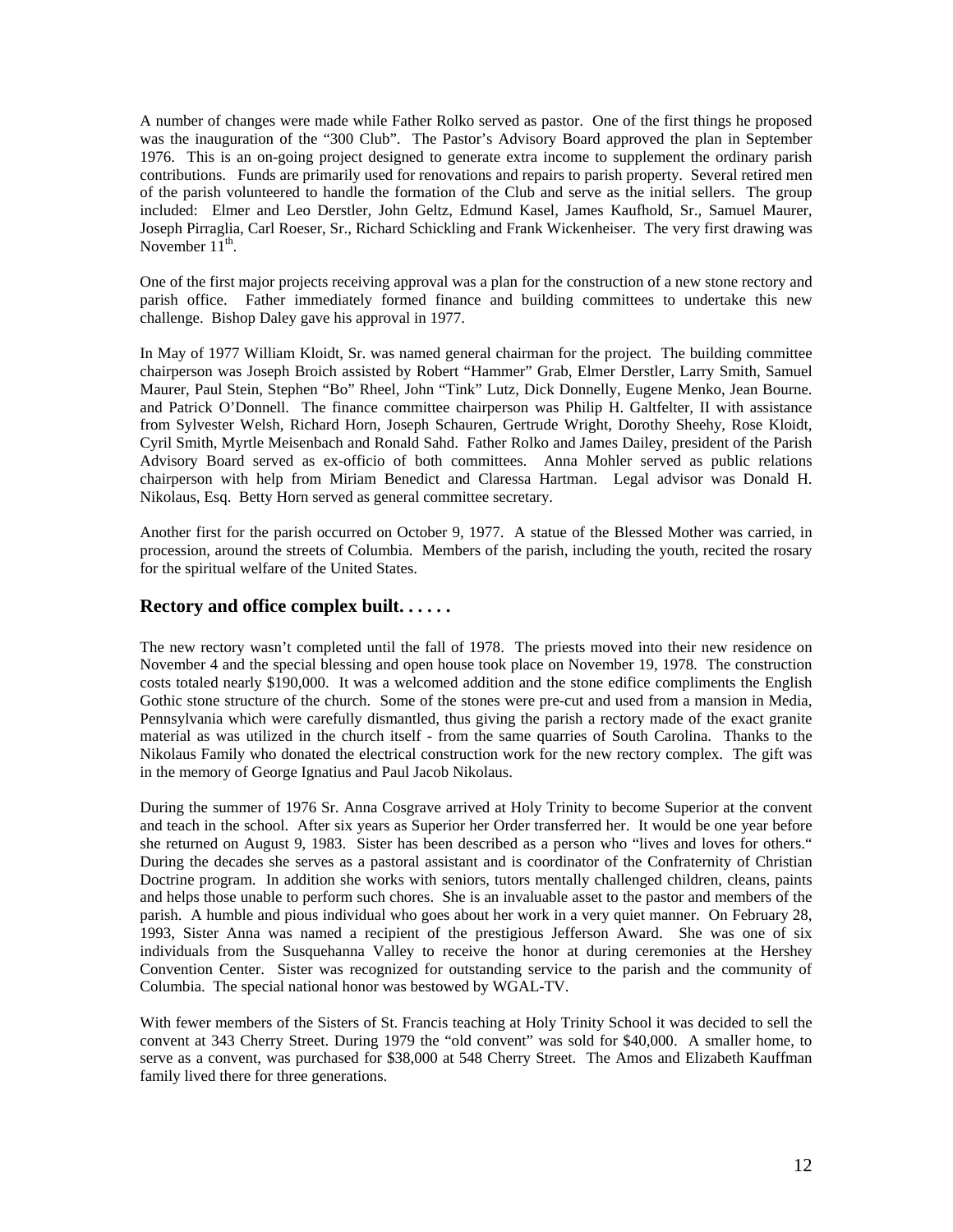Because an overwhelming demand for housing the Columbia Catholic Housing for the Elderly, Inc. broke ground on October 7, 1981 for a second high rise. St. Peter's House was built at Fourth and Union Streets on property formerly owned by Holy Trinity parishioners Mr. and Mrs. Joseph Weisser and Dean Pettis. It was the site of the old Columbia Market House.

Spearheading this project was retired Holy Trinity pastor Msgr. Rudolph Fuhr and the original corporation members. The thirteen story high rise was built at a cost of 6.5-million dollars and provides 126-units of housing for the elderly and handicapped. Again the Housing and Urban Development provided loans. In his seventy-eighth year Msgr. Fuhr watched Bishop Joseph T. Daley dedicate Columbia's tallest building on Sunday, April 24, 1983. Upon the death of Msgr. Fuhr, Philip H. Galtfelter, II succeed him as president of the non-profit corporation. Msgr. Fuhr served as president of this group for twenty-three years.

To comply with new liturgical guidelines the baptismal font was removed from the Baptistery, located in the rear of the church, and moved to the sanctuary. Kenneth Swartz brought sand and water from the Jordan River to be placed in the baptismal font in its new location. The Baptistery was renovated to honor the founder of Holy Trinity Parish. On September 26, 1982 the Shrine to St. John Nepomucene Neumann was finally dedicated. St. John Neumann was Canonized a Saint by Pope Paul VI in 1976.

All of the doors in the church were replaced to conform to safety regulations issued by the Penna. Department of Labor and Industry. The work was completed in the summer of 1982. The doors were memorialized in honor of the following parishioners - the main entrance John J. and Mary E. Gable. The St. Joseph side entrance in memory of George and Pauline Grab. The Blessed Mothers side honors the Helwig Family and Frank Zipp. The door entering the hall to the Sacristy was donated in memory of Charles R. Kirchner and Charles P. Smith.

Holy Trinity School initiated a Kindergarten program in the fall of 1986. The first class had an enrollment of twenty-one children who attended the morning sessions.

### **Plans for a Parish Center. . . . . .**

Father Rolko undertook another major project with the help of many parishioners. The proposal to construct a parish social center/cafeteria and several additional classrooms was approved by Bishop William Keeler. The new structure became an extension of the school. A fund drive was launched on October 1, 1986 to raise \$530,000. Donald Nikolaus was appointed general chairman. The two men responsible for overseeing the actual construction of the facility were Dick Donnelly and William Kloidt, Sr. Bishop Keeler formally dedicated the building on the Feast of the Assumption, August 15, 1987. The ceremony included a Rosary for Peace followed by the celebration of the mass. Then Bishop Keeler opened the doors for the parishioners to enter.

Another milestone for Holy Trinity School was the addition of a preschool program designed for four-year olds. This program began at the start of the 1987-88 school year.

Father Rolko formed the Holy Trinity Men's Club in April 1990. The Club was organized to raise funds to underwrite various parish expenses and to supplement the Lenten Appeal. The Club's first president was William Kloidt, Jr. The core group included Russell Messer, Paul Yeaglin, William Meley, William Englert, William Meisenbach, William Kloidt, Sr., Charles Broome, James Olweiler, Richard Daecher, Dick Donnelly, Fred Wickenheiser, John Horn, John Hess, William Dinkel, Harold "Butch" Morrison and James Wagner. The annual parish festival was created by the Club in the spring of 1990.

In early June 1992 a group of men cleaned, repaired and painted all of the walls over the side altars in the church. The work was difficult and required skill, care and safety. Outside work on the church was completed to prevent leaks from heavy rains that caused extensive staining and erosion. The work crew consisted of Phil Haberstroh, Joseph Robinson, Joseph Horn, Lamar Kauffman, Ronald G. and Chris Sahd, James Wagner, Robert "Hammer" and Mark Grab and Bernie Wolgemuth, Jr.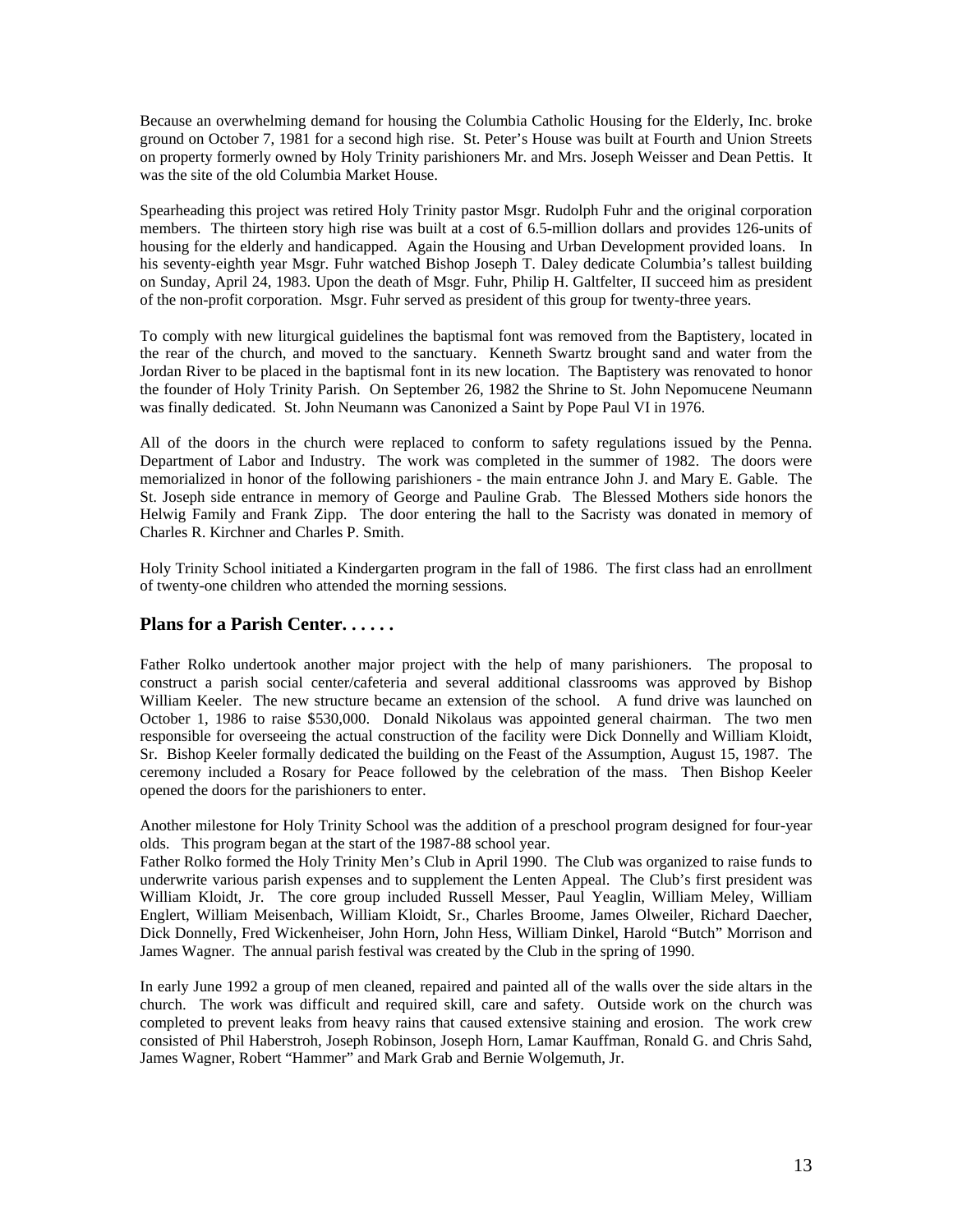Father Rolko passed away on December 4, 1993 following several months of illness. He served as pastor for eighteen years. Bishop Nicholas Dattilo celebrated the funeral mass and Father Rolko was laid to rest in Holy Trinity Cemetery. On December 4, 1994 the Memorial Garden, on the lawn in front of the Parish Center, was dedicated to Father Rolko. Following the dedication an oil portrait of Father, painted by parishioner Mark Grab, was unveiled and hung in the hallway of the Center.

### **Father Lawrence succeeds Father Rolko. . . . .**

The Reverend Kenneth Lawrence was appointed eighth pastor of Holy Trinity. His previous assignment was as pastor at St. Francis Church in Gettysburg. Father's appointment was effective March 9, 1994. Shortly after his arrival Father Lawrence paid off the remaining debt of the Parish Center with some of the funds bequeathed to the parish from the Ella Veit estate.

One of his first undertakings was to purchase the three Westerman properties adjacent to the school on Cherry Street. These buildings included the former Westerman Butcher Shop and residence and the old slaughterhouse at the rear of the properties. The structures were razed and the land cleared to make way for additional parish parking and an enlarged play lot for the school.

Following a brief illness the pastor emeritus of Holy Trinity, Msgr. Rudolph Fuhr died at St. Anne's Home, Columbia on September 14, 1994. The Mass of Christian Burial held at Holy Trinity with Bishop Nicholas C. Dattilo as celebrant. The con-celebrants included Monsignors Vincent Topper and Donald Adams and Fathers Andrew Marinak, Kenneth Lawrence, William Haviland and Lawrence McNeil. The lectors were William Kloidt, Sr. and Donald Nikolaus. Gift Bearers included Lucille Sahd, Philip Glatfelter, Lucille and Floyd Nevin. Mr. and Mrs. Nevin were members of St. John the Evangelist Parish in Enhaut, Dauphin County. Monsignor Fuhr was laid to rest near the chapel in Holy Trinity Cemetery on September 16, 1994.

Richard Horn served two - three year terms as President of the Diocesan Council of the St. Vincent DePaul Society. In September 1994 he was instrumental in helping to reorganize the St. Vincent DePaul Society within the Harrisburg Diocese. It was during this reorganization meeting that he was elected to his first three-year term. As the resurgence took place Dick was re-elected to continue in his leadership role as president for another three years. In September 2000 a new president was elected and Dick was thanked for his contributions. He was the first member of this parish to serve the Society at the Diocesan level.

During the fall of 1995 the diocese approved three plans for improvement to the church. These included a major overhaul and upgrading of the pipe organ, repainting of the interior walls, and the exterior restoration of the church and bell tower.

A new science room was dedicated at Holy Trinity School and an open house held on October 6, 1996. The room was refurbished and remodeled in memory of the late John Horn. Students presented a special banner and an Angel Award to the Horn Family in gratitude for their generous gift to the school.

### **Pipe organ restored. . . . .**

Early in February 1997 restoration work on the pipe organ was completed and the parish held an organ rededication ceremony. The Columbia Organ Works completed the major renovations. The project included the installation of a new three manual console made from oak with mahogany inlay. The solid state console is equipped with a laser light keyboard, making it the first organ in the Greater Lancaster area of this kind. Also included, was the expansion of the reed section, which added seventy-three pipes (the Tromba and Clarion). With the addition of these two new ranks, the organ now has twenty-one ranks with a total of two thousand pipes. The original Mudler-Hunter organ was purchased in 1951-second hand from a church in Philadelphia.

### **Parochial schools in Columbia consolidated. . . . . .**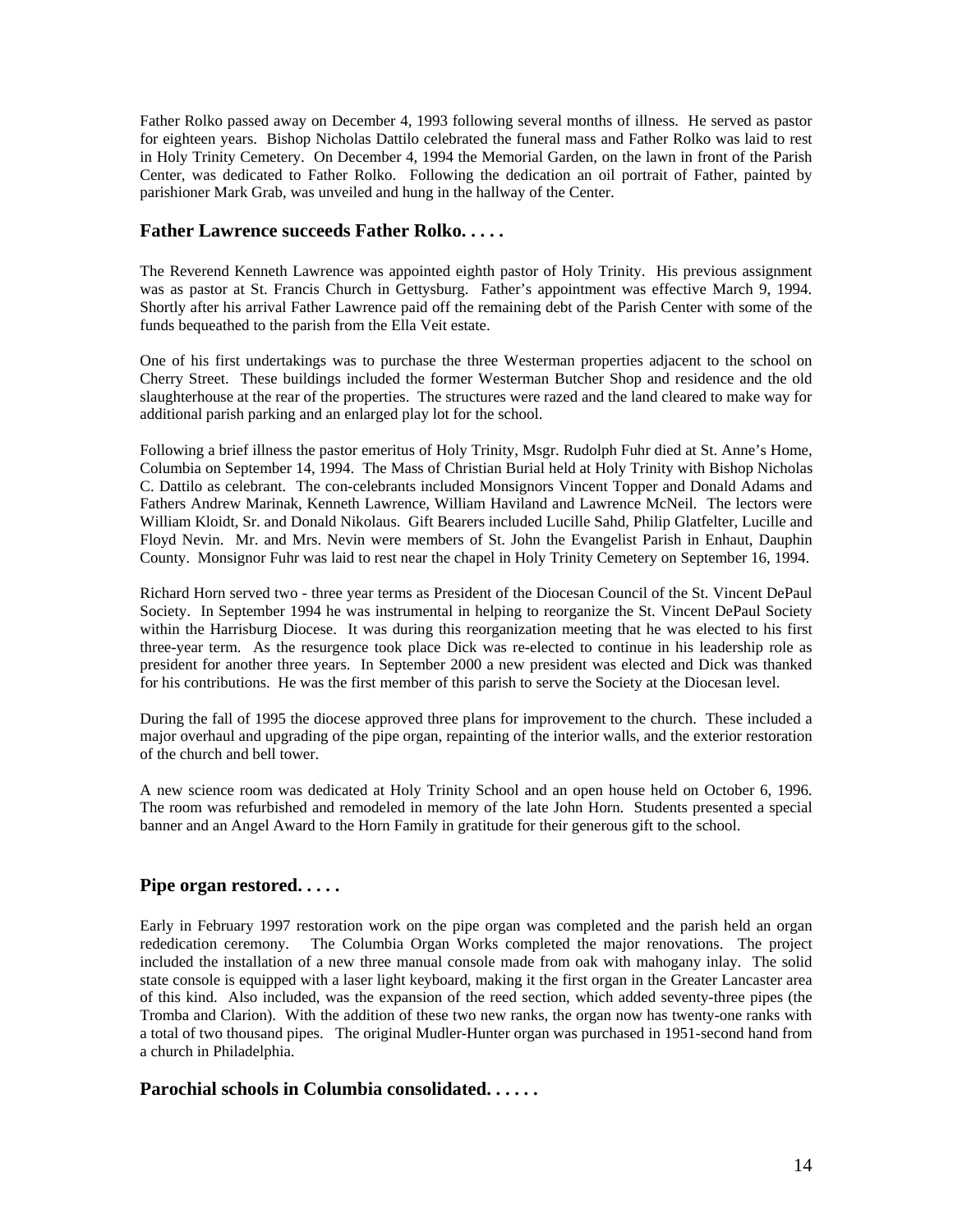In 1998 the final chapter in the one-hundred and thirty year history of Holy Trinity School was finalized. During the Diocesan Consultation Process and after much prayer it was decided to consolidate Holy Trinity and St. Peter's Schools. The decision was reached for a number of reasons including declining enrollment, lack of space, a decrease in the birth rate and financial difficulty. Bishop Nicolas Dattilo formally closed Holy Trinity during a Eucharistic celebration. It was during this ceremony Our Lady of the Angels School was formally commissioned. Students from Holy Trinity and St. Peter's Schools participated in the special ceremony.

As the doors to Holy Trinity School closed, its first lay principal Mrs. Shirley Meley retired. She was principal for fifteen years. Also retiring was Mrs.. Elizabeth Horn. Mrs. Horn was the school secretary for thirty years. For their long and dedicated service a reception was held in their honor. They were presented with various gifts from the parish and its organizations.

The 1998-99 school year got underway with much excitement. It was the beginning of Our Lady of the Angels School. A contest to name the new school was held among the students. Names were submitted to the bishop and finally he announced the selection as Our Lady of the Angels. When the doors opened for the first time children in pre-school through grade three were housed in St. Peter's school building. Students in grades four through eighth were assigned to classrooms in Holy Trinity. The new school's first principal was Mrs. Theresa Burg. She was the former principal at St. Peter's School.

During Catholic Schools Week, February 1999, the new computer lab at Our Lady of the Angels School was formally dedicated. Money to offset the expense was raised by the newly formed Technological Committee under the chairmanship of Philip H. Glatfelter, II. Donald H. Nikolaus organized the major gifts division while Ronald G. Sahd was responsible for contacting corporations and businesses. And Sue Morrison coordinated donations from the alumni.

A large portion of the Mary Hickey estate was bequeathed to the parish. In her memory a new heating and air-conditioning system was installed in the church. The work, begun in early March 1999, was completed at the end of June in the same year.

# The beginning of the  $21^{st}$  Century and Holy Trinity responds to  $9/11$ ....

On September 11, 2001 Americans and the world were shocked by a terrorist attack on the Word Trade Center, the Pentagon building in Washington, D.C. and the plane crash in Western Pennsylvania. That evening Father Lawrence conducted a prayer service for peace. The attendance almost filled the church. The following weekend a special collection was held for the victims of the attack.

Bishop Nicholas C. Dattilo appointed Ed Wickenheiser, Jr. to the Diocesan Pastoral Council. The appointment was received on February 19, 2002 and is for a term of three years, ending May 2005. Ed was the first member of the parish to serve on the Diocesan Pastoral Council. He also served two-three year terms an elected member of the Parish Pastoral Council.

Additionally, two young ladies from the parish, Emily Broich and Maria Helwig, were elected to serve on the Diocesan Youth Council.

On April 13, 2002, Father Michael Grab, a native son of the parish, returned to Holy Trinity to celebrate a Mass on the occasion of his Silver Jubilee as a priest. Father Grab is pastor of Sacred Heart Parish in Lancaster.

Holy Trinity was represented at the World Youth Day Celebration in Toronto, Canada. Maria Robuccio, a member of the Youth Ministry Program, attended the celebration between July 22 and 29, 2002. She joined with Father Kenneth Smith, pastor of St. Peter's Parish and Morgan Burkhardt. The trio was part of the hundreds of thousands who had the opportunity to see and hear Pope John Paul II. The two young ladies are members of the Youth Ministry Program of the two parishes.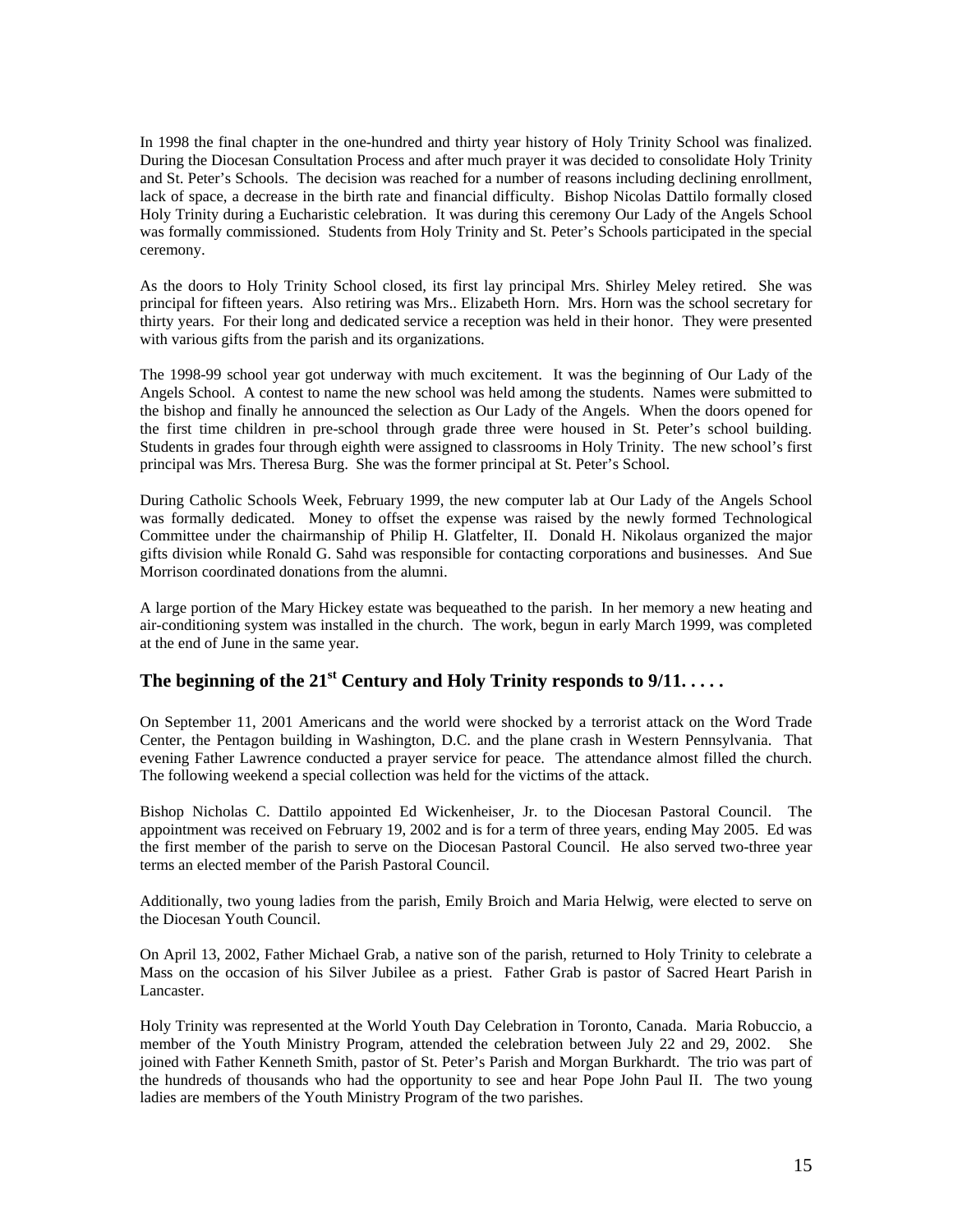Through the kindness of the Janson Foundation, Kaboom Corporation and Armstrong World Industries ultra modern playground equipment was installed at Janson Field, 6th and Cherry Streets. Work on this project was started in September 2002 and involved a number of volunteers from the parish, community and from Armstrong. Construction was completed in less than a week. Father Kenneth Lawrence conducted the formal blessing and dedication of the play lot on June 13, 2003. The ceremony was presided over by Ronald G. Sahd, Foundation President and members of the Janson Foundation Board.

During the year 2002 a number of repairs were made to parish properties, including repairs to the convent, the paving of the parking lots adjacent to the school and behind the school on the former Link Bakery property. Curbing was placed along 10th Street at the cemetery. A new furnace and freezers were installed at the rectory and new lights installed in Our Lady of the Angels gymnasium. By midyear 2003 the lower level of the school was carpeted and lighting in that area including the library was upgraded. Over the summer months a former classroom, in the Parish Center, was converted into two offices for use of the principal and school secretary and the security and fire alarm systems was upgraded..

The oldest member of the parish, Frank W. Zipp, died on July 11, 2003 at the age of 102. During most of his life he resided in the Ironville area. By trade he was a master carpenter. Mr. Zipp's legacy to the parish was construction and installation of the bookracks attached to the pews in the church. Upon his death it was revealed he had bequeathed \$50,000 to Holy Trinity. He was a member of the Holy Name Society and Legion of Mary.

The parish Youth Group continues its active participation in spiritual and recreational activities. Members of the group served as parking lot attendants at the Flames Across the Susquehanna commemorating the burning of the Columbia-Wrightsville Bridge during the Civil War. This re-enactment was held in the summer of 2003. Several members attend the Christian Leadership Retreat, and some participated in the diocesan sponsored program, "To Work in the Vineyard", providing assistance to the inner city poor in York.

Under the guidance of Father Lawrence the ongoing program of improvements to parish properties included the paving of the auxiliary parking lot, replacement of the handicap ramp at the church to conform to federal regulations and the laying of new sidewalks on both sides of the church.

At the suggestion of Father Kenneth Lawrence the Parish Council re-established a Cemetery Committee in the fall of 2003. John and Joseph Nikolaus along with George and Keith Fischer were the first parishioners volunteering to serve. They identified items needing attention and began organizing work parties and contracting outside services.

A magnificent Steinway piano was purchased and installed in the choir loft in September 2003. The instrument is being used to enhance the celebration of the liturgies. The \$18,000 purchase was made possible from interest generated from the Teckla Finnegan Estate. Additionally, in memory of Clara Smith, new Communion cups, a plate and a pitcher were donated, and new altar vases were given in memory of Robert "Hammer" Grab.

In the northern section of the Diocese the Sisters of Sts. Cyril and Methodius honored 36 high school juniors and seniors with servant leadership awards. Among the recipients was Emily Broich of Holy Trinity. The honor was given to youth who demonstrated servant leadership skills in their parish, school and community. The inaugural program was held on October 26, 2003, at the Basilica of Sts. Cyril and Methodius in Danville, Pennsylvania.

Early in 2004 the Cemetery Committee expanded to include brothers Keith and George Fischer, Bernie Wolgemuth, Jr., Paulette Moore, Sue McVey and Gerald Nikolaus.

Several parish organizations as well as individual parishioners and families have underwritten the costs to repair stained-glass windows in the church. Some ventilator windows were in very poor condition and in danger of falling out. The ventilator is the lower portion of the window that opens. The initial undertaking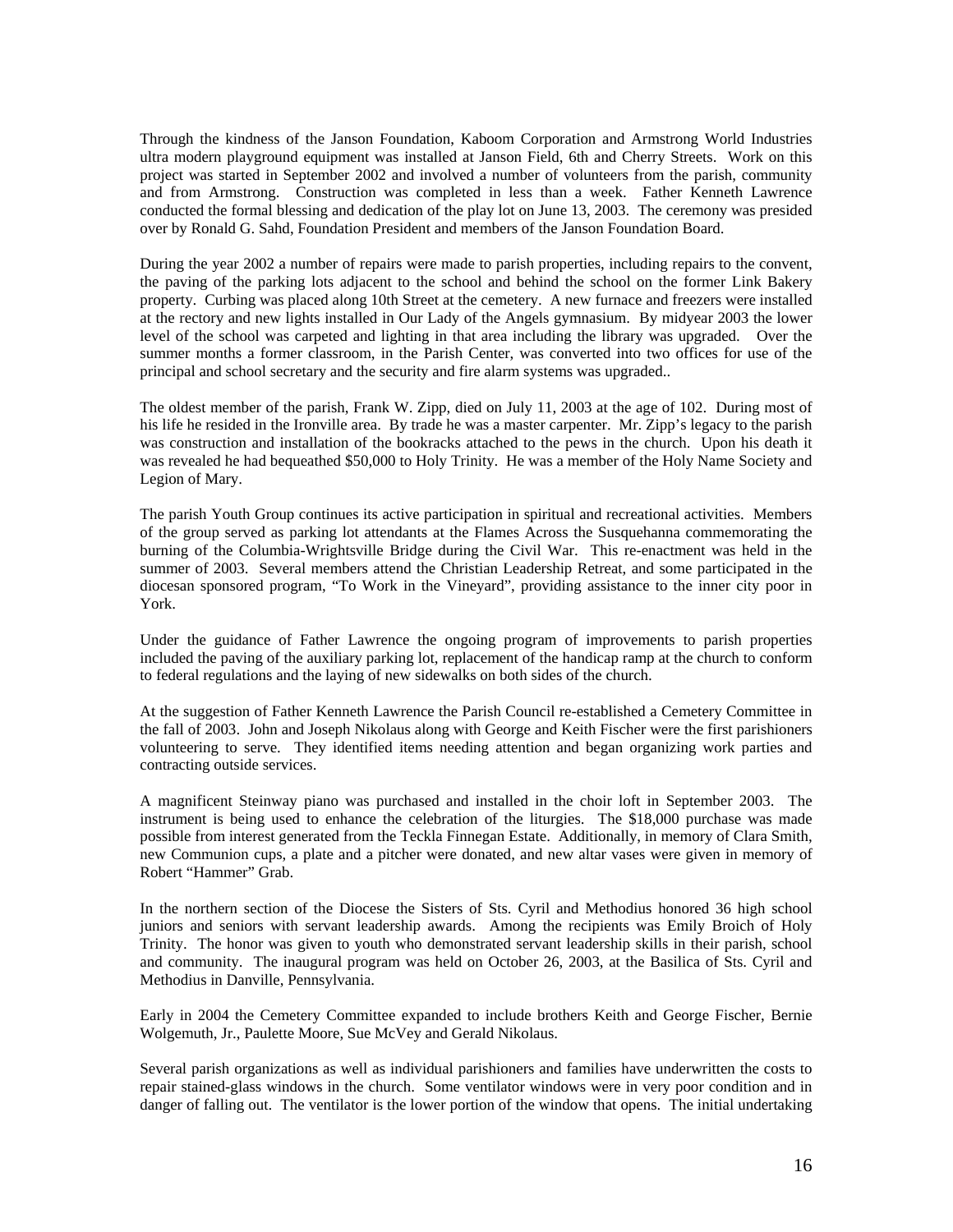involved twenty-three of the forty-six ventilators at a cost of \$34,500. A Mechanicsburg company, Cumberland Stained Glass, worked on the restoration project for several months during 2004, 2005 and completed in 2006. The benefactors included: the Holy Name Society (3), Altar Rosary Society (4), the Men's Club (3), Kevin and Sue Kraft (3), Mary Gable (3), Holy Trinity Parish (2), Edmund and Sue Wickenheiser (1), Jean Bourne (1), Paul Yeaglin (1), Leo and Patricia Motter Family (1), in honor of the Robert F. and Anita C. Grab Family (1), in memory of Richard J. Donnelley, Sr. by Rosemary Donnelly, Linda Kopp, Richard Donnelly, Jr., Stephanie Christoffel and Timothy Donnelly (1), in memory of Cletus Horn by Betty Horn (1), The Wogelmuth Family (1), Joseph Broich Family (1), in memory of Arthur and Grace Groft (1), in memory of Patience and Martin Musser and Lieutenant Colonel James H. Dailey, Jr.(1).

Through the generosity of an anonymous donor new statues for the outside crèche were purchased. The original statues have been deteriorating over the years. The new figurines were placed into service during the 2004 Christmas Season.

Early in January 2005, Father Kenneth Lawrence was re-appointed to the Presbyteral Council by Bishop Kevin C. Rhoades. Additionally, Father Lawrence was asked to continue serving as a member of the College of Consultors who advise the Bishop. The appointments were announced one month after the ordination of Bishop Rhoades successor to the late Bishop Nicholas C. Dattilo. Parishioner Ed Wickenheiser, Jr. was re-appointed to the Diocesan Pastoral Council and will serve until February 2008.

Holy Trinity Parish hosted Bishop Kevin C. Rhoades for a Stational Mass celebrated on January 19, 2005. Despite a light snowfall and bitterly cold conditions nearly 500 faithful attended the Mass. This was the Bishop's first visit to the Northern Deanery of Lancaster. In addition to Holy Trinity pastors and parishioners from Mary, Mother of the Church- Mount Joy, St. Peter- Elizabethtown, St. Peter- Columbia, St. James- Lititz, Our Mother of Perpetual Help- Ephrata, St. Richard- Manheim and Our Lady of Lourdes-New Holland provided a warm welcomed for his Excellency. A reception in the Parish Center followed the special Mass. The combined choirs from the parishes, led by minister of music, Bernard Wickenheiser, lifted their voices in song and praise. A large support staff with the guidance of Father Lawrence and assisted by Sister Anna coordinated all aspects of this special celebration and reception. It truly was an historic and memorable occasion.

Pope John Paul II died on April 2, 2005. He served as Pope for twenty-six and a half years and was the  $264<sup>th</sup>$  in succession to St. Peter. As the world mourned his death and prayed for God to reward him for his faithful service by granting him eternal peace in heaven. Parishioners of Holy Trinity celebrated his life by participating at a special mass. Father Kenneth Lawrence celebrated the Solemnity of the Annunciation Mass for John Paul II on April 4 at 7:00pm. Several hundred faithful participated in the Mass that featured special readings, prayers and music sung by the choir.

The following Sunday afternoon parishioners again gathered before the Blessed Sacrament to ask Christ, the Eternal High Priest, to take Pope John Paul II to His eternal Eucharistic banquet table. Following the death of John Paul, Father Lawrence said, "The Pope will be historically remembered primarily for his upholding of the principles of justice, love and peace. . . . peace to the human race."

The Sisters of St. Francis of Philadelphia celebrated the congregation's 150<sup>th</sup> anniversary during 2005. The order was founded in Philadelphia in 1855 by Mother Mary Francis under the guidance of St. John Neumann, then-bishop of Philadelphia. On Sunday, April 9th Sisters serving in the Harrisburg Diocese celebrated the anniversary with a Mass and reception at St. Joseph Parish in York.

The Sisters hold a long tradition of service in the diocese. They have been serving Holy Trinity Parish and Our Lady of the Angels School since September 4, 1869. During the anniversary year special congregational celebrations were planned to include special liturgies and prayer services. The Sisters of St. Francis minister in 29 states, in the Caribbean, Ireland and Africa.

On April 19, Jesus said to Cardinal Joeph Ratzinger what He said to St. Peter along the shores of Lake Gennesaret, "Duc in altum," Latin meaning "put out into the deep." When this German cardinal gave an affirmative reply to our Lord, he became Pope Benedict XVI. On the day of his installation, Sunday, April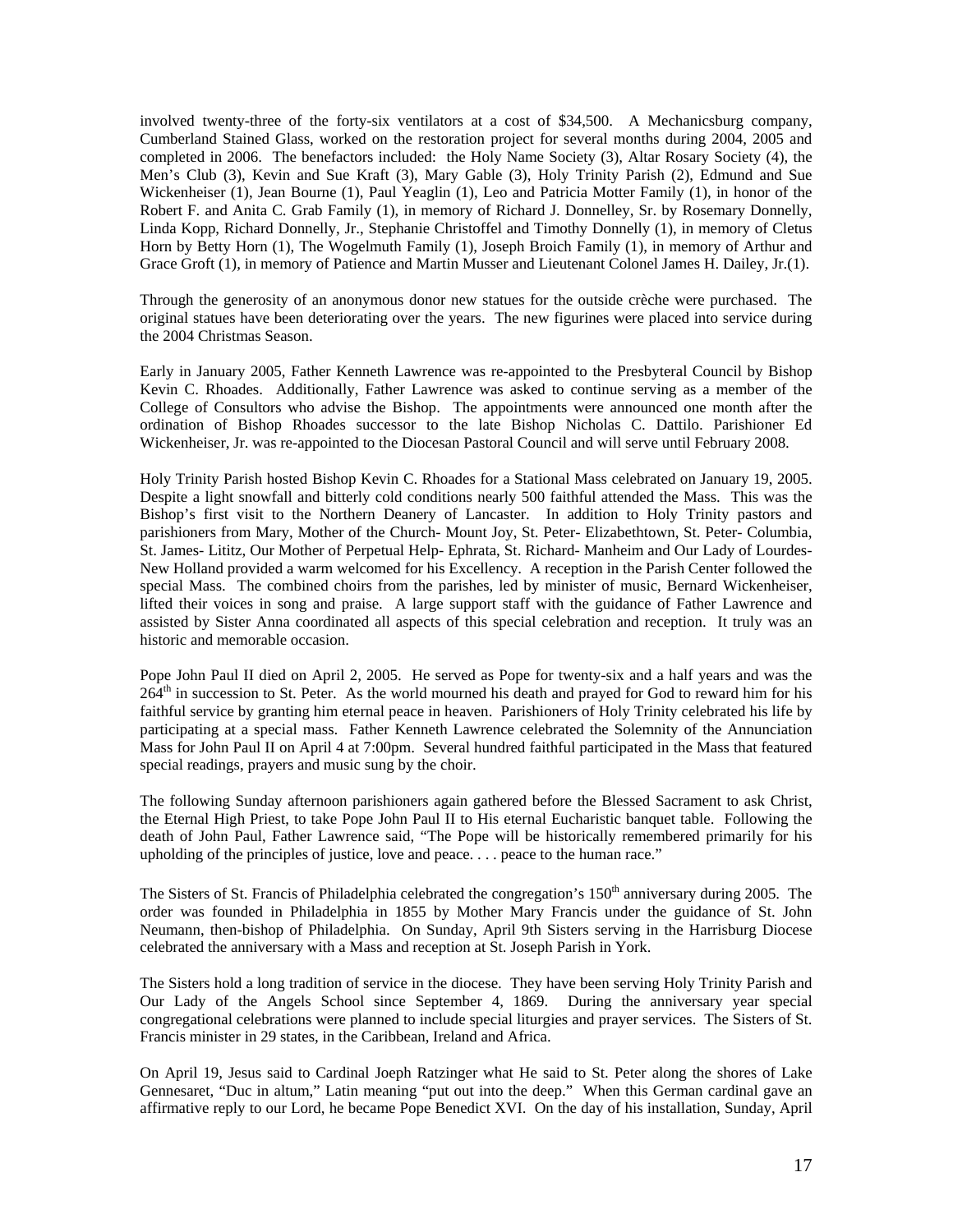24, parishioners of Holy Trinity gathered together in prayer at a Holy Hour to ask the Holy Spirit to guide, protect and strengthen him as he steps forward in the deep as Christ's Vicar on earth.

In May 2005 the parish received an Allen Electronic Theater Organ. The instrument was donated to the parish by Joseph and Janet Mathoit of Lancaster. It is placed in the Parish Center. We are deeply grateful to them for their generosity and kindness.

#### **Pastor marks a milestone. . . . . .**

The Student Council of Our Lady of the Angels School hosted a "Pastries for Parishioners" on May 10<sup>th</sup>. It had a slightly different twist. It was a coffee klatch in disguise to celebrate Father Kenneth Lawrence's 45<sup>th</sup> Anniversary as a priest. He was ordained by Bishop George L. Leech on May 14, 1960. This special celebration was held in the Parish Center following the 7:30am Mass.

As the daily churchgoers trekked into the Parish Center, OLA students from the Elementary Primary Building filled the back portion of the room. When Father arrived, he was overwhelmed. The honor and tribute featured presentations from representatives of the Altar Rosary Society, the Parish Council, the Adult Choir, the Holy Name Society, the St. Vincent DePaul Society, the Men's Club as well as the Parish Nurse/Health Ministry. The OLA students entertained Father with a few songs.

During the latter part of June, 2005, the parish and Columbia Borough were inundated by a number of young volunteers who were with the Catholic Heart Workcamp. This was the first time Lancaster Catholic High School hosted the CHW. The teens and young adults represented several states and were part of a non-profit organization that began in Florida by a couple working with a parish youth ministry. A member of the group was Holy Trinity's very own young Joe Robuccio.

Sister Anna and John Nitroy, Building and Grounds Supervisor, welcomed two of the four teams assigned to Columbia. The teams painted 2-thousand and 80-feet of chain link fence surrounding the Rectory, Our Lady of the Angels School, the church, parking lots and cemetery. In addition to Holy Trinity two other teams helped several needy families in Columbia. Their efforts were coordinated with the help of Jeff Helm, Zoning, Planning, and Code Enforcement Manager for the Borough of Columbia.

Overall the youth performed nearly 672 hours of community service. Their good deeds and work ethic touched the lives of many people. They truly were working in God's vineyard and spreading His word with their many acts of kindness. At the same time they made a number of lasting friendships in Columbia.

# **Mural of Jesus. . . . . . . .**

Throughout our communities there are monuments and statues of people honoring them for their past achievements. The statuary serves as a reminder that we shouldn't forget these great individuals and their contributions.

Conversely there is no one who has done more for mankind than Christ. He suffered and died for all of us. Thus it was Father Kenneth Lawrence's intent to have a painting of Jesus on the wall of Our Lady of the Angels School to serve as a reminder of what God has done for the human race. Father is hopeful that the mural will draw people's attention to Christ and what He is all about.

The idea was discussed at a meeting of the Building and Grounds Committee. After exploring a number of options and meeting with several artists the matter was presented to the Parish Council. The Council, during the October 2004 meeting, unanimously approved the idea and authorized the committee to proceed with the project. Renowned muralist Wayne Fettro of Elizabethtown was commissioned to bring this project to reality.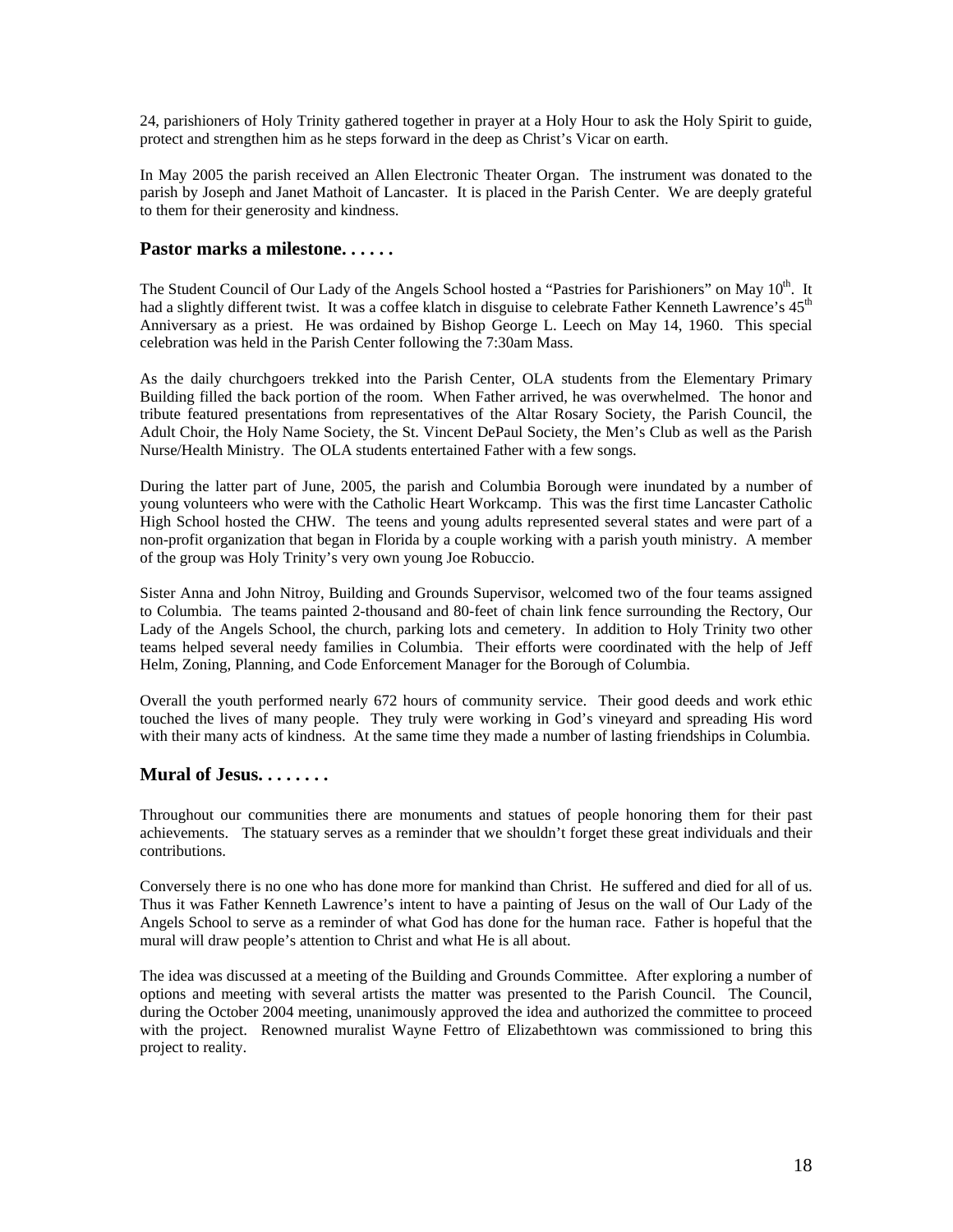The final rendering of Jesus is the work of Holy Trinity parishioner Mark Grab. He completed the artistic work and Mr. Fettro was then able to develop it and do the painstaking work of creating a canvas on the wall. He began on August  $13<sup>th</sup>$ , a day before his  $44<sup>th</sup>$  birthday, and completed the work on August 24, 2005.

The final command by Jesus before ascending to heaven was to proclaim his Gospels and evangelize. Since the Second Vatican Council the Church has placed great emphasis on evangelization. The late Pope Paul II traveled the world preaching about Christ and His word and Bishop Kevin Rhoades has evangelization as one of his goals. The mural not only enhances the appearance of the wall but more importantly, is a means of inspiring people to turn their attention to the Lord. It is just another form of evangelization.

Cost of the mural was \$8,000, which was paid, with the approval of the relatives, from money left to Holy Trinity by a person who desired to remain anonymous.

### **Columbian addresses Synod of Bishops. . . . . . .**

When the Synod of Bishops on the Eucharist was convened in Vatican City, in the fall of 2005, one of Holy Trinity's own sons was involved. Father Barry Fischer, C.PP.S., as Moderator General of the Missionaries of the Precious Blood, was among the church hierarchy who participated. On October  $10<sup>th</sup>$  he addressed the Synod on "Communion and Reconciliation in the Blood of Christ." His audience included Pope Benedict XVI, 250- Cardinals and Bishops along with 30-theologians from 118 countries.

The meeting's aim was to offer proposals to the pope to "deepen the Eucharistic life of the Church" and to enrich all of society. During the Synod Fr. Fischer worked with one of the Spanish speaking groups consisting of three Cardinals and a number of Latin American Bishops. He was also assigned as one of twelve tellers named to count the votes. The committee of tellers consisted of three Archbishops, three Bishops and three Superiors General.

Early in 2006 a new lectern was placed in the sanctuary. It was presented to the parish by Howard "Butch" Morrison and his brother Richard. They designed and crafted it to honor the memory of their mother Mary C. Morrison. Assisting them in the working project was Richard's son, Ryan.

After consulting with Father Kenneth Lawrence and Sister Anna Cosgrave the Morrison's began formulating design plans in January 2005. From start to finish the project took nearly twelve months to complete.

The exterior portion of the lectern is constructed out of solid white oak. While the interior sections area a mixture of red and white oak. All elements of this piece of furniture had to be intricately handcrafted into sections before it could be assembled. One interesting aspect of the lectern is the cross which is affixed to the front. Elements of the cross were cut out of maple wood. The cross was fashioned from the headboard of their mother's bed.

Many hours were devoted to constructing, sanding and staining. The final touch included the laborious task of hand rubbing oil into the wood giving it the luster of a fine piece of crafted furniture.

On New Year's Day 2006 the brothers began assembling the various pieces. This took about five days and the lectern was finally completed and placed in the Sanctuary on January 6, 2006. All of the work was completed in Butch's garage workshop. It is a fitting tribute to their mother and their woodworking skills.

### **First visit to Holy Trinity**

The Parish hosted the International Pilgrim Virgin Statue of Our Lady of Fatima on June 24 and 25, 2006. It was the final stop on the Diocesan tour of 25 parishes and facilities. Holy Trinity was chosen along with four other parishes within the Deanery to honor Our Lady. This statue has visited more than 100 countries since it was carved in 1947 by Jose Thedim. The striking four-foot mahogany statue is based on the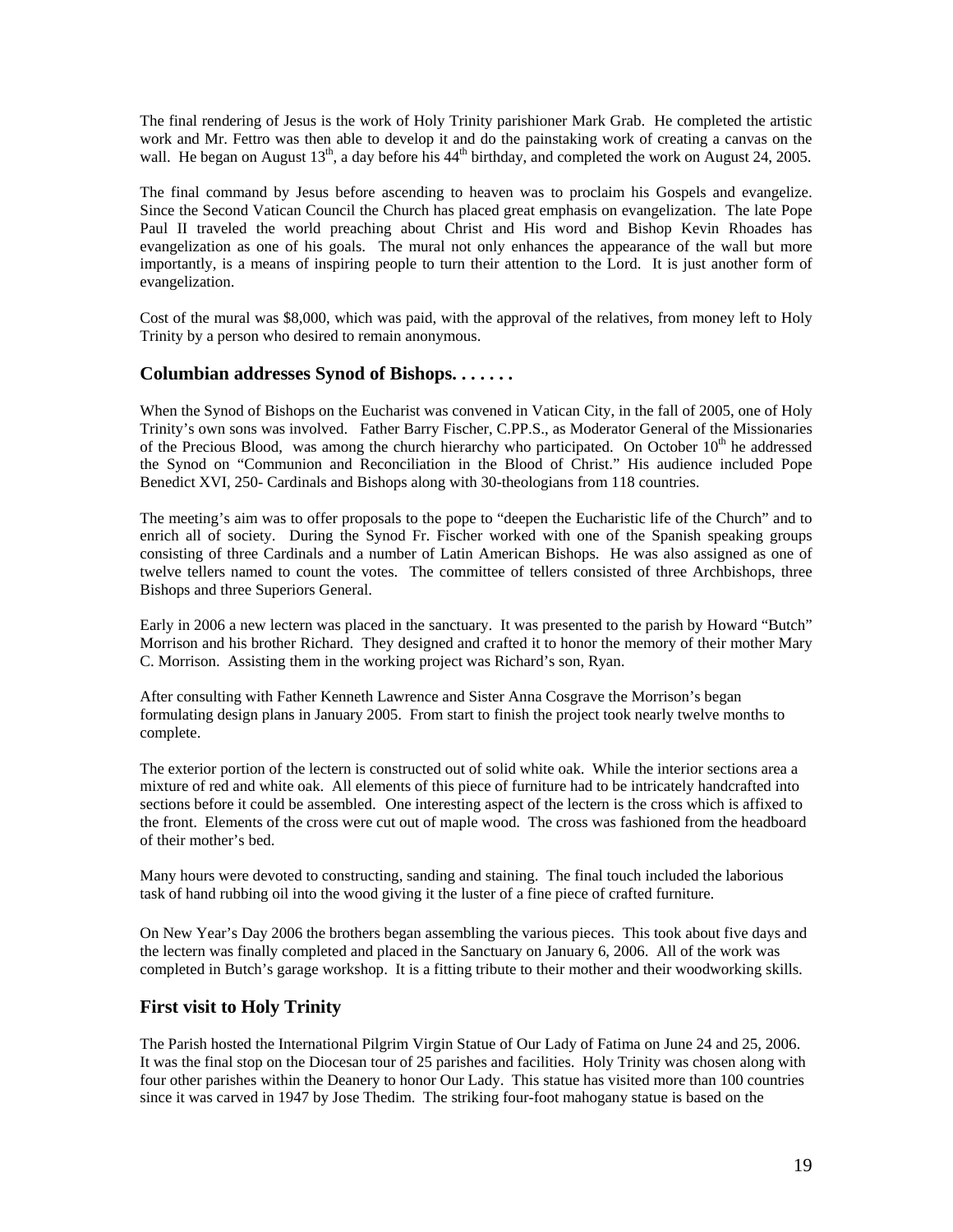description by Sister Lucia Santo, one of the three children to whom Our Lady appeared in Fatima, Portugal, in 1917.

Mr. and Mrs. Kenneth Kurjiaka coordinated the visit and special programs for Holy Trinity. Additionally, they hosted the official custodians who accompany the statue while it is on tour.

Upon arrival the statue was processed into church for the Saturday 5:00pm Mass. Following Mass a Holy Hour, rosary and special prayers were recited. On Sunday the rosary was offered before the 8:00 and 10:30AM. Masses and then the renowned statue was processed to the vestibule of the church for a closing ceremony and prayer. The destination of its next stop was Indiana and then on to Australia.

### **Road Improvements in the Cemetery. . . . .**

During the summer of 2006 the entire roadway in the cemetery was replaced. Old roadway materials were replaced, some excavation required to widen the road in some areas and then repaved. The project was completed by Rholan Paving of Mount Joy at a cost of nearly \$60,000 and coordinated for the Cemetery Committee by John Nikolaus.. This major improvement and upgrading was underwritten by an anonymous foundation.

Approximately ten large decaying and dead Bradford Pear trees have been removed. All the remaining trees were pruned throughout the cemetery. The cost for removing and pruning amounted to more than \$10,000. Thanks again to an anonymous foundation for their generosity in underwriting this major cleanup effort.

### **Twelve year reign as Moderator General ends. . . . . . . .**

Father Barry Fischer, C.PP.S. concluded his role as Moderator General of the Precious Blood Missionaries in July 2007 during the Orders General Assembly in Rome.

The Columbia native, served two six year terms, consecutively, as the head of the order. Prior to his elected post he served six years as General Councilor of the Congregation.. As Moderator General Fr. Fischer was instrumental in his order expanding in Colombia, Guine-Bissau, Mexico and the Vietnam Mission. During his reign he traveled the world overseeing the congregations work in spreading God's Word.

At the conclusion of the General Assembly Fr. Fischer was commissioned to establish a new International Center of Precious Blood Spirituality in Salzburg. Austria.

### **Papal honors for parishioner. . . . .**

A special honor was bestowed to a life-time member of Holy Trinity Parish on September 29, 2007. Donald H. Nikolaus, Esq. was invested into the Equestrian Order of the Holy Sepulchre of Jerusalem at St. Patrick's Cathedral in New York City.

Mr. Nikolaus was one of four Diocese of Harrisburg members who were invested Archbishop Celestino Migliore, Apostolic Nuncio and Permanent Observer of the Holy See to the United Nations, conferred the papal honors.

The Equestrian Order traces its origin to the year 1099 A.D., when St. Godfrey deBouillion, a leader of the first Crusade, selected a number of his knights to guard the Tomb of Christ which had been newly liberated from Turkish control.

The Knights of the Holy Sepulchre, a chivalric organization is dedicated to supporting the Latin Patriarchate of Jerusalem and to responding to the needs of Catholics in the Holy Land.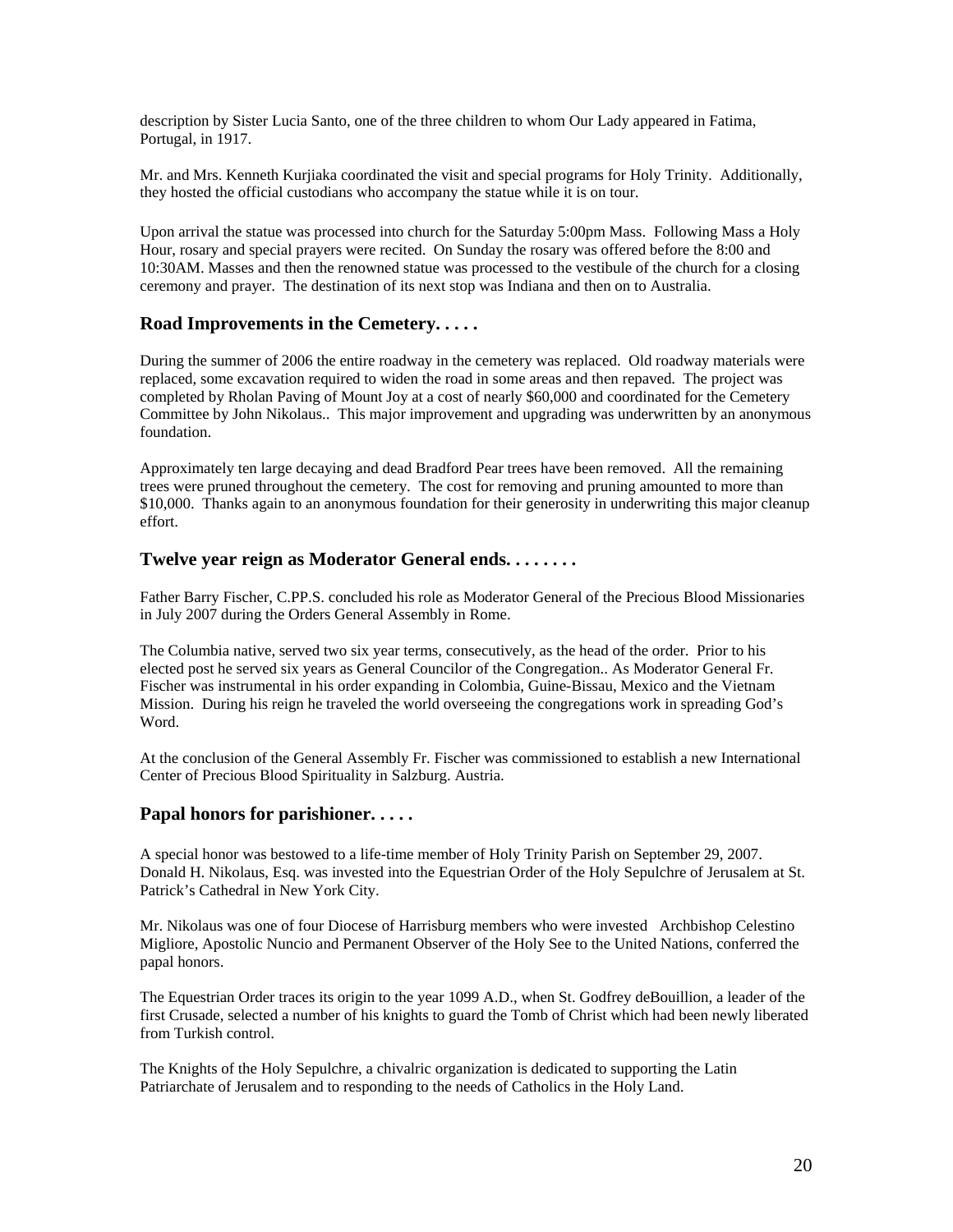### **An addition to the cemetery. . . . . .**

In late November, 2007, a new crucifix was installed in the main circle at Holy Trinity Cemetery. A family anonymously donated the statue in memory of its deceased family members. The center of all Catholic cemeteries is a crucifix as it serves as a reminder that because of Christ's death and resurrection, the dead are raised to eternal life with Him at the end of their earthly existence.

Because our cemetery is named for all three persons of the Blessed Trinity, namely the Father, the Son and the Holy Spirit, all three are included on this marble statue. It was designed at Mid-Atlantic Church Supply, formerly The Catholic Shop, in Harrisburg and sculpted in Italy by a special artist just for Holy Trinity. It is the only one of its kind in the world. The piece stands 7 feet tall and weights some 9,600 pounds.

On a rainy Trinity Sunday, May 18, 2008, Father Kenneth Lawrence blessed and dedicated the statue during a ceremony at the cemetery. The Parish community is most grateful for the kindness and generosity of this families gift.

#### **Pope Benedict XVI visits the U.S. . . . . . .**

His Holiness Pope Benedict XVI made his first visit to the United States in April 2008. He arrived in Washington, D.C. April 15<sup>th</sup>. His schedule included a Mass at the new Washington Nationals Park, dinner at the White House, a speech at the United Nations in New York City, a visit to Ground Zero and concluded with a Mass at Yankee Stadium.

More than 500 from the Diocese of Harrisburg attended Mass in Washington on Thursday, April  $17<sup>th</sup>$ .. Among the faithful were Mark and Cheryl Grab along with Tom and Kathy Wiley representing Holy Trinity Parish. They were part of the 45,000 who filled the new Nationals Park. This was their first time seeing a pope in person. Bishop Kevin C. Rhoades was one of 70 clergy from the diocese to concelebrate the Mass on the field.

On Sunday, April 20<sup>th</sup>, nearly 60,000 Catholics including 100 from the Diocese of Harrisburg converged on Yankee Stadium in New York for Mass celebrated by the Holy Father. This was one of the final events of Pope Benedict's visit to the United States. Parishioner Ed Wickenheiser, a member of the Diocesan Pastoral Council, was in attendance and was quoted in the *Catholic Witness* saying, "the Mass was so much more than what I expected. I got so overwhelmed once I saw the popemobile come into the stadium. I just welled up with emotion."

During the pope's homily at Yankee Stadium the crowd applauded his final words when he said, "Jesus is the way that leads to eternal happiness. . .and the life who brings ever new joy and hope, to us and to our world."

The pope's visit marked the 200<sup>th</sup> anniversary of Pope Pius VIII elevating the Diocese of Baltimore to the dignity of an archdiocese. Along with the elevation of Baltimore to an archdiocese, Boston, New York, Philadelphia and Louisville, were all created as dioceses.

#### **Vandals target tombstones**

Holy Trinity Cemetery was hit by vandals between late August 10 and early on August 11, 2009. Between 45 and 50 tombstones, including some that date back to the mid-1800's, had been toppled, damaged or even broken into pieces. Early estimates on damage may exceed \$50,000. The Clyde W. Kraft Funeral Home in Columbia offered a \$1,000 reward for information leading to a conviction in the case. Gerald Fischer, caretaker of the cemetery, said most of the tombstones can be up righted and repaired.

### **Parish celebrates its 150th Anniversary**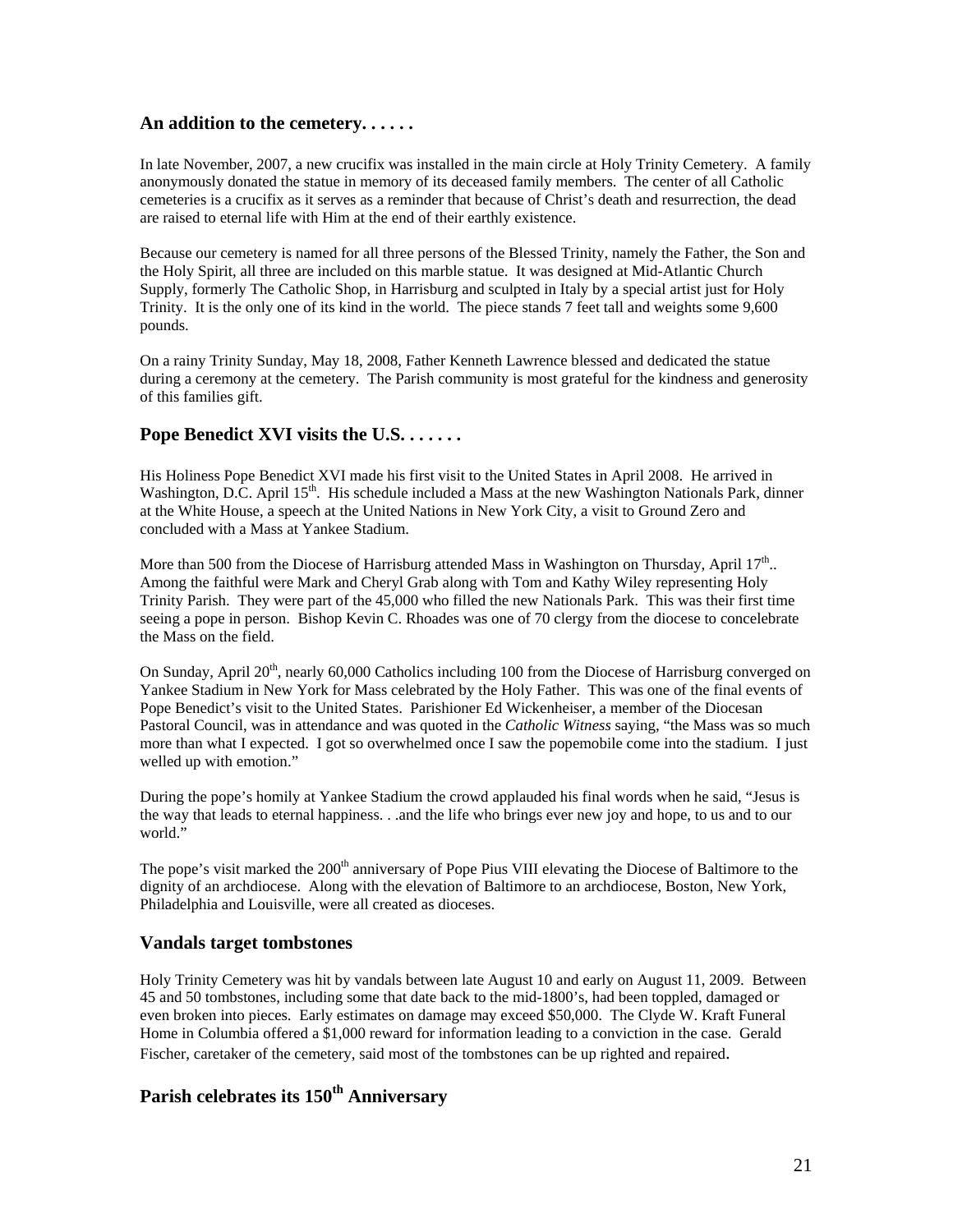Artist Mark Grab, a member of the parish, designed the logo for our  $150<sup>th</sup>$  Anniversary. A special banner was created and hung in the vestibule of the Church. It shows our Church entwined in a circle – representing the Trinity. In the background, is featured the exterior and interior of the first church building, the present church and the cemetery Chapel. This logo adorned the cover of the parish directory and was used throughout the year in various parish communications.

There were a number of events to mark the occasion during the year. . . . . . . . . . .

- The parish opened a year long celebration at the Annual Parish Picnic hosted by the Men's Club. This event on September 13, 2009, was the official kick-off for our 150<sup>th</sup> Anniversary as a Parish. Nearly 225 people gathered in the Parish Center that began with a prayer service offering praise and thanks to the Holy Trinity for countless blessings bestowed on our Parish over the past 150 years. The Columbia Catholic Youth Group provided the entertainment. Based on actual facts of the parish several main events were portrayed with a great deal of humor by the youth group.
- On Saturday, September 26, 2009 parishioners made a pilgrimage to the Shrine of St. John Neumann, the Fourth Bishop of Philadelphia and founder of Holy Trinity Church. The pilgrimage began with a tour of the beautiful Cathedral Basilica of SS Peter and Paul. Pilgrims were blessed with a First Class Relic of St. John Neumann. While in Philadelphia the pilgrims attended a Mass, recited the rosary and novena to St. John.
- A native son of the parish, Father Barry Fischer, C.SS.P. was welcomed "home" to preside over the Parish Mission, October 25-28. The Mission was conducted to enable parishioners to grow spiritually during this special anniversary year. Father Barry preached at all the weekend Masses and led the prayers and reflections during the evening devotions. He also celebrated Mass with an abbreviated homily Monday through Wednesday at 9:00AM in the Church.
- Choirs from different Catholic churches in Lancaster County converged at Holy Trinity on Sunday, January 3, 2010. As part of the 150<sup>th</sup> Anniversary celebration, the annual Twelfth Night event was hosted by the parish. Choirs participating along with our own included, St. Richard's of Manheim, St. Leo the Great of Roherstown, St. Anne's, St. Anthony's, Historic St. Mary's and St. Phillip's all of Lancaster. In addition the Te Deum Laudamus Schola participated. It was a fitting close to the Christmas season and to celebrate the visit of the wise men to the Christ-Child at Bethlehem by prayer and the singing of Christmas carols.
- A big North Eastern storm "visited" the Susquehanna Valley on February 6, 2010 depositing nearly two feet of snow. Many fathers and sons braved the weather and found their way to church on Sunday, February 7<sup>th</sup> to attend the 8:00am Mass. The Men's Mass, sponsored by the Holy Name Society, was part of the continuing celebration of our  $150<sup>th</sup>$  anniversary as a Parish. The near blizzard like conditions did force cancellation of the Father and Son Breakfast which was scheduled following the Mass.
- On Sunday, February 14, 2010, the women of the Parish worshiped and prayed together at the 8:00am Mass taking an active part of our  $150<sup>th</sup>$  Anniversary. Father Kenneth Lawrence was celebrant and delivered a special homily on this Valentine's Day. The women gathered in the vestibule and then processed to the front pews before the start of Mass. What was rather unique the Eucharistic Ministers were women, the Altar Serves were young ladies, the Cantor and Lector were women and another group of ladies served as Ushers for the morning. Immediately following the mass the entire congregation was invited to the Parish Center for a continental breakfast.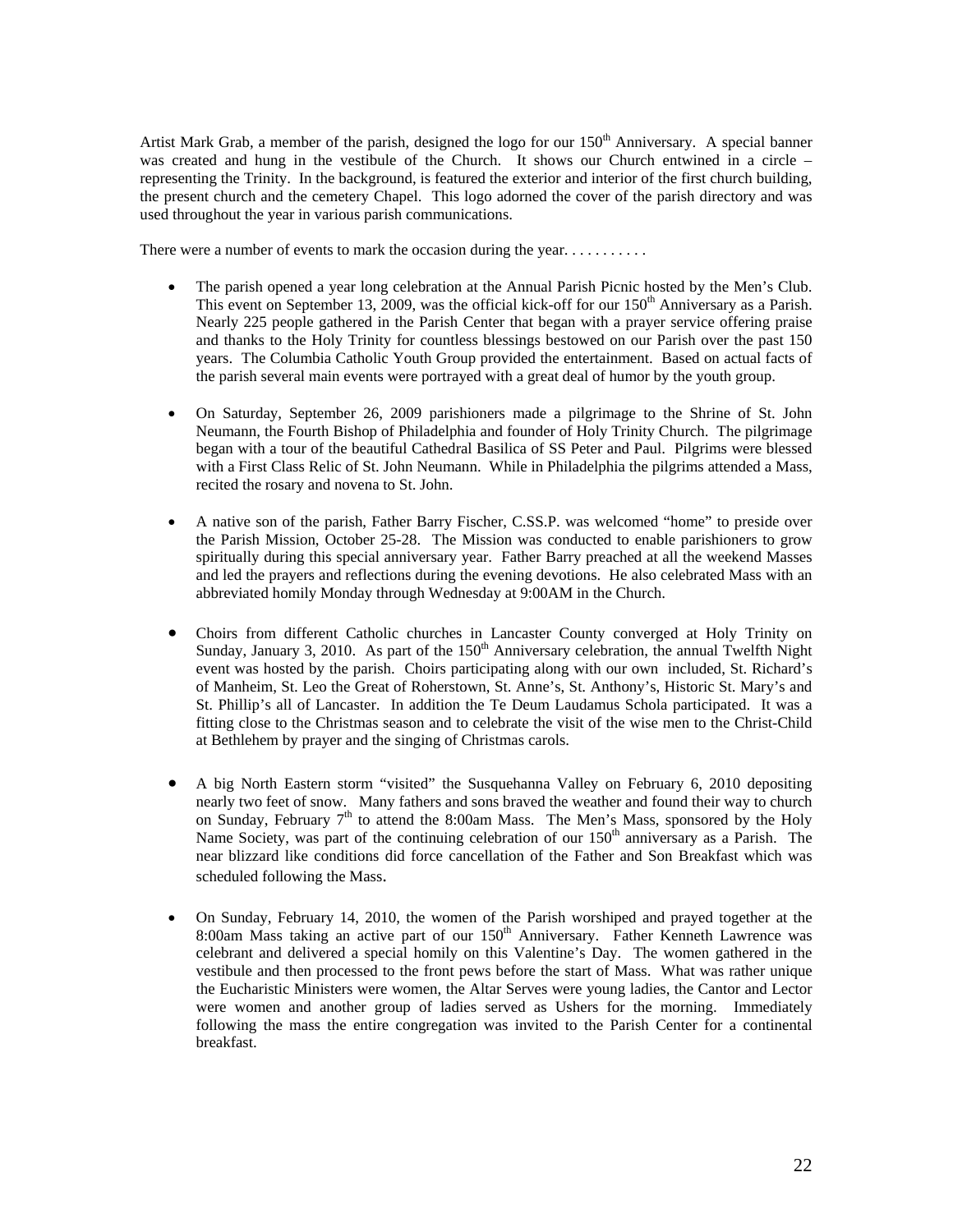- The Parish's  $150<sup>th</sup>$  Anniversary celebration came to a close on Sunday, May 30 with a special Mass at 10:30A.M. Father Chester Snyder, the diocesan administrator was the celebrant of the concelebrated Mass with Father Barry Fischer, C.PP.S. as the homilist. Fr. Fischer traveled home from Austria to be with family and friends for this special celebration. All altar servers, Eucharistic Ministers, the Parish Pastoral Council and officers of the parish organizations were part of the opening procession. Fathers Michael Grab and Paul Helwig, "sons" of Holy Trinity returned for this special Mass. Additional Father Dominic DiBiccaro, pastor of St. Peter's Parish joined our pastor Father Kenneth Lawrence in the Sanctuary for the Mass. Following Mass several hundred parishioners gathered in the Parish Center for a reception. Several "daughters" of the parish returned home for this special occasion and included Sisters of St. Francis Patricia and Jean Wickenheiser and Sister Linda Fischer a member of the Adorers of the Blood of Christ. Special guests included former teachers, Sisters who were assigned here: Sisters Dominica LoBianco, Albert Mary McSwiggin, Alice Klein, Georgina Marmino, Albertus Dougherty, Marguerite O'Berne (Joseph Margaret), Robert Marie Green, Dorothy Epple and our current residents Sisters Anna Cosgrave, Charlotte and Elizabeth. Also recognized were retired principal Mrs. Shirley Meley and the current principal Mrs. Theresa Burg.
- $\bullet$

#### **Choir performs at National Shrine**

Holy Trinity's 18-member choir was one of 10 choirs from the Diocese who performed in a 250-voice pilgrimage choir in Washington, D.C. They performed at the Basilica of the National Shrine of the Immaculate Conception on October 24, 2009.

Bishop Kevin Rhodes extended the invitation to a choir in each of the Deaneries. The occasion marked the beginning of the Diocesan Marian Year, in honor of Mary and involved a pilgrimage of about 3,000 people.

Bernard Wickenheiser, parish music director, said "it was a wonderful opportunity for all the choirs and quite an honor to have been asked and to represent Holy Trinity."

The combined choirs sang in the morning at the Opening Mass for the Marian Year and then again during a Marian celebration in the afternoon. As a prelude to the celebration the choir sang the Magnificat.

The Bishop chose the basilica because it honors Mary as the Patroness of the United States and is the largest Catholic Church in the country.

#### **Bishop speaks to ecumenical gathering in Columbia**

Bishop Kevin C. Rhoades came to Columbia on November 9, 2009 to address a large crowd at St. John's Lutheran Church. It was a gathering of the Columbia Adult Christian Formation Group. In his address he offered ways in which to live the Lutheran-Anglican-Roman Catholic (LARC) covenant and spoke about Pope Benedict XVI's recent establishment of a structure for Anglicans who wish to be in full communion with the Catholic Church while preserving aspects of their Anglican heritage.

In addition to parishioners the gathering included the following clergy: Father Kenneth Lawrence, pastor of Holy Trinity; Father Dominic DiBiccaro, pastor of St. Peter's; Rev. Patrick Peters of St. Paul Episcopal Church; Pastor Richard Geib of St. John Lutheran Church; Pastor Mark Kopp of St. James Lutheran Church and Deborah Brumbaugh, associate pastor of St. John's Lutheran Church.

Bishop Rhoades offered suggestions on how the five LARC parishes in Columbia can specifically live out the LARC covenant – through prayer and common work. Prayer is the basis and support of dialogue, he said.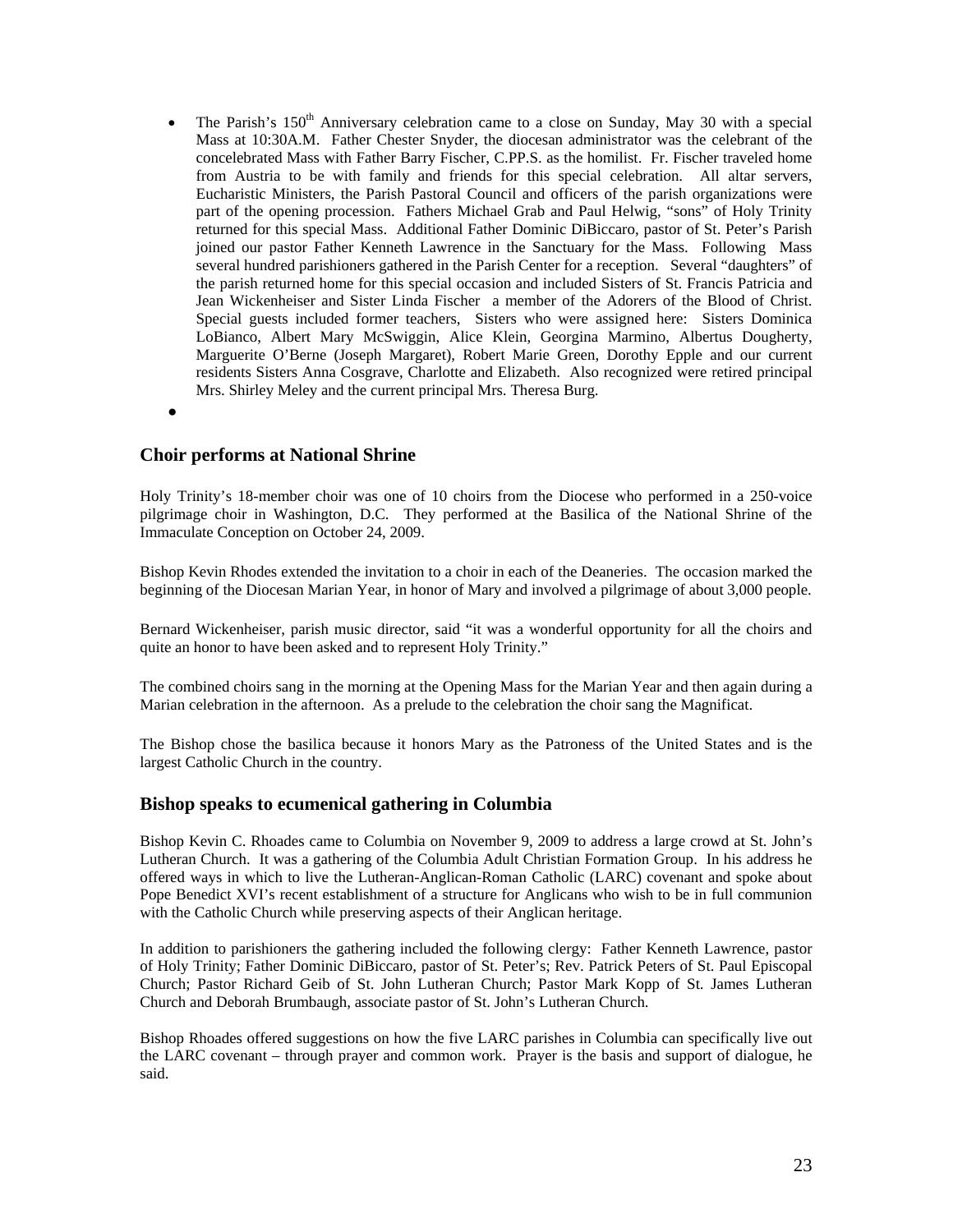### **Pope transfers Bishop Rhoades**

Several days later on November 14, 2009 Pope Benedict XVI announced the appointment of Bishop Kevin C. Rhoades as head of the Fort Wayne-South Bend, Indiana Diocese. The news came as a complete surprise and almost on the eve of his celebrating his 5 year as Bishop of Harrisburg. Bishop Rhoades was installed as the 9<sup>th</sup> Bishop of Fort Wayne-South Bend on January 13, 2010.

Joseph P. McFadden, Auxiliary Bishop of Philadelphia, was named to succeed Bishop Rhoades as the Diocese of Harrisburg's  $10^{th}$  Bishop. A congregation of priests, religious sisters and lay faithful offered a prayerful welcome to Bishop McFadden on the eve of his installation during a Vespers Service at Good Shepherd Church in Camp Hill August  $17<sup>th</sup>$ . The Mass of Installation was held in St. Patrick's Cathedral on August 18, 2010.

One of the first announcements of the new Bishop was to celebrate a Penance and Reconciliation Service in each of the 10 Deaneries of the Diocese. Holy Trinity hosted Bishop McFadden and the priests of the Deanery on September 20<sup>th</sup>. The Deanery Penance Services, according to Bishop McFadden, were an important part of celebrating the ongoing Diocesan Marian Year.

# **OLA principal honored. . . . .**

The principal of Our Lady of the Angels School received top honors during the annual Catholic School Educators Conference. The conference was held at Trinity High School in Camp Hill on September 29, 2010.

Mrs. Theresa M. Burg was recipient of the *Frederick F. Noel Distinguished Educator Award*. This high honor was presented by Bishop Joseph P. McFadden.

Bishop McFadden celebrated Mass at the conference and in his first gathering with Diocesan Educators reminded them of "the great vocation" God has entrusted to them. "In your work, you are asked to help form young people not simply to be successful persons in this world but to be prepared to take their place in the Kingdom of God as God's sons and daughters."

### **New snow removal equipment donated. . . . .**

On a cold snowy January 12, 2011 morning parishioner Frank Doutrich and his wife Kathy, presented keys to a brand new 4-wheel drive Bobcat All Terrain Vehicle. Following the blessing of the ATV it was immediately pressed into service clearing sidewalks around the church and Our Lady of the Angles School. On hand for this historic occasion were members of the "Snow Removal Crew" namely, Bernie Wolgemuth, Jr., Sister Anna Cosgrave, OSF, John "Tink" Lutz, James Kaufhold, Jr., John Nitroy and Frank Doutrich. After its first performance the Crew gave thumbs up and agreed that thanks to the Doutrich's generosity this ATV will provided additional muscle and help speed up snow removal efforts. Additionally, the ATV will see service during the spring and summer months at the Holy Trinity Cemetery.

An early afternoon fire on March 26, 2011 heavily damaged a shed used by the Men's Club. It is located in the alley behind the school and parking lots. The shed was used to store all of the festival equipment and supplies for the parish. The adjacent larger building sustained damage. It housed a wood working shop. Fire damages were estimated at \$20,000. About 70 firefighters from Columbia, Wrightsville, Mount Joy, Maytown and Mountville responded to the call.

### **The Journey makes us one. . . . . .**

At the start of the 1998-99 school year, St. Peter and Holy Trinity Schools merged into one elementary unit and became known as Our Lady of the Angles School. During the thirteen years OLA occupied the former school buildings. St. Peter's served Kindergarten through Fourth Grade while Holy Trinity's building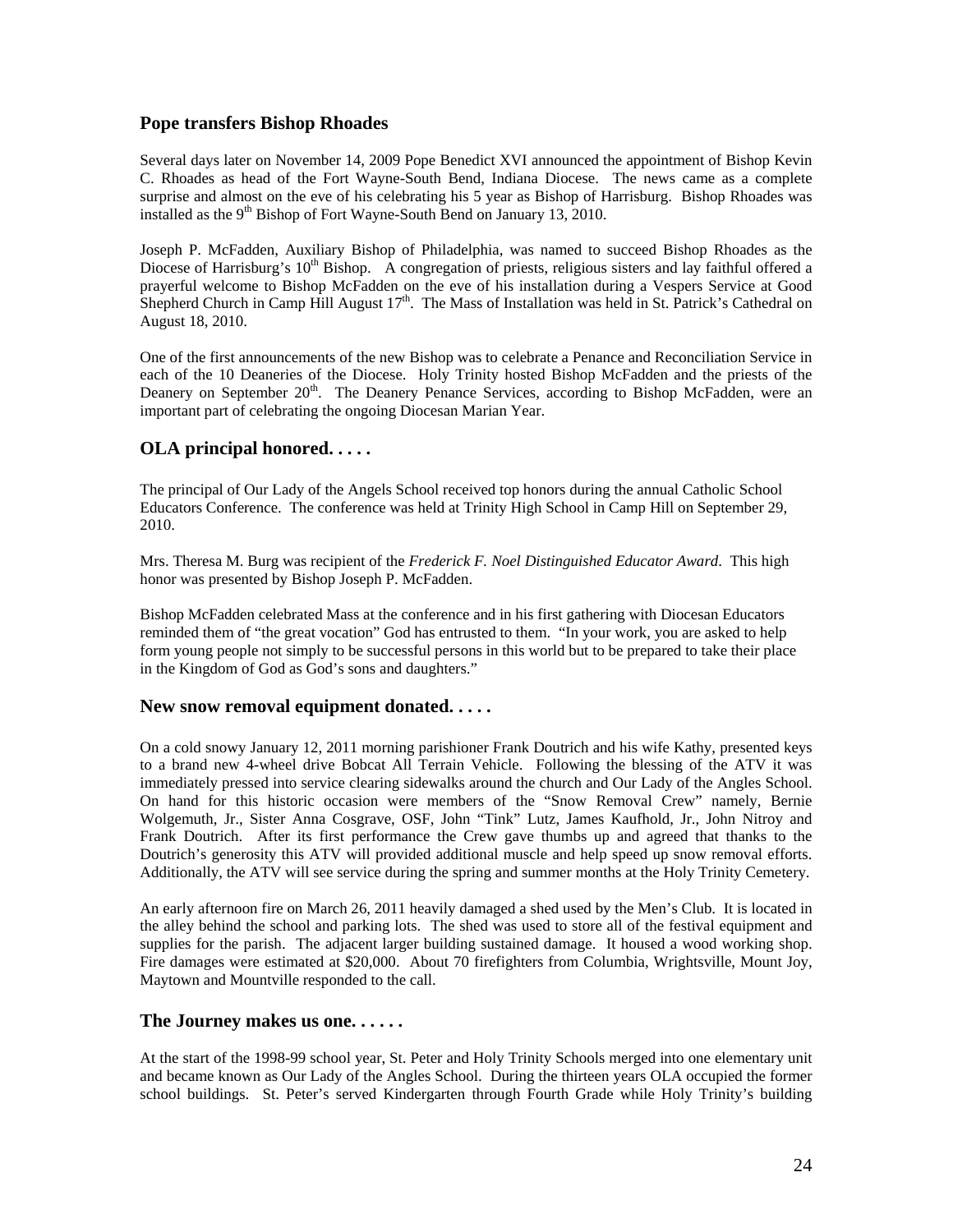housed the upper grades Fourth through Eighth. At a November 2011 Town Meeting the School Board announced another consolidation. OLA students would be moving from St. Peter's facility into 404 Cherry Street for the 2012-13 school year beginning in September. This difficult decision was made with the students and the well being of the school in mind. Holy Trinity Parish immediately began making some cosmetic changes to have the building ready for the transition.

### **Wooden Altar replaced. . . . . . . . . . . .**

The new year of 2013 got off to an ambitious start. The parish was given the opportunity to purchase a marble altar to replace the wooden one used for several decades. The replacement altar comes from St. Kunegunda Church in McAdoo, Schuylkill County, PA. The altar was removed when the church was closed during the Allentown Diocese restructuring in 2008.

Father Kenneth Lawrence along with Father Josh Brommer and Ed Wickenheiser found the altar in a warehouse in Allentown. Upon inspection and with the approval of the Parish Pastoral Council and the Building and Grounds Committee it was decided to bring the altar to Holy Trinity. The search for an altar included the Scranton Diocese as well as the Archdiocese of Philadelphia.



It was felt the altar would enhance our sanctuary since it was carved from Carrara marble, the same marble that is installed in our sanctuary. The front middle panel of the altar is onyx marble. Overall this is a perfect match.

The installation was awarded to Luigi Barcaliello of Marble Works in Milway, N.J. He was assisted by his associate Allen Sasdelli. Within three working days, beginning January 16, 2013 the actual assembling of the altar was completed, enabling

Father Lawrence to celebrate his first Mass from the altar on Saturday, January 19<sup>th</sup>.

This marble altar replaces a wooden one that had been used for several decades. The former was given to Majestic Works of Elizabethtown during the summer of 2013. Majestic officials informed Father Lawrence that in October a Bishop from Nigeria, in Africa, made an inquiry whether their company had any altars. Arrangements were made for the wooden altar from Holy Trinity to be created and shipped to Nigeria for installation in a church in need.

# **Oldest Parishioner dies. . . . . . . .**

**Catherine E. (Bittner) Smith** went to her eternal reward on July 9, 2013. At the time of death she was 101 and the oldest living member of the parish. She was the daughter of the late Conrad and Elizabeth Kaufhold Bittner and the wife of the late Larry Smith who passed away in 1977. Catherine was a member of the Altar Rosary Society and Legion of Mary. Preceding her in death was a daughter, Cathie Zerphey, 1 sister and 7 brothers including Father Joseph H. Bittner, S.J.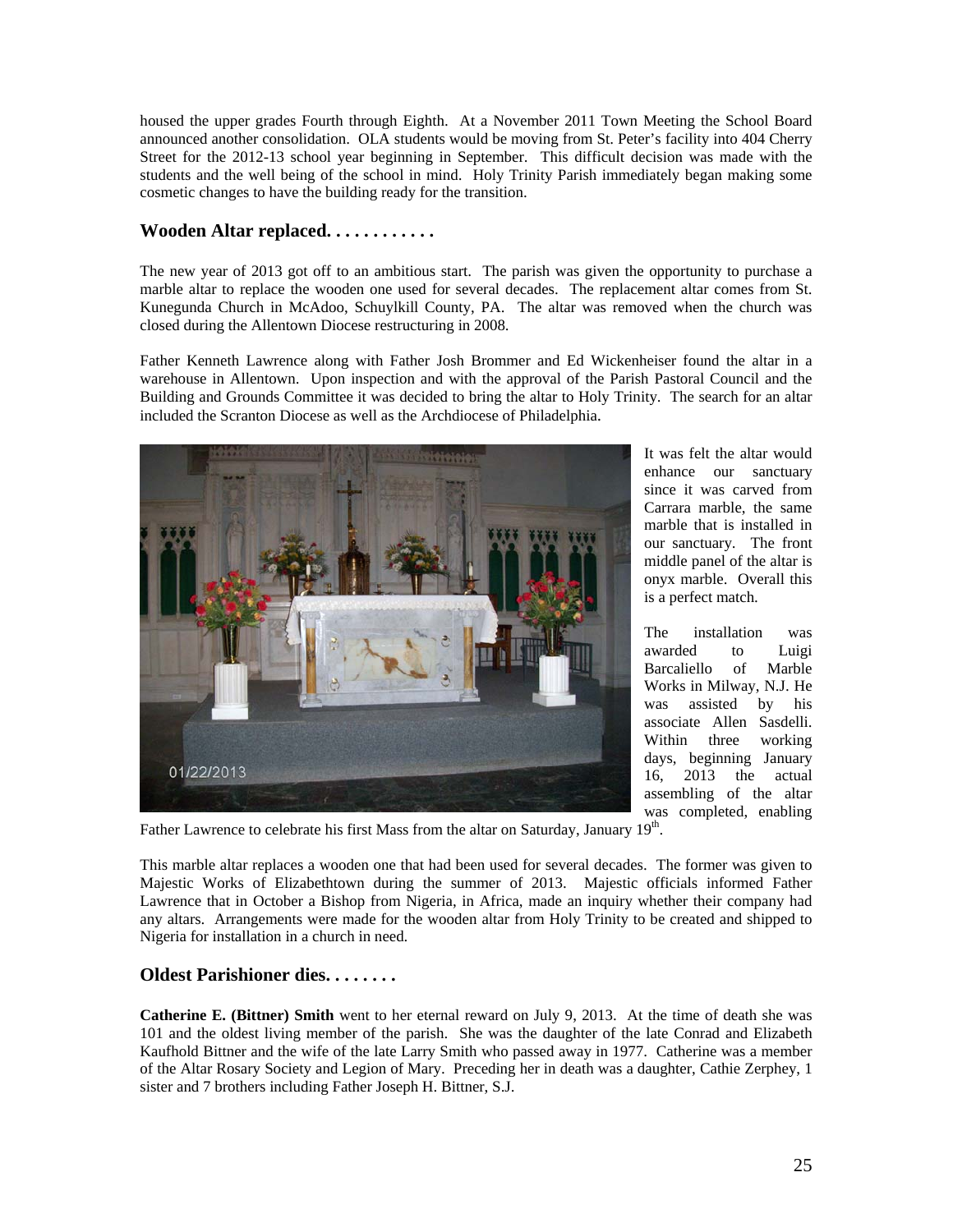### **Brother and Sister mark 65 years of service to the Lord. . . .**

On a beautiful Sunday afternoon, August 11, 2013 a special celebration took place in Holy Trinity Church. It marked the 40<sup>th</sup> Anniversary of the Ordination of Rev. Barry Fischer, C.PP.S. and his sister Linda Fischer, ASC 25<sup>th</sup> Anniversary as a member of the Adorers of the Blood of Christ. Both were baptized and educated in the parish. They are the son and daughter of the late Clarence and Dorothy Fischer. Sr. Linda joined the Adorers at their Convent east of Columbia. As a member of the Missionaries of the Precious Blood Fr. Barry served in Chile and Guatemala and as Moderator General of the Order in Rome. To mark the special occasion he returned to Columbia from Salzburg, Austria where he is director of the Precious Blood Spirituality Center. A number of priest friends from around the country and world joined in concelebrating the special Eucharist Mass of Thanksgiving with Fr. Barry. A gathering of nearly 200 family members and friends of Sr. Linda and Father Barry joined them in the Parish Center for a light supper and spent time reminiscing.

# **Church lighting improved. . . . . . .**

At the beginning of the 2014 Lenten Season it was discovered the original wiring for the lights in the Sanctuary were in disrepair. Some copper wiring was exposed and posed a fire threat. Wilco Electric Inc. of Columbia was contracted to inspect and make recommendations. Immediate steps were taken to correct the problem resulting in rewiring the entire Sanctuary area. At the same time, as a cost saving move, new LED lights (light-emitting diode) were installed. The new lighting offered a dramatic change. Because of the major improvement it was decided to replace all of the lamps in the church with the new LED bulbs. The change over was finally completed early in May.

Tuesday, April 29, 2014 during the Annual Appreciation Banquet Father Kenneth Lawrence was honored for his 20 years as our pastor. The milestone was reached quietly on March  $9<sup>th</sup>$ . Usually the dinner is reserved to thank the many volunteers for their hours of service. On this evening the table was turned and we paid tribute to Father Lawrence. The Parish Center was filled to capacity as Mark Grab and Ed Wickenheiser presented a power-point program highlighting Father's many accomplishments.

A little research showed he performed 547 baptisms, presided at 728 first Holy Communions, 583 confirmations, 270 marriages, 590 funerals. Total hours spent in the Reconciliation Room hearing confessions – 1,080. He's attended 1,018 meetings of parish organizations. Celebrated 9,700 daily, Sunday and Holy Day Masses. Visits to nursing homes and hospitals number well over 2,000. His hand written and memorized homilies, since arriving at Holy Trinity, total 3,226 and he has instructed and brought into the faith 117 converts.

Among the 8 pastors who served our parish since 1860, Father Lawrence ranks fourth in tenure. Monsignor William Pieper served for 48 years; Father Peter Brueggemann was pastor for 28 years followed by Father Leopold Stump who at the time of his death was in his  $22<sup>nd</sup>$  year as pastor.

Prior to the July 4<sup>th</sup> weekend workman from Rholan Paving, LLC of Mount Joy began making repairs to the main parking lot of the church. The firm was awarded a contract as low bidder for \$31,700. The resurfacing of the entire lot took three days under the hot July sun with high humidity. Following the paving the new parking spaces were lined off in the big parking lot, as well as the smaller lot next to the school, and the teacher's parking lot. The cost for lining the parking lot totaled \$925. Parishioners began using the refurbished lots for Saturday evening Mass on July 5 2014.

# **God's House given a make over . . . . . . . . . .**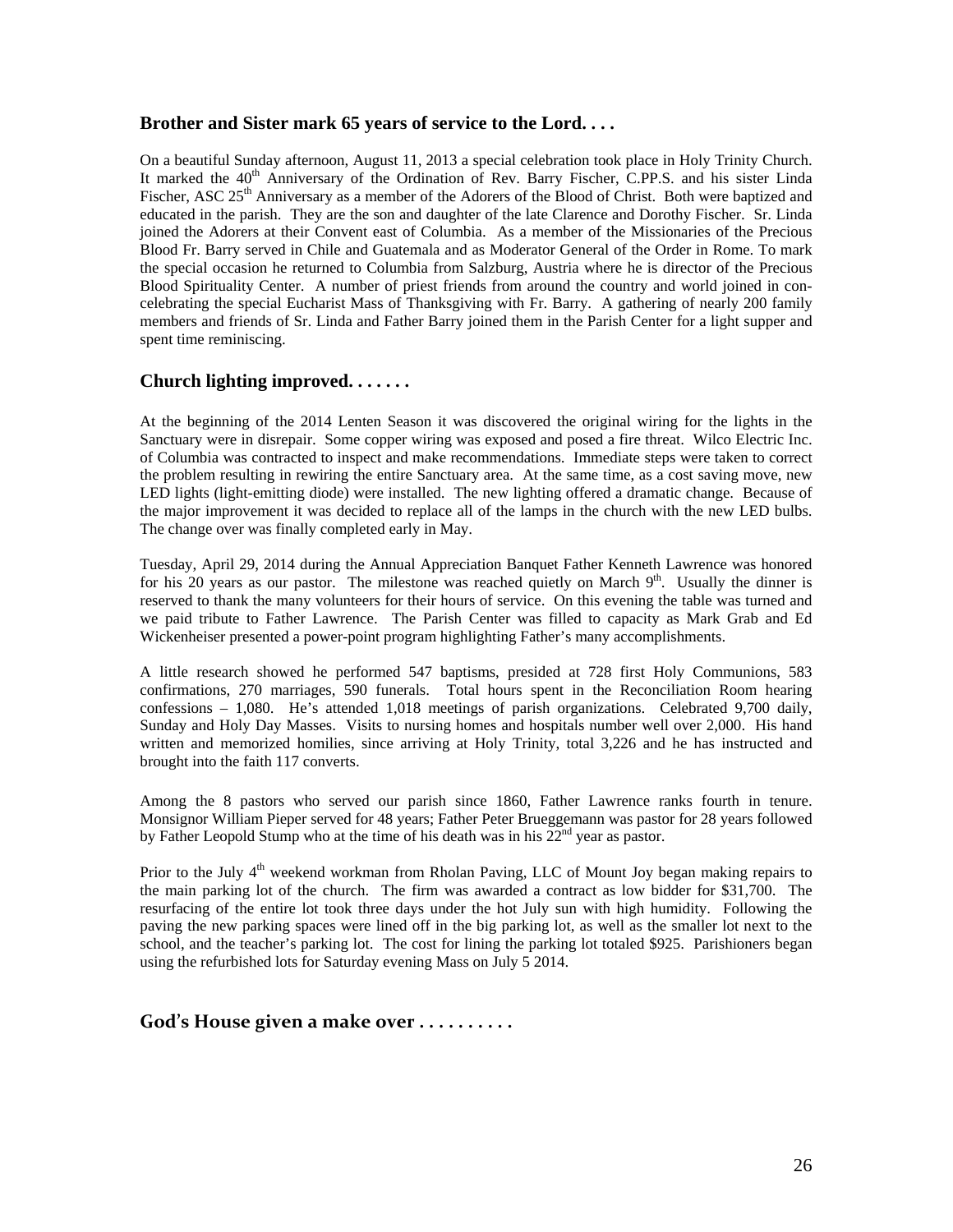Early in the fall of 2014 members of the Mary Motter Family wanted to honor and pay tribute for her



dedication and devotion during the decades she served as a sacristan. Mary began taking care of the altars and sacristy in 1958 and served under the following pastors: Father Leopold Stump, Monsignors Francis Heltsche and Rudolph Fuhr and Fathers Stephen Rolko and Kenneth Lawrence. So with our pastors blessing Leo and Pat along with Tom and Anna Motter got the project off the ground.

As it turned out the original tabernacle was removed by Majestic Works of Elizabethtown. The religious goods company subcontracted with a firm in New Jersey to have our tabernacle cleaned and refurbished. It needed to be restored to its original wonderful luster. After all it houses the Holy Eucharist and is Jesus home.

Following several weeks of painstaking work the Tabernacle was finally returned in late October and placed in its prominent location on our marble altar.



When the sanctuary lights are turned on the light reflects off the golden tabernacle and enhances the marble surroundings. Mary Motter would be proud of the work the craftsmen performed in restoring the tabernacle back it its original look.

Mary attended mass and received Holy Communion everyday. She went to her eternal reward on her 99<sup>th</sup> birthday, June 13, 2013 following a brief illness.

### **Financial irregularities discovered. . . . . . .**

The headlines read "Worker stole more than \$10,000 from church, police say." The parish community was rocked when they learned that secretary Josetta Reese was charged with felony theft by unlawful taking or disposition. She was arrested June 22, 2015 following a lengthy investigation by the Diocese of Harrisburg, Columbia Police and the Lancaster County District Attorney Office. When confronted she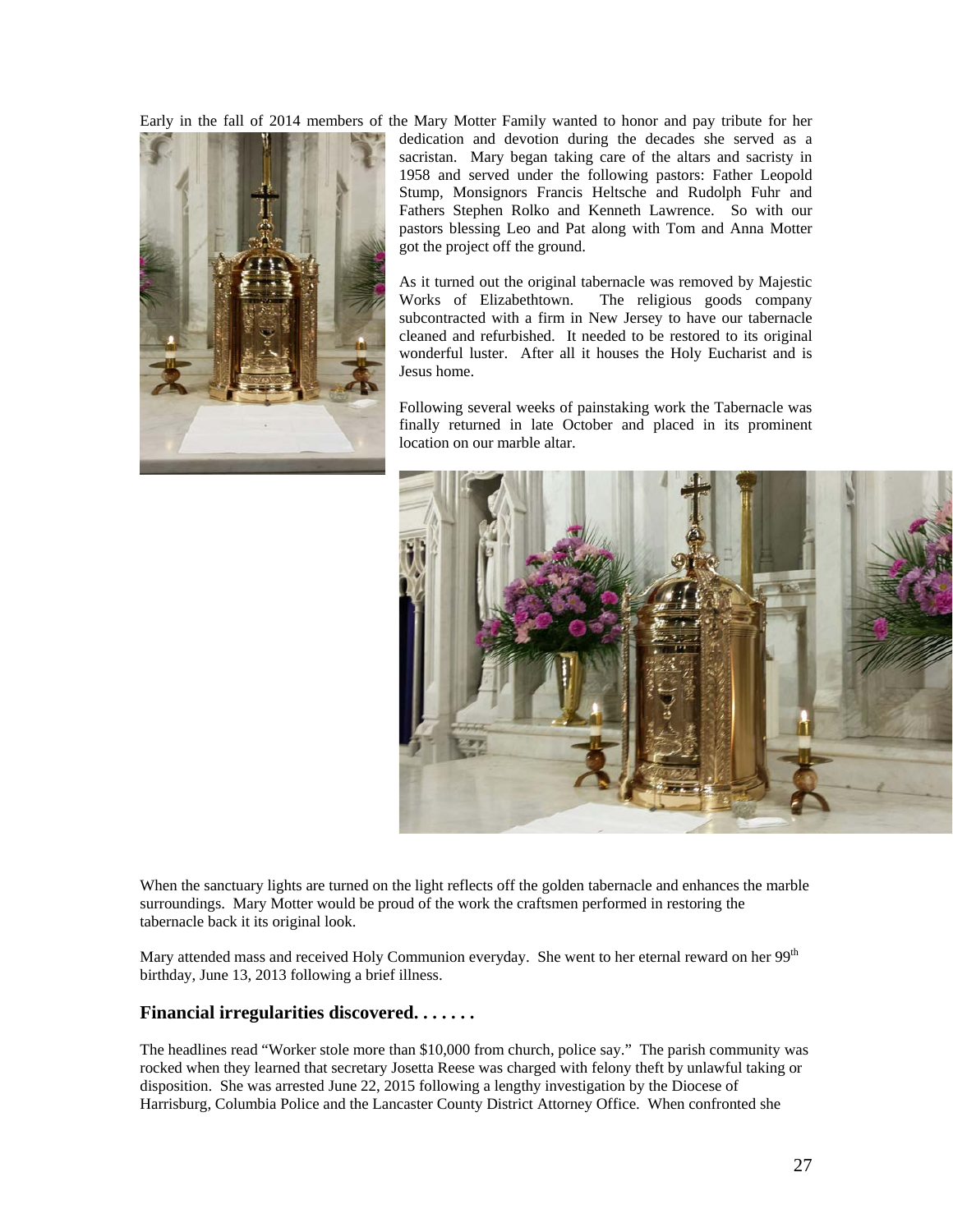confessed and was placed on suspension May  $7<sup>th</sup>$ . The money was taken, over a period of years, from candle votive funds, Mass donations, building maintenance and education donations and grave opening fees according to the formal complaint. Reese posted \$5,000 bail pending a preliminary hearing. She had worked for the parish since 2008.

# **Holy Trinity youth answered God's calling. . . . . .**

From among the sons of the parish twelve consecrated themselves to serve God in the priesthood and two as monks:

**Rev. Fred C. Wagner** studied at St. Vincent's in Beatty, Pennsylvania; St. Charles Borromeo in Overbrook, Philadelphia , as well as the American College of Louvain, a Roman Catholic seminary in Leuven, Belgium where he was ordained July 16, 1905. He was the first "son" of the parish to become a priest. His first assignment was at St. Mary's, York; St. Gertrude's, Lebanon; St. John the Baptist's, New Freedom; St. Hubert's. Danville and his last assignment was Sacred Heart Parish in Lewistown where he died on September 28, 1924 and was laid to rest in Holy Trinity Cemetery.



**Monsignor Francis J. Heltshe** was educated at Holy Trinity School and graduated from Columbia High School with the Class of 1921. He was ordained February 21, 1931 after completing studies at St. Vincent College and Seminary. His first assignment St, Rose, York, then to St. Joseph, Lancaster. Was appointed Chaplain at the United States Northeastern Penitentiary and Sacred Heart Chapel in Lewisburg. Later was named pastor to St. Gertrude's, Lebanon and Corpus Christi Church in Chambersburg before being appointed pastor here at Holy Trinity in 1959. He served as our pastor for 8 years until his death on January 24, 1967. Monsignor Heltshe was the son of the late A. Frank and Gertrude M. Heltshe. A number of nieces and

nephews survive today.

Two members of our parish were classmates in the seminary and were ordained together on May 26, 1934. They were **Monsignor Francis J. Dinkel** and **Rev. Cletus A. Hauck.** 

Following ordination **Monsignor Dinkel** became an assistant at St. Mary's. Lancaster; then appointed to St. Theresa's in New Cumberland; appointed first pastor of Our Lady of Lourdes, Enola; later assigned to Immaculate Conception in Berwick. Other assignments were as pastor of St. Peter's in Mount Carmel, St. Joseph's, Lancaster where he served for 10 years during which time he was named Honorary Prelate to Pope Paul VI with the title of Monsignor.

Msgr. Dinkel died on August 23, 1984 and is buried in the family plot in Holy Trinity Cemetery. He was the son of Henry and Magdalena (Nikolaus) Dinkel and the thirteenth of fourteen children: Catherine (August Smith), Mary, Barbara (Thomas Pullan), Henry (Anna Keys), William (Mary Ida McGee), George, Lena (Francis Thomas), Margaret, John (Celia Tragressor Collier), Regina (Joseph Halter), Leo, Edward and Celeste (George Pinkerton).

**Father Cletus A. Hauck,** upon his ordination was assigned to Sacred Heart in Cornwall; then to St. Peter's in Mount Carmel. Later he was appointed assistant at the following parishes: Annunciation in McSherrystown; St. Anthony, Lancaster; back to St. Peter's in Mount Carmel; St. Patrick, Carlisle. He was named pastor at Immaculate Conception in Fairfield and St. John the Baptist, New Freedom. He was named administrator of St. Peter's in Elizabethtown then Queen of the Most Holy Rosary in Elysburg. He resigned in February 1963 with residence at Villa Vianney in Lebanon. In 1964 Father Hauck was appointed assistant at St. Joseph's, Lancaster and named chaplain at Misercordia Convalescent Home, York. He died at Sunbury Community Hospital on July 7, 1969 and buried in Holy Trinity Cemetery.



 **Rev. Joseph H. Bittner, S.J.** (Jesuit) was ordained at Woodstock College, Maryland on July 21, 1939. It should be noted that Father Bittner was a missionary/teacher at the Ateneo de Naga in the Philippines at the outbreak of World War II. He was captured by the Japanese in December 15, 1941 and held as an internee at the Los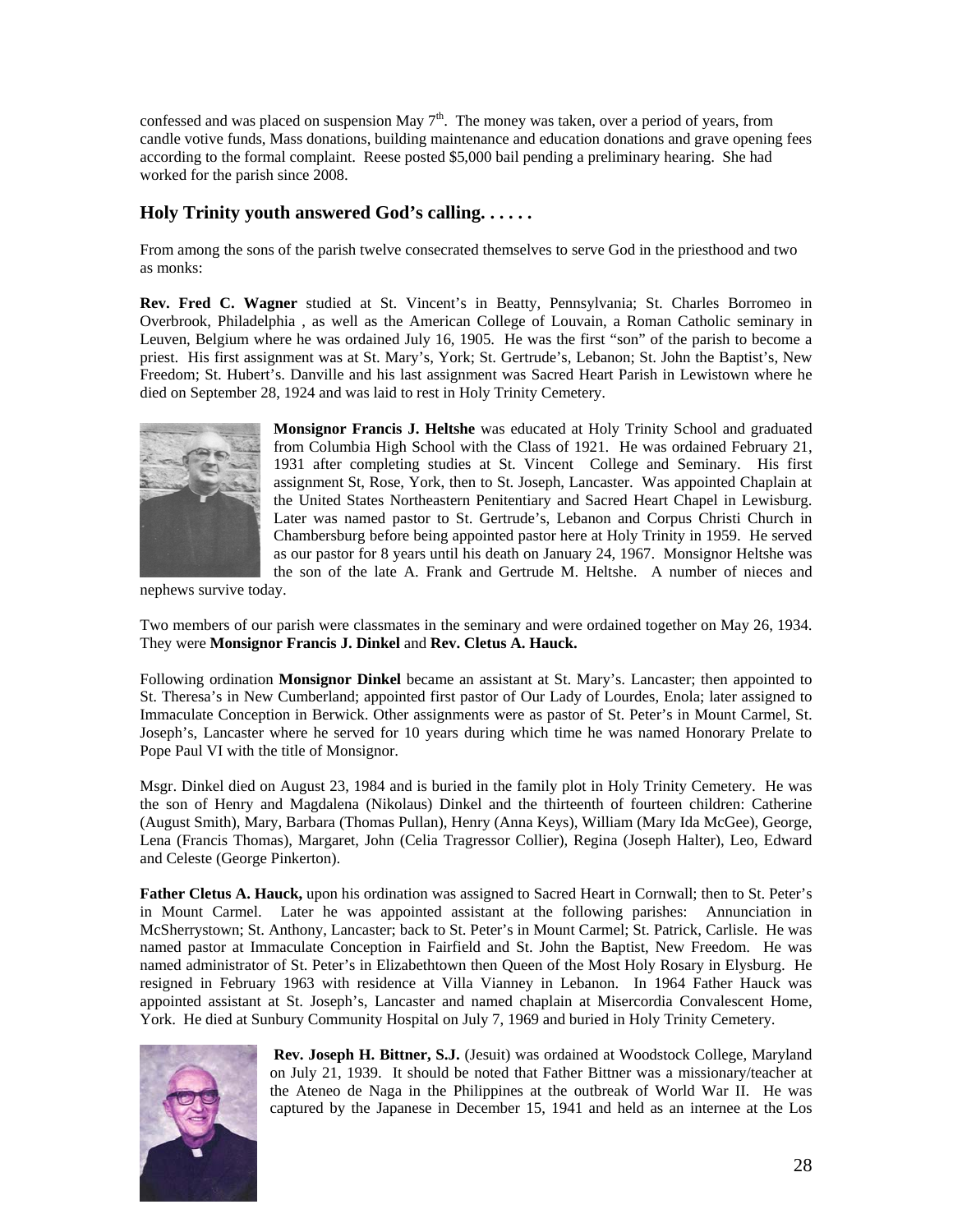Banos concentration camp. On February 22, 1945 he was rescued and awarded the Asiatic-Pacific Campaign Ribbon by order of General Douglas MacArthur. After spending a short period of time recuperating in the United States Father Bittner returned to the Philippines to continue God's work. He died there at the age of 92 on May 14, 1998. Father Joe was the son of the late Elizabeth and Conrad Bittner, Jr. Father's sister Catherine (Bittner) Smith, passed away July 9, 2013 at the age of 101 and was the oldest member of the parish at that time.



**Rev. Hugh John Schleif, T.O.R**.; (Franciscan Friars Third Order Regular). While a seminarian he volunteered for mission work and left Columbia on December, 15, 1939 for India. He completed his studies and was ordained in Ranchi, India in October 1942. During World War II he resumed his missionary/teacher work and in 1946 for health reasons returned to America. He celebrated his first Solemn Mass at Holy Trinity on New Years Day 1946 and was a teacher of mathematics and history for the remainder of his life. He died at St. Francis Friary in Loretto, Pennsylvania on November 28, 1980. Father Hugh was the son of the late John and Helen (Weisser) Schleif. Still in active ministry today are the following:

**\*Very Rev. Barry Fischer, C.PP.S.** was born in Columbia on September 11, 1946. Following elementary school at Holy Trinity h**e** attended Brunnerdale Seminary High School, Canton, Ohio graduating in 1960.



Then he studied at St. Joseph's College, Rennselaer, Indiana graduating in 1969 with a Bachelor's degree in Philosophy. Then it was off to South America spending a year in Peru before enrolling at Catholic University in Santiago, Chile. When he completed his theological studies he was ordained on January 28, 1973 as a member of the Cincinnati Province of the Missionaries of the Precious Blood. He served as a missionary in the United States, Chile and Guatemala.

For four years, 1981 – 1985, he was Director of Advanced Formation of the Congregation's seminarians in Chile and from 1987-88 was responsible for the Special Formation Program. In 1989, the Chilean Vicariate sent him to the newly founded Mission in Guatemala where he was Director of Formation for several years. Then in

October 1989, he was elected to the General Council, with residence in Guatemala. Two year later, in February 1991, he was named Director of the Central American Mission, a position he held until February 1995 when he moved to Rome, Italy.

On September 8, 1995 he was elected Moderator General of the Order and reelected for five more years in September 2001. When the Synod of Bishops on the Eucharist was convened in Vatican City, in the fall of 2005, Father Barry was among the church hierarchy who participated. He addressed the Synod on "Communion and Reconciliation in the Blood of Christ." His audience included Pope Benedict XVI, 250- Cardinals and Bishops along with 30 theologians from around the world.

Father Barry concluded his twelve year reign during the Orders General Assembly July of 2007, in Rome. His current assignment is in Austria where he established the International Center of Precious Blood Spirituality in Salzburg. His parents are the late Clarence J. and Dorothy Schultz Fischer. His sister is a member of the Adorers of the Blood of Christ, **Sister Linda Fischer**, ASC, and his brother is Dennis husband of Karen.

**Rev. Paul C. Helwig**, ordained April 27, 1974 after studies at St. Mary's College in Kentucky, St. Vincent Seminary, Latrobe, PA. His first appointment was assistant pastor at Good Shepherd Church, Camp Hill and Catholic Campus Minister at Messiah College in Grantham. He also served as assistant pastor at St. Joseph Church, York and Catholic Campus Minster, Penn State York Campus. In August of 1979 he became assistant chancellor of the diocese with residence at St. Joan of Arc, Hershey. Then Bishop Keeler appointed him Catholic Campus Minister at Dickinson College and School of Law in Carlisle with residence at St. Patrick's Parish, Carlisle. Father Paul served several years as Diocesan Vocation Director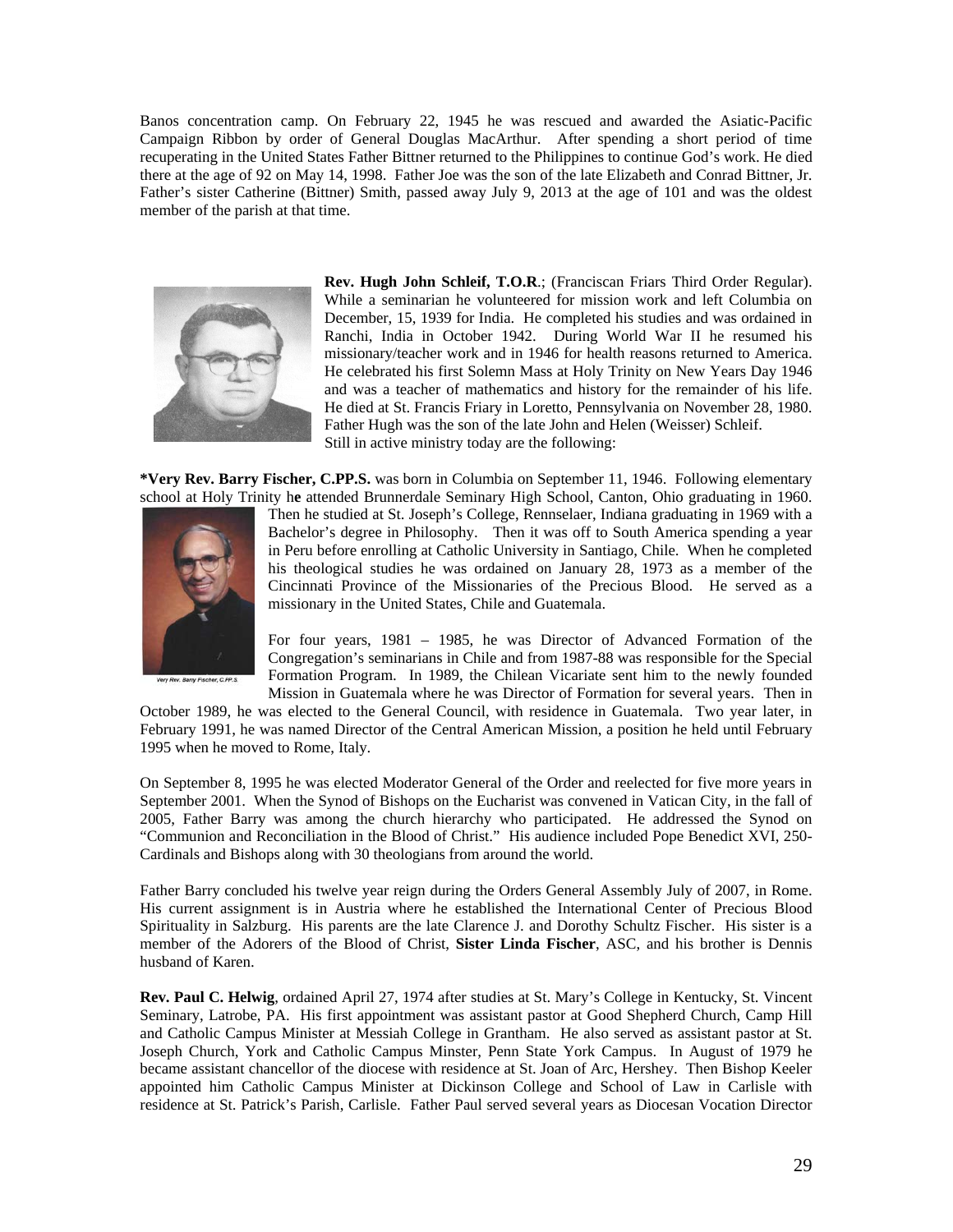and became the first Diocesan Secretary for Clergy and Religious Life in April 1990. He subsequently served at. St. Lawrence Church, Harrisburg and Prince of Peace Parish, Steelton. In January 1999 he was named pastor of Good Shepherd Parish, Camp Hill, Cumberland County serving until June 2015 when he was named pastor of St. Margaret Mary Alacoque Church in Harrisburg. Father Paul is the son of the late Paul R. and Margaret (Smith) Helwig and brother of Michael husband of Ann.

**Rev. Michael J. Grab** was ordained April 16, 1977 at St. Patrick Cathedral. He attended Holy Trinity School and graduated from Lancaster Catholic High School Class of 1967. The he earned a Bachelor of Arts degree from York College of Pennsylvania in 1973 entered the seminary and studied at Mount Saint Mary's Seminary in Emmitsburg, Maryland graduating with a Master of Arts in 1977. A few years later he earned a Master of Education in 1984 at Millersville University.

Following ordination his first assignment was St. Joan of Arc, Hershey. Within two years he was assigned to Our Lady of Mount Carmel in Schuylkill County. While in Mount Carmel he was appointed executive director of Holy Spirit School serving until April 1983. Fr. Grab became assistant to the principal at Lancaster Catholic High School with residence at St. Joseph church. His next move was to McSherrystown to become principal at Delone Catholic High School serving in that capacity for 9 years. He came east when appointed principal at York Catholic High School a position he held for 8 years. Father returned to Lancaster as pastor at Sacred Heart of Jesus Church in June 1997 and remained for 12 years before reassignment as pastor of Our Lady of Lourdes in Enola, Cumberland County where he resides today.

Through the years he has numerous special assignments: Chaplain of Catholic Campus Ministry at Elizabethtown College, area moderator for the Family Life Pre-Cana Program, area moderator for Ecumenical Activities, Regional Advisor of the Catholic Charismatic Movement for Mount Carmel and Shamokin Deaneries, Deanery Vocation Awareness Coordinator and a member of the Core Planning Group.

Father Grab is the son of the late Samuel and Martha (Nikolaus) Grab and the brother of George and James.



 **Rev. John P. Horn, S.J., (**Jesuit), is rector and president of Kenrick-Glennon Seminary in the Arch Diocese of St. Louis, MO and assumed his present position July 1, 2011. He was ordained on June 8, 1985 in Loyola College Chapel (now Loyola University), Baltimore, MD and celebrated his first Mass at Holy Trinity on June 16, 1985. He took his final vows as a Jesuit on August 30, 1992. Father Horn is a member of the Maryland Province of the Society of Jesus (Jesuit) and completed his philosophy studies for Jesuit Formation at. St. Louis University. He was awarded a M.A. in Government from Georgetown University, Washington, D.C., graduate certificates in Spiritual Direction and Retreat Ministry and a M.A. in Christian Spirituality from Creighton University, Omaha, NE. He later was awarded a M.Div., from the Weston School of Theology and a Doctorate in

Ministry from Emory University, Atlanta, Georgia.

As one of the co-founders of the Institute for Priestly Formation, Father Horn has served national and international seminarians and seminary personal through the mission of the Institute headquartered at Creighton University. More than 1300 seminarians from 140 different U.S. and 24 international dioceses have been served by the Institute. He has been a friend, colleague and presenter in the National Conference of Diocesan Vocation Directors and the Federation of Seminary Spiritual Directors.

Father Horn is the son of the late John and Regina (Keim) Horn and brother of Suzanne (Horn) Ganse wife of Gerald.

**Rev. Christopher Sahd** was educated at Holy Trinity School and graduated from Lancaster Catholic High School Class of 1991. He matriculated to Duquesne University in Pittsburgh where he graduated with the Class of 1995. Father Chris studied for one year at St. Pius Seminary, Dalton, PA and continued his studies at the Pontifical North American College in Rome, Italy. He was ordained in St. Peter Cathedral, Scranton in 2001 and serves in the Scranton Diocese. Hi first assignment was as assistant pastor at St. Boniface parish in Wilkes-Barre PA where he also taught at Bishop O'Reilly High School. After one year he was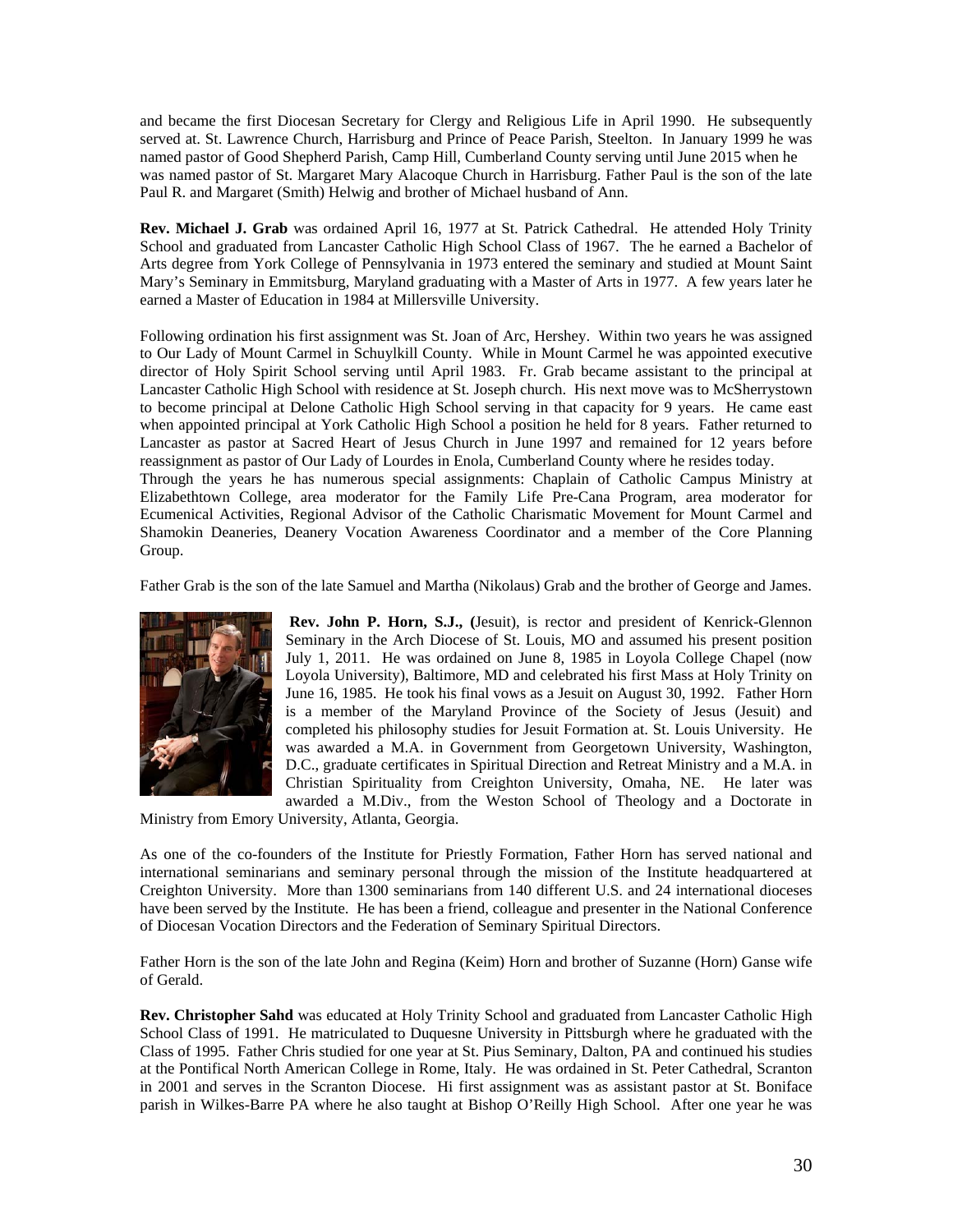reassigned to St. Peter Cathedral in Scranton as secretary to then Bishop James Timlin. He remained there until 2010 and serves as pastor to Christ the King Parish in Archbald, PA.

**Rev. Kyle Sahd** was ordained June 28, 2014 in St. Patrick Cathedral, Harrisburg and received his first



assignment to St. Joan of Arc Parish, Hershey, Dauphin County. He graduated from Lancaster Catholic High School in 1997 and furthered his education at Bloomsburg University graduating in 2001. Following college he taught history for seven years at York Catholic High School until 2008. He answered his calling to the priesthood and began studies at St. Vincent's Seminary, Latrobe, PA. In 2010 the Bishop sent him to Rome to complete his education at the Pontifical North American College. (Father Kyle's twin brother Timothy entered the seminary in August 2012 and is continuing studies at St. Charles Borromeo Seminary in Overbrook, Philadelphia.) The three Sahd

brothers are sons of Ronald and Karen (Smith) Sahd. Their oldest brother, Daniel is married to Deborah and they a son and two daughters.

Two of our "sons" are members of the Marionite Monks of Adoration (MMA), a Catholic community of contemplative Monks dedicated to a life of prayer and Eucharistic Adoration, **Brother Ephren (Robert) Martin, M.M.A.** and **Brother Augustine (Michael) Martin, M.M.A**. Maronite is an Eastern Rite of the Roman Catholic Church. The Martin brothers are the sons of Robert and the late Patricia (Glatfelter) Martin. Both are in residence at the Most Holy Trinity Monastery in Petersham, Massachusetts, a few miles west of Boston. The Martins were educated at Holy Trinity School and graduated from Lancaster Catholic High School and took different paths before becoming Monks.

**Robert** was born September 30, 1954 and graduated from LCHS with the Class of 1972. He first entered the Redemptorist Order in 1972 and was educated at St. Alphonsus College, a minor seminary in Esopus, New York, graduating in June 1976. Some ten years later, 1986, he entered the Order of St. Maron and made his solemn profession December 8, 1983 and took the religious name **Brother Ephrem**. He serves as a sacristan, creates works of art and occasionally writes articles for their orders monthly publication.

His brother **Michael** was born August 20, 1958 and following graduation from LCHS Class of 1976 attended Millersville University for a period and then migrated to California. It was during his stay on the west coast and his involvement with the Opus Dei Group that he was inspired to enter the Order of St. Maron and join the Monks of Adoration. That was in 1995. He made his solemn profession on March 18, 2002 and his religious name is **Brother Augustine**. He serves the monastery as a computer specialist and a gifted artist. He resides in a hermitage on the grounds of the monastery.

**Note:** The title of Monk is bestowed on priests and brothers because all are required to recite the Divine Office daily. They are also required to spend forty minutes, three times a day, in prayer before the Eucharist. During the week they must fast and abstain two days and subsist only on bread and water.

Twenty daughters of Holy Trinity have given themselves to the service of the Lord in six different religious communities. The following were members of the Sisters of St. Francis – Philadelphia and are deceased:

Sr. M. Gregory, O.S.F. (**Anna Werner**) she was born in York, PA on February 8, 1850 to Adam and Eva Elsesser Werner. Her investiture into the Sisters of St. Francis was held on April 16, 1872 and she made her final vows on May 3, 1873. Sr. Anna died two years later on July 29, 1875 and is buried in Our Lady of Angels Cemetery, Aston, PA. She was 25.

Sr. M. Climaca, O.S.F. (**Catherine Thomas**) and Sr. M. Alfreda, O.S.F. (**Elizabeth Thomas**) are the daughters of Michael and Catharine Schillow Thomas. She was born in Columbia on August 22, 1857. **Sr**. **Catherine** entered the Order first on May 9, 1885; her profession of vows was on August 24, 1887. Although she missioned at a few hospitals, generally she served as a teacher in elementary schools. In Pennsylvania she was stationed in St. Clair, York, Philadelphia, Lehighton, Bally and Shenandoah. Taught in Baltimore, MD; Providence, Rhode Island as well as in Freehold and Hopewell, New Jersey. Sr. Catherine died on August 3, 1927 at St. Francis Hospital, Wilmington, DE and is buried in Our Lady of Angels Cemetery, Aston, PA. Her younger sister, **Sr. Elizabeth**, was born, during the Civil War, in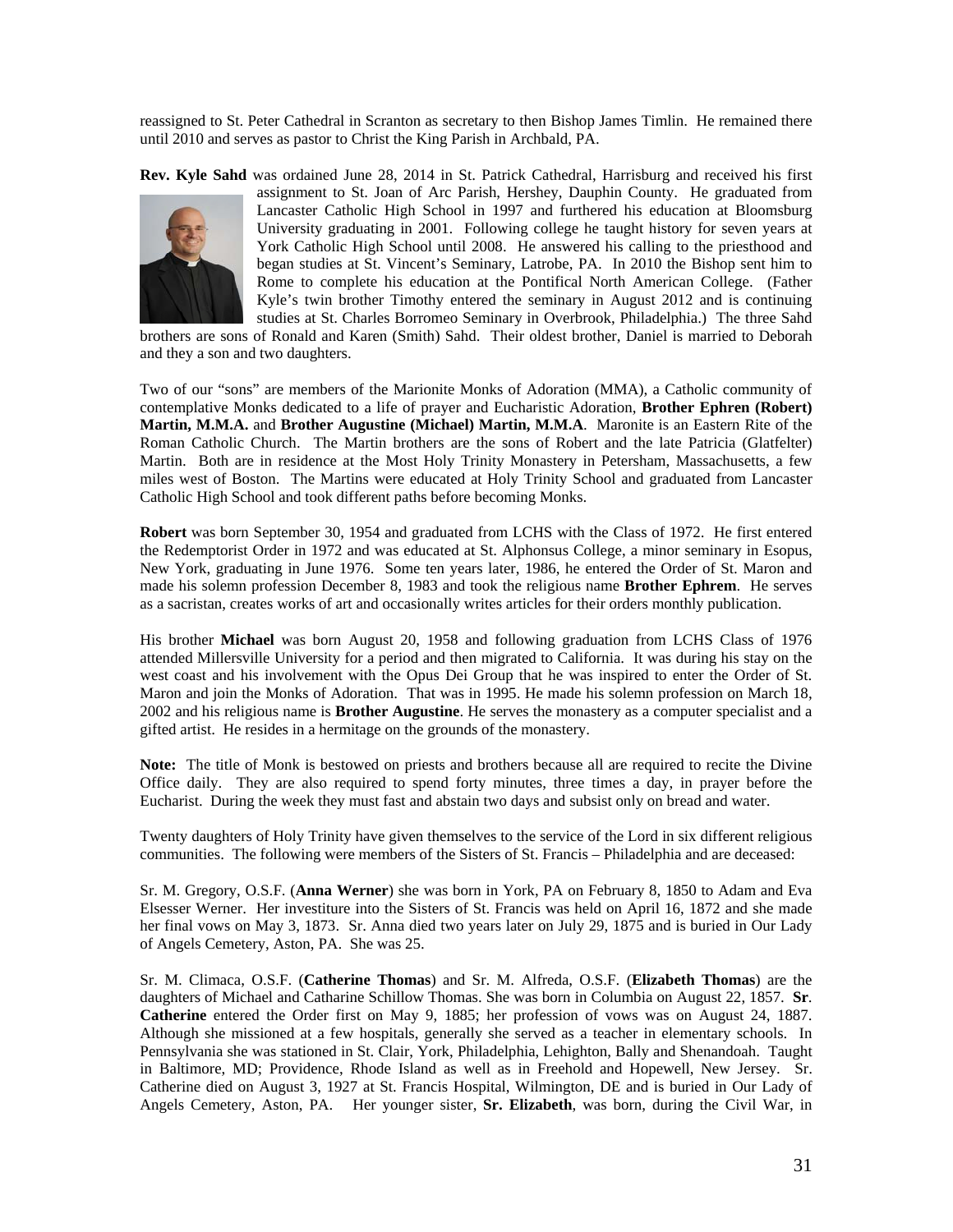Columbia on November 16, 1862. She entered the convent on May 1, 1886 and two years later, August 16, 1888 took her final vows. She was a seamstress and served in 8 states and the District of Columbia. Her mission work took her to Wilmington, DE; Emmitsburg and Baltimore, Maryland; Tacoma and Tekoa, Washington; Pendleton, Oregon; New Bedford, Massachusetts; Hopewell and Lawrenceville, New Jersey; Philadelphia and Reading, Pennsylvania; Providence and Hills Grove, Rhode Island. She passed away on August 27, 1941 at St. Joseph Hospital, Reading, PA and buried in Gethsemane Cemetery, Reading, PA.

Sr. M. Januaria, O.S.F. (**Elizabeth Vogel**) was born in Columbia on November 17, 1862 to Sylvester and Mathilda Smith Vogel. Her investiture was held on October 4, 1881 and her final profession was May 19, 1883. Sr. Elizabeth passed away two months later on July 18, 1883 and is buried in Our Lady of Angels Cemetery, Aston, PA.

Sr. M. Speciosa, O.S.F. (**Margaret Heltsche**) is the daughter of Frank and Elizabeth Wood Heltsche and was born on April 3, 1871 in Columbia. She entered the convent on the first day of January 1900. Her first profession was on August 21, 1902 with final profession 6 years later on August 20, 1908. Sisters' mission was spent in healthcare at St. Agnes Hospital, Philadelphia. This is where she died on December 3, 1932 and is laid to rest in Our Lady of Angels Cemetery, Aston, PA

Sr. M. Cortona, O.S.F. (**Margaret Nikolaus**) was born in Columbia, on December 9, 1872 to Magdalene Thomas and Jacob Nikolaus. Her investiture was on August 20, 1903 followed by her first profession on August 23, 1905. Six years later she took her final vows on August 23, 1911. Less than six months later she passed away on February 4, 1912 at Our Lady of Angels Convent in Aston, PA and is buried in the convent cemetery.

Sr. M. Fernanda, O.S.F. (**Margaret Resh**) was the daughter of John George and E. Rosina Aulic Resh and is the youngest of seven children. She was born on March 10, 1884 in Kinderhook and her brother and sisters included Anna Resh Overmeyer, George, Rosa Resh Schinzing, Andrew, Mary Resh Banner and Henry. Her three brothers were barbers in Columbia and the family resided in Kinderhook. She was educated in Holy Trinity School and entered the convent on March 18, 1905. Her first profession was on August 20, 1907 and final profession August 20, 1913. She was a teacher and stationed in Mahanoy City, Manayunk, Bridesburg, Minersville and Bethlehem all in Pennsylvania. Sr. Margaret retired to St. Mary Convent in Bryn Mawr, PA in 1961 and went to her eternal reward July 6, 1968. She is buried in Calvary Cemetery, Conshohocken, PA. Sr. Fernanda is the aunt of Sr. Mary of the Good Shepherd, R.G.S. (**Serena Schinzing**).

Sr. M. Beatissima, O.S.F. (**Mary Fleckenstein**) was born on January 24, 1885 in Heinrichsthal, Germany to Magdalen Amrhein Fleckenstein and Konrad Fleckenstein. She had three sisters, Emma, Rosa and Margaret. Her last residence in Germany was in Aschaffenburg. It was in 1906 when she emigrated from the port of Bremen, Germany and arrived in New York on August  $29<sup>th</sup>$ . She then traveled to the home of Gertrude Gribb in Columbia. Sister Mary entered the Franciscans on November 21, 1911. Was first professed in the summer of 1914, July  $7<sup>th</sup>$  and made her final profession on August 10, 1919. Her ministry was that of a cook. All of her assignments were in Pennsylvania: Aston, Philadelphia and Manayunk. She retired in 1961 and lived at St. Mary Convent, Bryn Mawr, PA but died in St. Agnes Hospital, Philadelphia on June 9, 1961. Her final resting place is Calvary Cemetery, Conshohocken, PA.

Sr. M. Laetaria, O.S.F. (**Ada Nikolaus**) is the daughter of Jacob J. Nikolaus and Mary A. Herbert Nikolaus. She was born August 21, 1889 in Columbia and completed eight grades at Holy Trinity School. For a time she was a clerk in a shipping room before entering the Franciscans on November 11, 1914. Her first profession was July 7, 1917 and final profession on July 7, 1920. Her primary mission was elementary education and served in Lock Haven, Allentown, Bethlehem and Bally all in Pennsylvania. In retirement she served missions in Allentown, Bryn Mawr and Aston, PA as well as in Trenton, NJ. Sister Ada died on January 25, 1983 at Assisi House, Aston, PA and is buried in Our Lady of Angels Cemetery, Aston, PA.

Sr. M. Rose Marie, O.S.F. (**Caroline Mary Theresa Horn**) and Sr. M. Hedwig, O.S.F. (**Elizabeth Caroline Horn**) were the daughters of the late Francis "Frank" and Elizabeth Margaret Roehrig Horn and are two of their thirteen children. **Sister Hedwig** was born March 1, 1889 in West Hempfield. She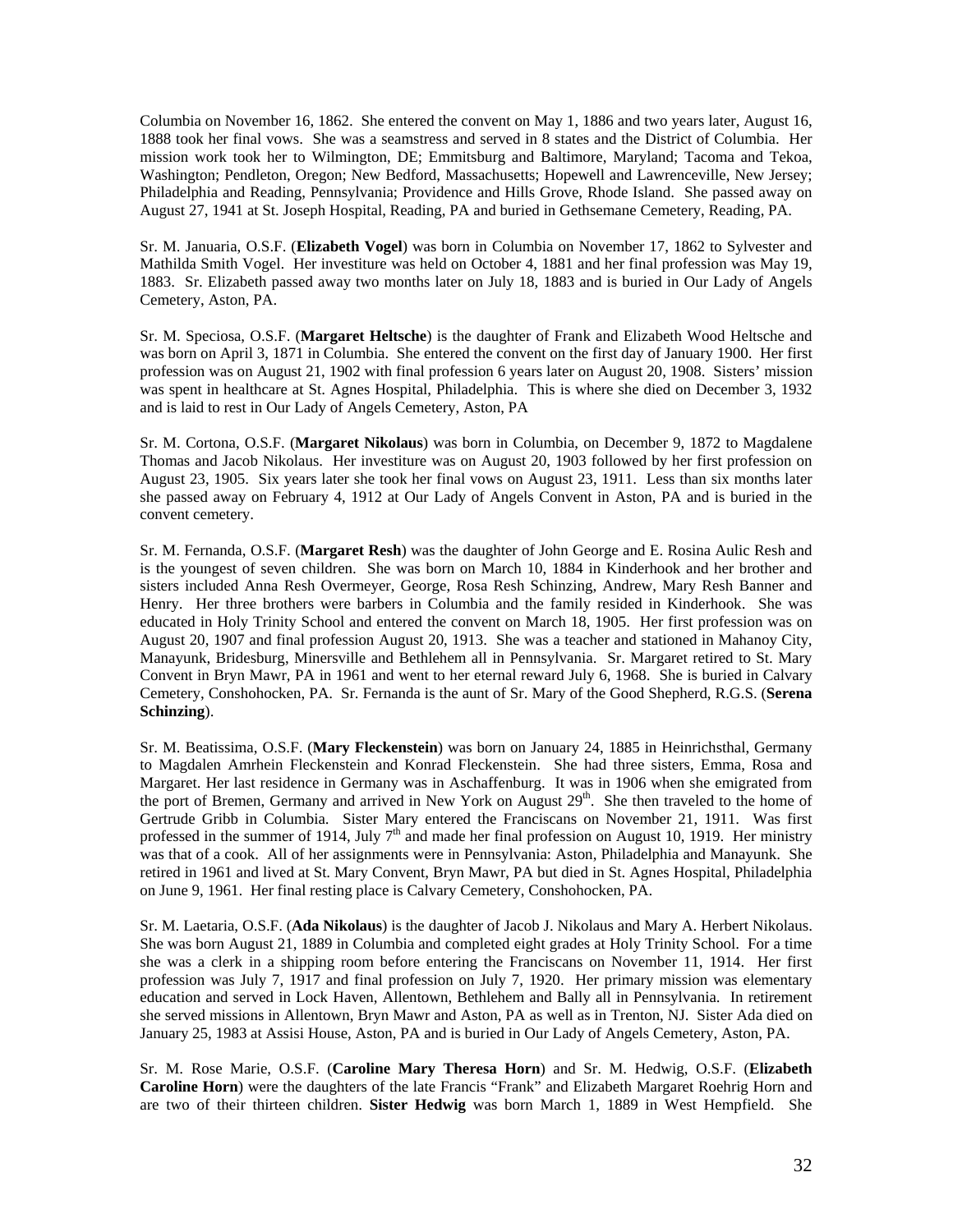completed 7 grades at Holy Trinity School and worked as a cook and did factory work in the area. She entered the convent on May 24, 1916, made her first profession on August 12, 1919 and final profession on July 4, 1922. She served the order as a domestic with mission work in Bridesburg and Lehighton, Pennsylvania' Boston, Massachusetts and Raritan and Lawrenceville, New Jersey. She died at St. Francis Hospital, Trenton, NJ on October 16, 1957 and is buried in Our Lady of Lourdes Cemetery, Trenton, NJ. **Sister M. Rose Marie** was born August 9, 1901 in Columbia and received her education through grade 5 at Holy Trinity School. She entered the Franciscans on May 13, 1920 four years after her sister. Her first profession was on July 7, 1923 and final profession six years later on July 2, 1929. Her mission assignments as a domestic placed her in the Reybold/Delaware City section of Wilmington, Delaware; New Bedford, Massachusetts; Hopewell, Trenton, Freehold and Lawrenceville all in New Jersey. She passed away December 5, 1963 at St. Mary Home, New Bedford, MA and is buried at St. Mary Cemetery there.

Sr. M. Bernard, O.S.F. (**Gertrude Florence Weisser**) is the daughter of William and Mary Kasel Weisser and was born on July 4, 1909 in Columbia. She graduated from Holy Trinity School and Sacred Heart Academy in Lancaster. For a time before entering the Franciscans she was employed as a bookkeeper at Columbia Auto Company. She entered the order on September 17, 1929 made her first profession on August 24, 1932 and final profession August 11, 1938. She earned a Bachelor of Science in Education and a Masters in Education. Sr. Bernard taught elementary and secondary education. Her assignments took her to West Warwick in Rhode Island; Roxbury, Massachusetts; St. Stephen's, Wyoming; Tacoma and Spokane, Washington; Chester, York, Lebanon, Dallastown and Aston, Pennsylvania. She died on April 5, 2005 at Assisi House and is buried in Our Lady of Angels Cemetery, Aston, PA.

Today three women still serve the Lord as members of the Sisters of St. Francis – Philadelphia:

Sr. Mary Victor, O.S.F., **(Janice Marie Hallacher**) was born in Lancaster, PA on September 29, 1931 and is the daughter of Mary Grace Hemler and Victor Hallacher. She attended Holy Trinity School and graduated from Lancaster Catholic High School. Following graduation she was employed as a stenographer at Hamilton Watch Company, Lancaster. Sister Janice entered the Franciscans on August 28, 1949. Her first profession was on August 11, 1952 with her final profession six years later August 11, 1958. She received a Bachelor of Art in Education and a Master of Arts in Math from Villanova University. Over the years she served at Our Lady of Angels College, Aston, PA; Assistant Provincial-Immaculate Conception Province, Springfield; Catholic High School , Baltimore, MD; Landsale Catholic High School, Lansdale, PA; St. Stanislaus and St. Agnes (Hallahan) High School, Philadelphia; St. Francis in Bryn Mawr, PA; Holy Angels School, Trenton, NJ; St. Joseph Elementary School, Wilmington, DE and was an associate professor at Neumann University, Aston, PA. Sr. Janice resides in the Mother House and is involved with the local house ministry.

Sr. **Patricia Wickenheiser**, O.S.F. and Sr. **Jean Wickenheiser**, O.S.F. Sisters Patricia and Jean are daughters of the late Franklin J. and Mabel V. Fehl Wickenheiser, twin bothers, James Earl and Jere Edwin, who died in infancy and the brother of the late Frank James Wickenheiser who married (Kathleen Manning).

**Sister Patricia Ann** (given the religious name -Sister James Marie) was born December 28, 1938. She attended Holy Trinity grade school and graduated from Lancaster Catholic High School in the Class of 1957. After working for a year at ITT/Grinnell, in Columbia, she heard the Lord call her name and choosing Sister Maria Sponsa (who taught her at Holy Trinity) as her sponsor, Patricia entered the Franciscan Sisters of Philadelphia on September 8, 1958 and was professed August 11, 1961. Receiving her BA in English at Our Lady of Angels College, now Neumann University, she continued her studies at St. Joseph University, Philadelphia, to become certified as a permanent teacher in the field of education. Graduating from St. Joseph's with a BS in accounting, Sister Pat worked in the accounting office at St. Mary Hospital in Philadelphia. Continuing studies at Mt. St. Mary's University, Emmitsburg,<br>
MD, she received her MA in Business Administration in 1981. MD, she received her MA in Business Administration in 1981.

As a primary teacher in the Diocese of Allentown, she taught at Sacred Heart- Allentown, SS. Peter & Paul-Lehighton, St. Francis-Allentown, and Holy Family-Frackville. In the Archdiocese of Philadelphia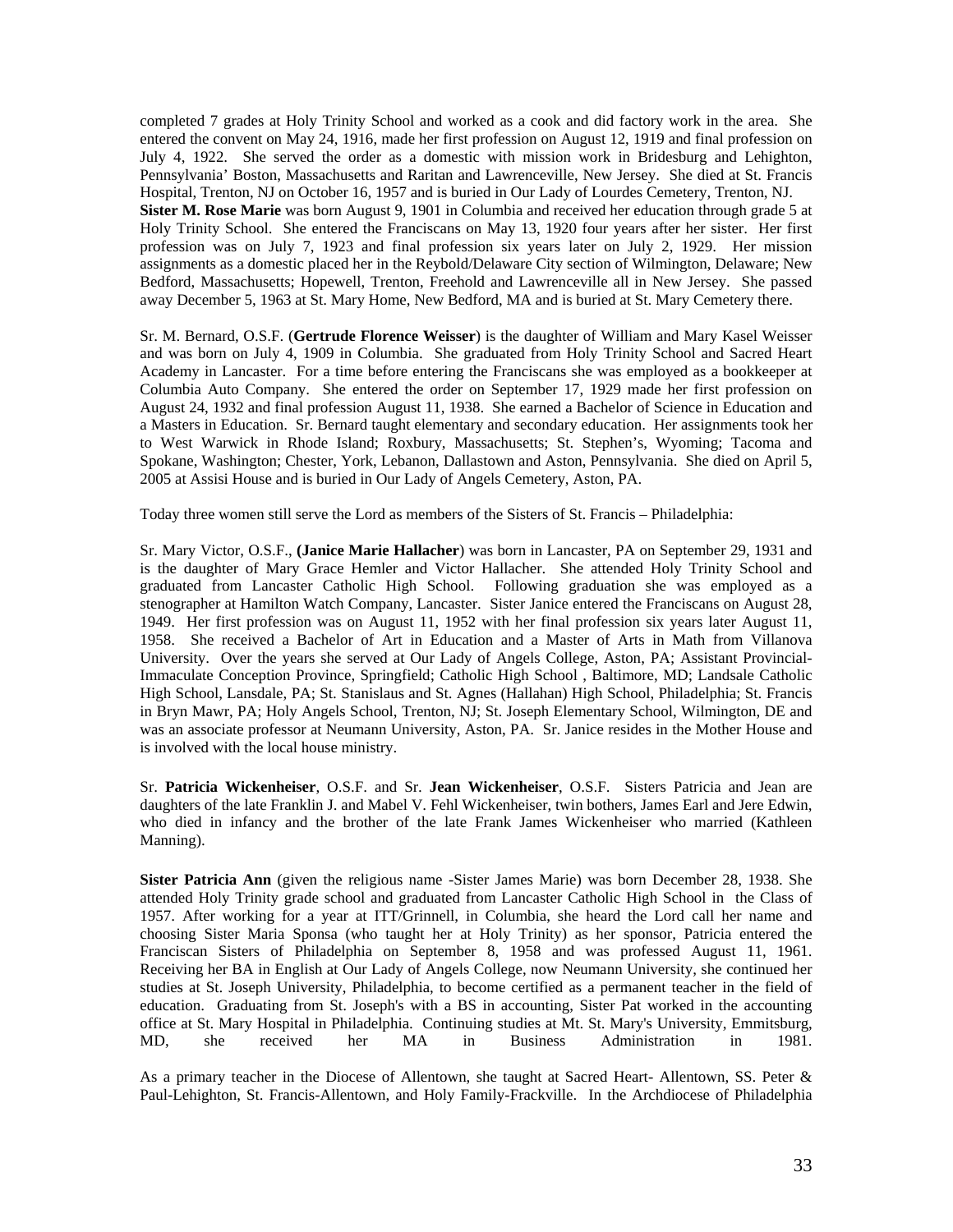she taught at St. Aloysius-Pottstown, Resurrection-Chester, Nativity BVM-Media, Holy Saviour-Linwood, and was Principal at St. Basil the Great in Kimberton, PA. She also rendered her educational services at St. Thomas the Apostle-Glen Mills, and The Child Development Center at Neumann University. Missioned at Our Lady of Mt. Carmel-Doylestown and was an assistant to the Director of Religious Education. She spent two yeas at St. Joseph School, York. When not using her academic skills, she enjoys learning by watching JEOPARDY, and following her favorite Philadelphia Phillies, or relaxing to piano music, cooking or planning a creative display for any occasion. Retired by age, she still keeps active in the field of education and wonders where the next lap of her journey will call her. She presently resides at Our Lady of Perpetual Help Convent in Morton, PA.

**Sister Jean** was born February 29, 1944 and was educated in Holy Trinity School and graduated from Lancaster Catholic High School Class of 1962. Shortly after graduation she entered the Franciscan community in Glen Riddle on September 8, 1962 and was professed August 11, 1965. Her religious name was Sr. James Marita (1963-1971). She continued her education earning a BA in History at Our Lady of Angels College (now Neumann University) in 1972. Post graduate credits she earned from St. Joseph University, Philadelphia, University of Dayton (Ohio), Kutztown University and West Chester University. Later she was awarded a Pennsylvania Instructional II Certification in Elementary Education and a Master Catechist from the Diocese of Allentown, PA. In the field of education she served as a primary grade teacher (1965-79 and 1988-1991) at St. Stanislaus, Lansdale; Holy Ghost, Bethlehem; Our Lady of Mt. Carmel, Doylestown; Easton Catholic, Easton; Resurrection, Chester; St. Lawrence/St. Mary, Catasauqua; St. Aloysius, Pottstown all in Pennsylvania. From 1979-1988 she was elementary principal at Sacred Heart in Allentown, PA. Her focus changed in 1991 when she became a kindergarten teacher assigned to the following schools: Our Lady of Hungary, Northampton, PA, St. Francis of Assisi, Allenton and St. Francis Academy, Bally, PA.

These three "daughters of Holy Trinity" served their respective religious communities until they were called to their eternal reward:

Sr. M. Ada, C.S.C. (**Appolonia Thomas**), Sisters of the Holy Cross; was born in Bavaria, Germany, January 23, 1858, the daughter of George Thomas and Mary Magdalen Bonapert. She entered the Congregation, May 13, 1884, from Lancaster, Pennsylvania. Sister Ada received the Habit, January 1, 1885, and made final profession, July 22, 1888 at St. Mary's, Notre Dame, Indiana. She was a teacher and was given only one assignment during her 62 years of active ministry to teach German at St. Mary's Academy in Austin, Texas. She came to St. Mary's Academy during its first year of operation. Sister died at the Academy August 27, 1947 and is interred in Mount Calvary Cemetery, Austin, Texas.

Sr. Mary of the Good Shepherd, R.G.S. (**Serena Schinzing**), Religious of the Good Shepherd she was born on February 16, 1891, the daughter of Frank and Rosa Resh Schinzing. Her brothers and sisters were Joseph (b. 1888), Francis (b. 1893), Agnes Schinzing Wagner (b. 1895), Mary Schinzing Stone (b. 1898), John (b. 1900), Rosina Schinzing Wallick, Leo (b.1905), and George (b.1908). At the age of 16, she joined the Sisters of the Good Shepherd where she was given the religious name of Sister Mary of the Good Shepherd. The order chose to add "of the Good Shepherd" to her religious name in recognition of the fact that she was the youngest person to have joined the order to that point.

The Good Shepherd sisters had convents in a number of cities in the United States, including one in Baltimore where they housed and cared for girls who had been assigned to their supervision by the courts after getting into trouble with the law. Serena would have been aware of the order and its' work because her grandmother, Mary Buechler Schinzing , had two sisters who were already members of the congregation. For most of her years in religious life, Sister Mary of the Good Shepherd resided at the Baltimore convent where she made priests' vestments and taught sewing as part of the life skills training which the order provided to the girls in their care. In the 1960s, the convent moved from Baltimore to Halethorpe Maryland, in the Baltimore suburbs, where Sister Mary of the Good Shepherd died on March 16, 1978.

Sr. M. Columba, O.S.B. (**Margaret Keim**) is the daughter of Cornelius Keim, Sr. and Elizabeth Keim. Her brothers and sisters included Agnes, Elizabeth, Aloysius, Genevieve, Anastasia, Cornelius, Rita and Leo.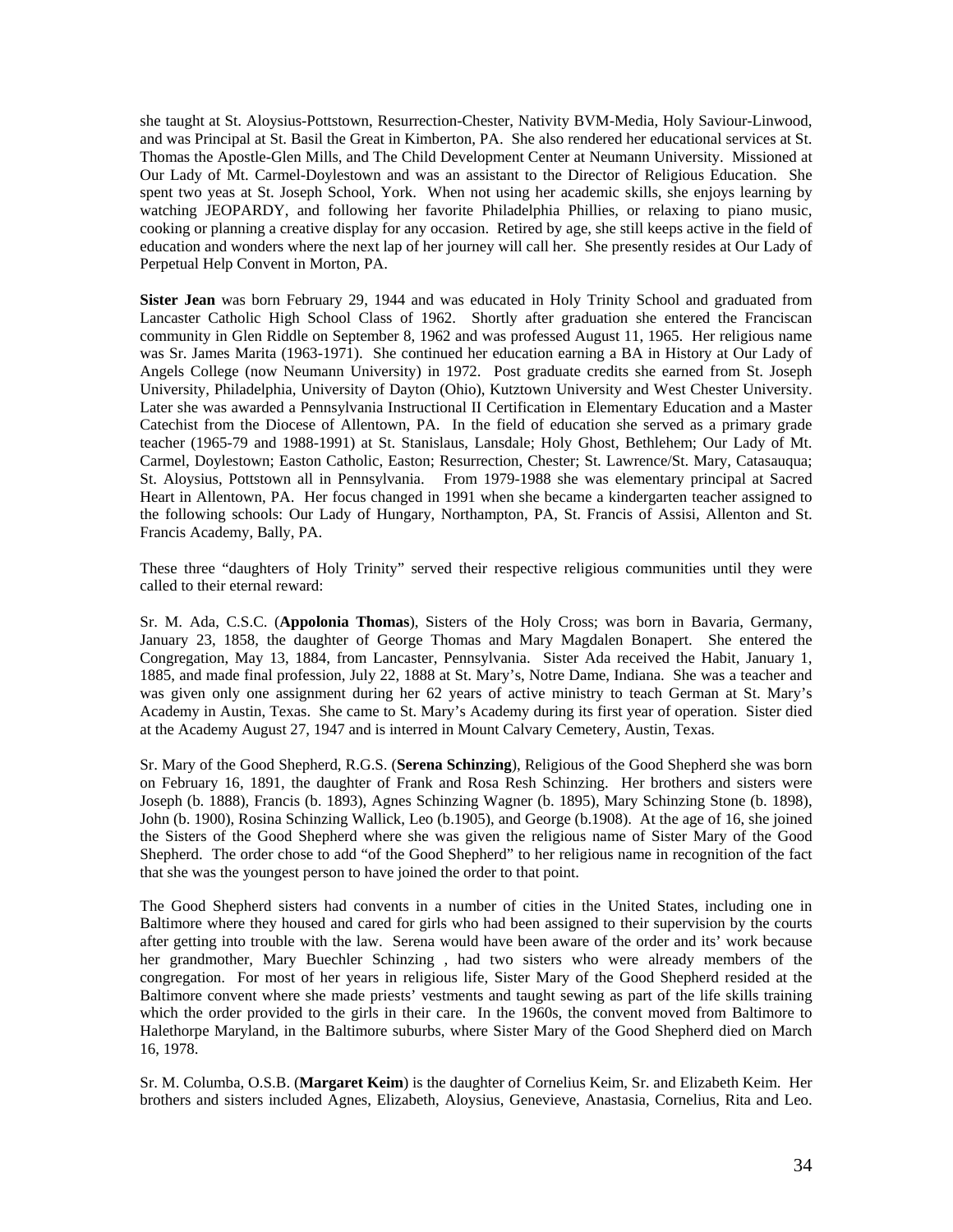In 1929 she began serving in the Order of St. Benedict and her solemn profession took place on May 2, 1934. This order of the Benedictines perpetually adored the Blessed Sacrament. She entered the St. Benedict Cloister Maria Immaculata in Johannisberg, Rhingau, near Frankfurt, Germany on the banks of the Rhine River. Her Aunt, Anna Keim (a native of Germany), was serving in this Cloister as Sister Lioba. They served at the Benedictine Sisters Convent in Johannisberg, Germany. During World War II the Nuns fled the Cloister and came to America to live until the end of the war. Sr. Columba returned to Columbia, PA and stayed with the Precious Blood Sisters at Gethsemane which later became St. Anne's Home. She returned to Germany when the war ended. The nuns left the Cloister in 1991 and today it is known as Kloster Johannisberg, a hotel.

#### Two other women still in active ministry include:

Sr. **Kathleen Marie Aucoin**, S.C. Sisters of Charity-New York who was born on September 18, 1947 and is the daughter of the late Mary Elizabeth and Paul S. Aucoin. She aspired to become a nun in her early teens and attended a special school, Immaculata High, Mendham, New Jersey, run by the Sisters of Christian Charity for girls interested in becoming religious. Sr. Kathleen entered the Sisters of Christian Charity August 29, 1965 in Mallinckrodt Convent, Mendham, NJ. Her final profession was on August 15, 1975. Sister Kathleen received her Bachelor of Arts in Education and Sociology from Marillac College, St. Louis, MO. She has two masters' degrees, one in Religious Studies from St. Charles Seminary, Overbrook, PA and the other in Pastoral Counseling from Fordham University in New York City. She was a school teacher with assignments in Wilkes-Barre and Harrisburg, Pennsylvania and taught in Maryland, New York City and New Jersey.

On August 28, 2000 she transferred to the community founded by St. Elizabeth Ann Seton, Sisters of Charity of New York. For the past 10 years Sr. Kathleen works in psychotherapy and is a renowned sculptor of statues. She resides in Mt.Vernon, New York. Her siblings include her sister Regina Heisler, married to John Heisler, and one nephew and six nieces residing in the Columbia area.

And Sr. **Linda Fischer**, ASC., Adorers of the Precious Blood is the daughter of the late Clarence and Dorothy Fischer, and the sister of Father Barry Fischer, C.PP.S. and Dennis Fischer. She attended Holy Trinity School and graduated with the Class of 1960 from Lancaster Catholic High School. Following graduation she immediately entered the Sisters Adorers of the Most Precious Blood (now named The Adorers of the Blood of Christ) in Columbia and remained with them until 1969. During her years there she taught school at Holy Trinity in East Chicago, Indiana; St. Francis School, Lumberton, North Carolina; Our Lady of Mt. Carmel School in Niles, Ohio and Assumption School, Chicago, Illinois. In 1969, after leaving the convent, Ms. Fischer continued to teach for two years and then moved to Wildwood, New Jersey for the next fourteen years.

After living and working in Wildwood for those years, she returned to the convent, The Adorers of the Blood of Christ, in 1985. She made her First Profession July 28, 1988 and her final profession, July 28, 1994. Finishing her college education she graduated from Alvernia University in 1988 and for the next fifteen years taught at Resurrection Catholic School in Lancaster, PA. Since her retirement from teaching in 2005, Sr. Linda has been actively involved in giving retreats to members of Alcoholics Anonymous and other 12-Step groups, giving around thirty retreats a year. She lives with another member of her community on Prospect Road, Columbia, PA.

One cannot help but admire and feel very proud of the efforts that make up the history of Holy Trinity Parish. It took one hundred and forty-five years of sacrifice. Nothing was done overnight because nothing was easy. No one-generation could single out itself for special distinction. Simply, the history of this parish could be summed up in a sentence: "What one man began to build - another man completed; and if it's still standing, then thanks to a third man for maintaining it."

Above all, God was always with us. Without him to inspire, direct and sustain us, there could never be a parish like ours. He was with our predecessors in 1860 and He is with us today. No matter what the tasks may be in the future, let us face it with assurance of continued achievement and progress. If only we continue the tradition to have faith in God - and faith in each other.